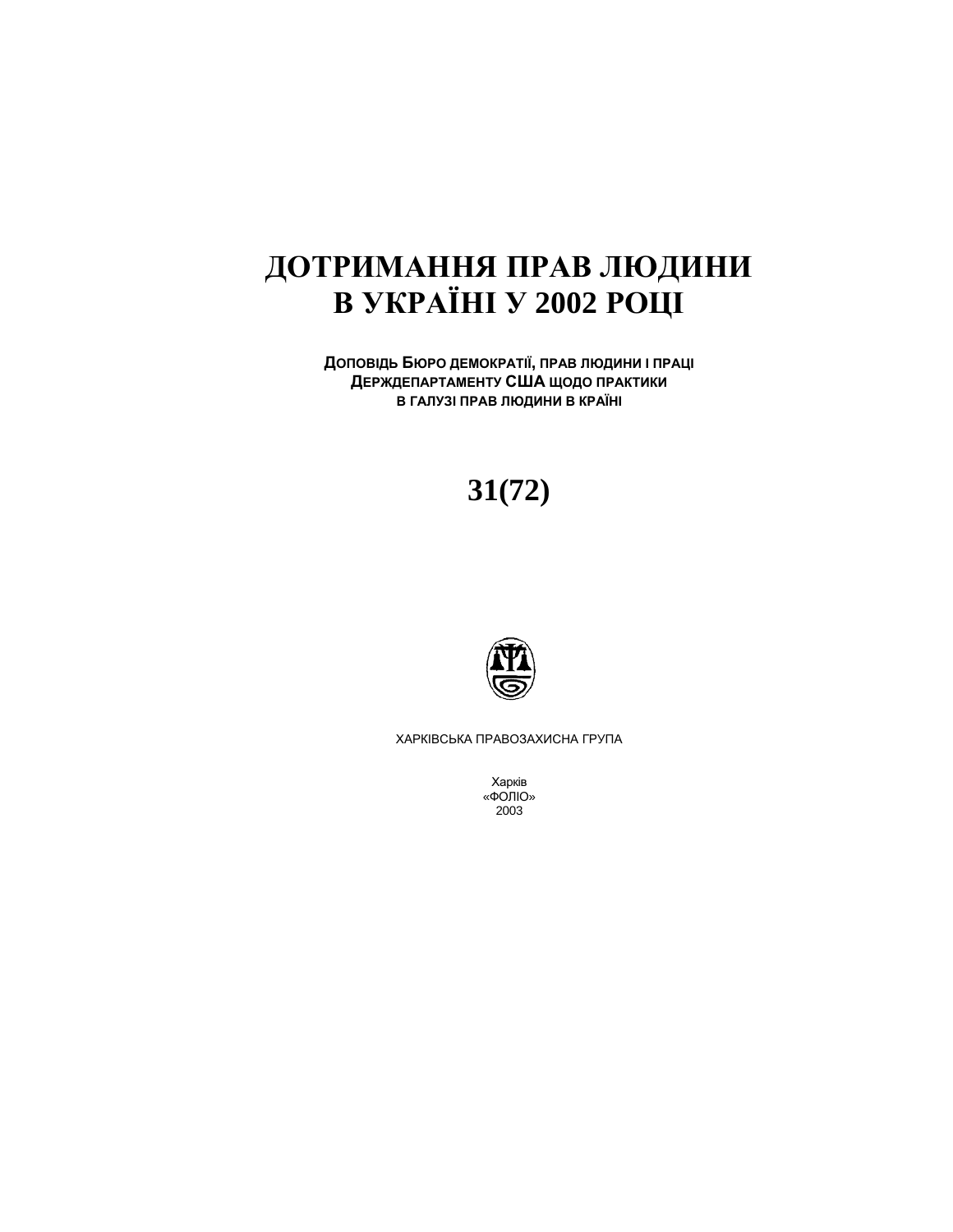ББК 67.9(4УКР)3 Д70

> Книга видана за сприяння Національного фонду підтримки демократії (США)

Д70

Дотримання прав людини в Україні у 2002 році / Харківська правозахисна група; Худож.оформлювач О.Герчук. – Харків: Фоліо, 2002. – 64 с.

ISBN 966-03-1809-X.

У спеціальному випуску №31(72) інформаційно-аналітичного бюлетеня «Права людини» Харківської правозахисної групи друкується доповідь Держдепартаменту США про дотримання прав людини в Україні у 2002 році.

**ȻȻɄ 67.9(4ɍɄɊ)3**

© Посольство США в Україні, 2002 © Харківська правозахисна група, переклад, коментарі, 2002 © О.Ю.Герчук, ілюстрація, 2002

ISBN 966-03-1809-X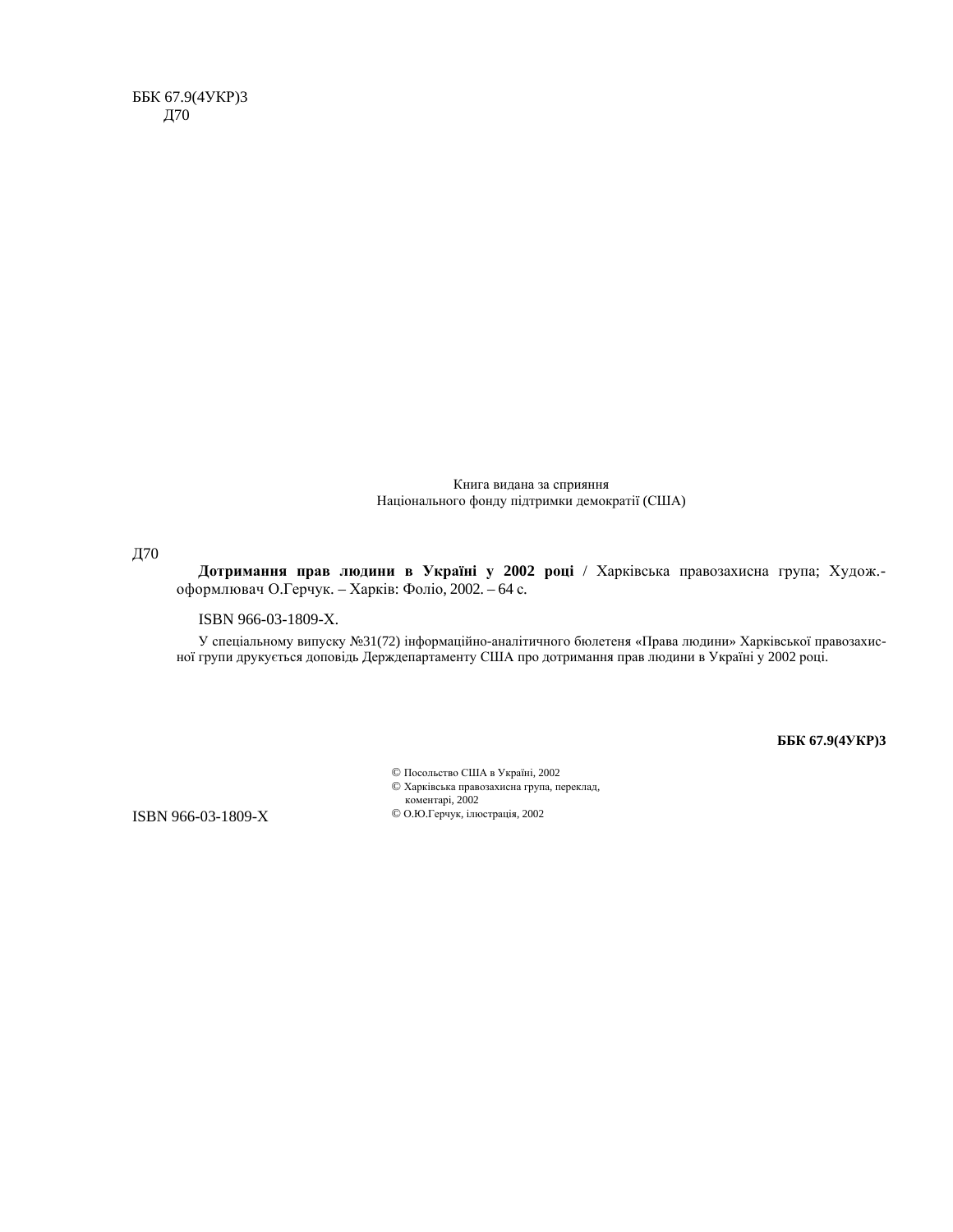## Доповідь Бюро демократії, прав людини **і праці Держдепартаменту США щодо практики в галузі** прав людини в країні

#### 31 березня 2003 року

#### **ВСТУП**

Україна – президентсько-парламентська республіка, керована Президентом, що обирається прямим голосуванням, та однопалатним парламентом (Верховна Рада). Прем'єр-міністр пропонується Президентом і затверджується Верховною Радою. Склад Кабінету Міністрів пропонується прем'єр-міністром і схвалюється Президентом, однак загалом знаходиться під керівництвом Президента. Половина Парламенту обирається на основі пропорційного представництва, а інша – шляхом прямих виборів в одномандатних округах. Діючий Президент Леонід Кучма був переобраний у 1999 році в ході виборів, які за характеристикою Організації з безпеки і співробітництва в Європі (ОБСЄ) містили значну кількість порушень зобов'язань перед ОБСЄ щодо виборів. Конституція України передбачає існування незалежної судової системи, однак суди ставали жертвами політичного втручання та корупції і є неефективними.

В країні діють дві основних структури, що рівною мірою несуть відповідальність за внутрішню безпеку: Служба Безпеки України (СБУ), що здійснює збір розвідданих, і Міністерство внутрішніх справ, якому підпорядковуються різноманітні підрозділи міліції. Міністр внутрішніх справ є членом Кабінету міністрів, в той час як СБУ має спеціальний статус в рамках виконавчої влади і безпосередньо підзвітна Президенту. Державна податкова адміністрація також здійснює низку функцій, характерних для правоохоронних органів, які здійснюються нею через податкову міліцію. Генеральна прокуратура підтримує обвинувачення у кримінальних справах та здійснює нагляд за додержанням законів при виконанні судових рішень у кримінальних справах. Збройні сили, загалом, залишаються поза політикою. Однак урядові агенції опосередковано втручаються в політичний процес за допомогою кримінальних і податкових розслідувань щодо політиків, журналістів і впливових бізнесменів. Цивільна влада, загалом, здійснює ефективний контроль за правоохоронними органами. Були випадки порушення прав людини з боку працівників правоохоронних органів, однак ступінь, до якого влада була причетною до них або потурала їм, залишається нез'ясованим.

Економіка України має змішаний характер: приватний сектор становить приблизно від 65 до 70 відсотків валового національного продукту (ВНП). Загальна чисельність населення країни складає 48.457.000 осіб. Хоча офіційний ВНП досяг лише рівня 48 відсотків порівняно зі станом перед проголошенням незалежності (1990), економічне зростання становило 5,8 відсотків у 2000 році, 9 відсотків у 2001 році і 4,1 відсоток протягом цього року (2002). Економіка переобтяжена неплатежами і боргами по заробітній платі, і значна частина реальних доходів населення зароблялася в тіньовій економіці (яку можна визначити як діяльність, про яку навмисно не повідомляється з метою ухилення від податків). Борги з заробітної плати у 2001 році були зменшені приблизно на 20 відсотків. Інвестування залишається на низькому рівні, велику кількість потенційних інвесторів відлякують неприборкана корупція, важкий тягар оподатковування, свавільна практика ліцензування, і неефективна, політично залежна судова система. Матеріальні цінності зосереджено в руках політичної еліти та директорів у галузях із державним домінуванням, пов'язаних із металами, нафтою та газом.

Повідомлення уряду про права людини залишалися бідними, а в деяких випадках навіть гіршими ніж раніше; однак, в деяких сферах, спостерігалося покращення. Міліція й працівники пенітенціарної системи катували й били затриманих і ув'язнених; за непідтвердженими повідомленнями було вбито одного затриманого. Побиття в армії новобранців товаришами по службі стало звичним явищем, іноді призводячи до загибелі. Зловживання міліції і переслідування расових меншин все ще залишається проблемою. Уряд рідко карає посадових осіб, які скоюють такі зловживання. Умови ув'язнення залишаються поганими і загрозливими для життя, особливо через незахищеність від хвороб. Безпідставний арешт і затримання залишалися проблемою, так само як тривале досудове утримання в дуже поганих умовах; однак, суди продовжували звільняти з-під варти обвинувачених до розгляду справ у суді. Судовий процес вражено політичним втручанням і корупцією. Судова система перевантажена, вона неефективна та потерпає від нестачі коштів і кадрів. Проблемою є також тривала тяганина в судах. У липні 2001 року було внесено ряд змін до законів, що регулюють функціонування судової системи і судочинство, які включали передачу права видавати ордери на арешт, ордери на обшук житла, і прослуховування телефонів від прокурорів до судів. На кінець року було все ще рано оцінювати загальний вплив цих змін.

Органи державної влади втручалися в діяльність засобів масової інформації, залякуючи журналістів, вказуючи усно і письмово, які події висвітлювати, а які – ні, тим самим підштовхуючи їх до самоцензури. Тим не менше, у газетах, періодичних та електронних виданнях доступний широкий діапазон поглядів. Були деякі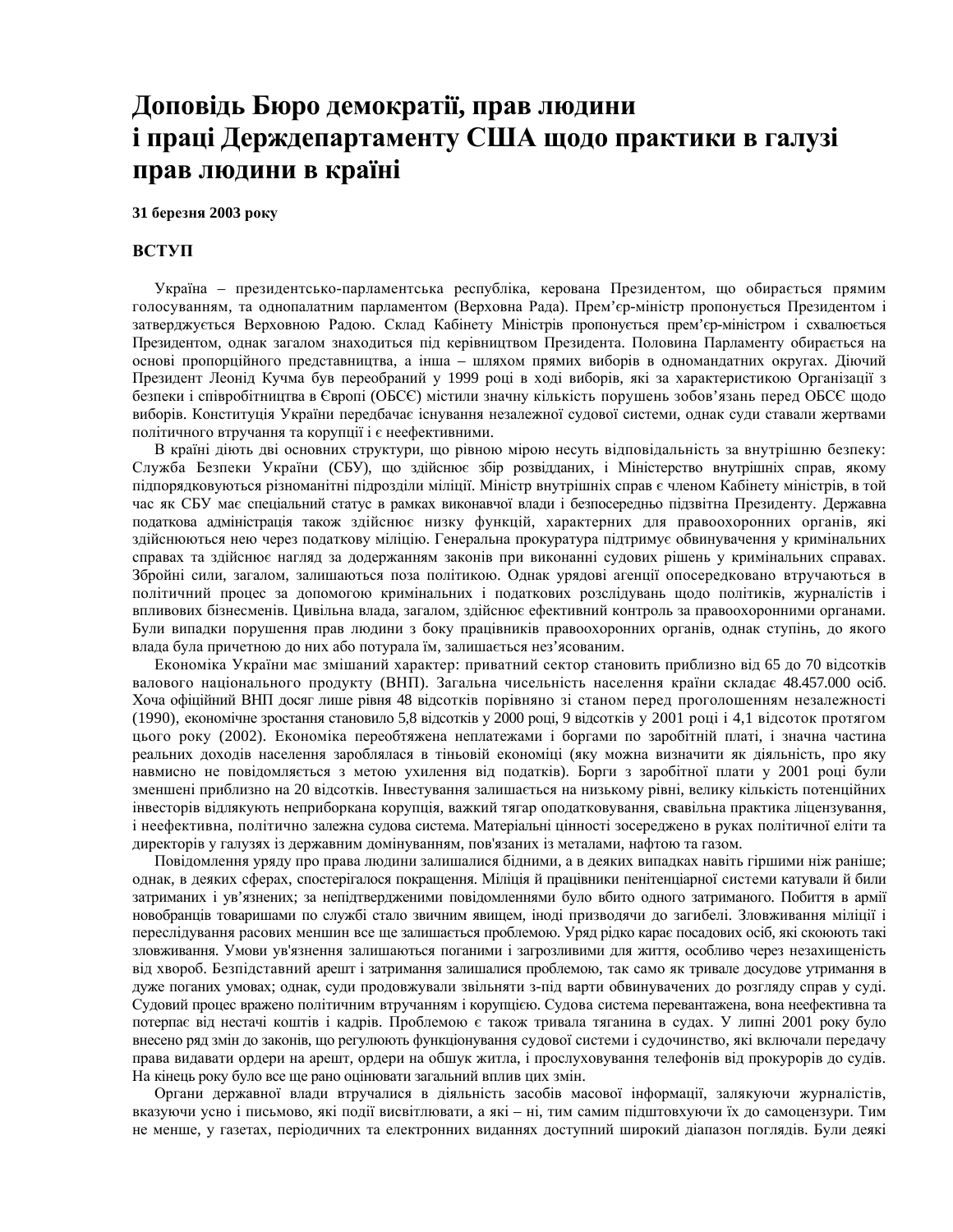обмеження на свободу зібрань, зокрема, органи влади перешкоджали людям брати участь в декількох демонстраціях. Свобода об'єднань також обмежена. Держава загалом поважає релігійні спільноти і робить певні кроки з тим щоб врахувати їхні проблеми; однак були певні непорозуміння. Місцеві посадові особи продовжували створювати бюрократичні труднощі релігійним меншинам і нетрадиційним релігійним організаціям при виділенні земельних ділянок і надання дозволу на будівництво споруд для релігійної діяльності і з питання повернення майна. Уряд продовжував повертати майно і фонди релігійним організаціям, однак темп був повільним, зокрема через брак фінансування. Залишилися деякі обмеження на свободу пересування. Насилля над жінками і їхня дискримінація, включаючи сексуальне переслідування на робочому місці, залишаються проблемою. Насильство над дітьми теж є проблемою. Повідомлялося про випадки антисемітських дій, в тому числі про наругу над могилою. Етнічні меншини і мусульмани скаржилися на часті перевірки документів. Уряд перешкоджав деяким робітникам організовувати профспілки. Торгівля жінками і дівчатами для сексуальної експлуатації була серйозною проблемою, щодо якої влада вживала заходів для боротьби через Уповноваженого Верховної Ради з прав людини і низку державних органів. Україну було запрошено організаційним комітетом Спільноти Демократій (Community of Democracies) приєднатися в листопаді 2002 року до Другого засідання міністрів Спільноти Демократій у Сеулі (Республіка Корея), в ролі спостерігача.

#### ДОТРИМАННЯ ПРАВ ЛЮДИНИ

#### Розділ 1

#### Повага недоторканності особи, що передбачає свободу особи від таких явищ, як:

#### А. Безпілставне чи незаконне позбавлення життя

Не було ніяких підтверджених повідомлень про політичні убивства; однак невизначені нападники вбили одного політика напередодні парламентських виборів (див. Розділ 3). Зловживання щодо ув'язнених і затриманих, а також погані умови утримання час від часу призводили до смерті (див. Розділ 1.в.). За непідтвердженим повідомленням, особу, яка утримувалася у Шевченківському ІТТ в м. Запоріжжі, 16 грудня було побито до смерті. За інформацією Уповноваженого з прав людини протягом 2001 року стався 1381 смертний випадок у в'язницях і СІЗО, багато з них через погані умови утримання.

Правозахисні організації стверджують, що солдат продовжують вбивати внаслідок «дідівщини», хоча за цей рік офіційні дані відсутні (див. Розділ 1.в.). За повідомленнями посадових осіб, у 1998 році (останній рік за який інформація доступна) від 10 до 12 військовослужбовців було побито до смерті, і загалом від 20 до 30 смертей стало непрямим результатом від ушкоджень, спричинених таким знущанням. Час від часу влада, за повідомленнями, намагається видати ці смертні випадки за самогубства.

У 2002 році місцеві органи влади Черкаської області припинили, без жодних результатів, розслідування випадку катування Євгена Корнути, нібито скоєного міліцією у 2001 році.

Поширеність корупції, зв'язки між державними посадовими особами й організованою злочинністю та політична діяльність фігур організованої злочинності часто стирали відмінність між політичними і злочинними діями. Політичні діячі, бізнесмени, пов'язані з політикою, і журналісти ставали жертвами нападів, іноді смертельних, і, ймовірно, з політичних мотивів. Протягом року не була доступна ніяка офіційна статистика щодо убивств на замовлення. 23 серпня в єдиному відомому випадку засудження за замовне убивство суд засудив двох високопоставлених посадових осіб компанії «Союз-Віктан», що спеціалізується на виробництві алкогольних напоїв, до 15 років позбавлення волі за організацію убивства на замовлення двох осіб, які начебто вимагали у них гроші. Виконавець убивства на замовлення одержав 14-річний термін позбавлення волі. За повідомленням неурядової організації (НУО) «Репортери без кордонів», чотири журналісти протягом року померли, можливо, у зв'язку з їхніми професійними обов'язками. Журналіст Михайло Коломієць, який зник з Києва 28 жовтня, був 20 листопада знайдений у сусідній Білорусі повішеним. Київська прокуратура запросила команду іноземних слідчих допомогти визначити, чи скоїв Коломієць самогубство (див. Розділ 2.а).

29 березня, за 2 дні до парламентських виборів, невідомі злочинці застрелили заступника голови Івано-Франківської облдержадміністрації Миколу Шкрібляка на сходах його будинку. Шкрібляк балотувався у депутати Верховної Ради (див. Розділ 3).

Убивство відомого журналіста Георгія Ґонґадзе залишилося нерозкритим, хоча офіційно слідство продовжується. Ґонґадзе зник у вересні 2000 року. У листопаді 2000 року міліція знайшла обезглавлене тіло неподалік від Києва, яке, згідно аналізу ДНК і інших експертиз, належало йому. Уряд стверджував, що проводиться повномасштабне розслідування його зникнення, однак представники ЗМІ і громадськості серйозно критикували дії Уряду у цій справі, тоді як дехто обвинувачував Президента та інших вищих посадових осіб у причетності до справи. У квітні влада відмовилася поділитися матеріалами справи Ґонґадзе з іноземними слідчими, яких вона запросила для допомоги у розслідуванні. У вересні Прокуратура оголосила, що убивство мало політичний мотив; однак, нікого не заарештувала, і при цьому не надала жодних конкретних деталей на підтвердження такої заяви. На кінець року розслідування убивства все ще офіційно тривало. У травні 2001 року Міністерство внутрішніх справ заявило, що Ґонґадзе убили два грабіжники, яких самих було згодом убито, але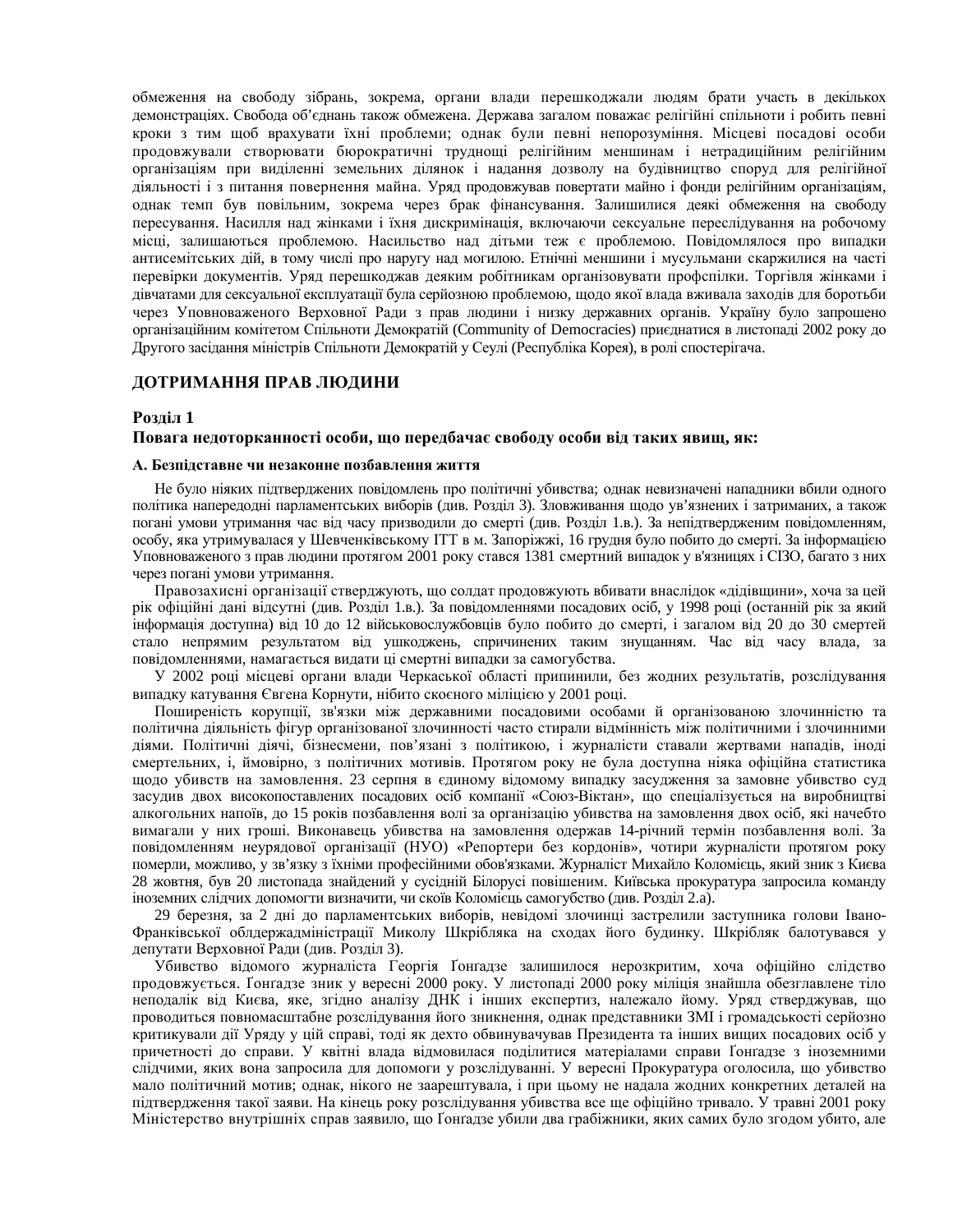Генеральна Прокуратура не підтримала цього обвинувачення. Існує аудіозапис, який, нібито, містить розмови між Президентом Кучмою та іншими вищими державними посадовими особами, в яких обговорюється бажаність үсунення Ґонґадзе. Інший запис, начебто з того ж джерела, був оцінений як справжній.

Справа про побиття Ігоря Александрова, директора донецької регіональної телевізійної компанії, у липні 2001 року, яке потягло за собою його смерть, залишилась нерозкритою. Александров подав в ефір низку критичних повідомлень щодо донецьких політичних діячів і був визнаним критиком корупції, яка, нібито, мала місце в місцевих правоохоронних органах. За інформацією міліції, Юрій Вередюк, бомж, зізнався, що був найнятий для вбивства голови юридичного відділу телевізійної станції і сплутав Александрова з цією особою. У травні Донецький обласний апеляційний суд виправдав Вередюка, який раніше був визнаний винним. 19 липня Вередюк помер, за повідомленнями, від серцевої недостатності. Суддя Донецького апеляційного суду раніше, однак, попереджав, що життя Вередюка може бути в небезпеці. 25 липня, за зверненням Прокуратури, Верховний Суд скасував виправдання Вередюка і послав справу назад до Прокуратури для повторного розслідування. Це рішення суддя Апеляційного суду піддав нищівній критиці. Міліція відмовилася розпочинати кримінальну справу в зв'язку зі смертю Вередюка, стверджуючи, однак, що його смерть настала з природних причин.

Свропейський центр прав ромів (ЄЦПР), що знаходиться в Угорщині, намагався примусити українську владу розслідувати смерті п'яти членів сім'ї ромів, що сталися 28 жовтня 2001 року в Малій Каховці Полтавської області. За інформацією ЄЦПР, майор міліції Іванов з Крюківського райвідділу міліції і двоє невідомих спільників спалили будинок Юрія Федорченка з сімома членами родини всередині. Вік загиблих коливався від 3 до 25 років. Двоє членів родини вижили. Один з тих, хто залишився живим, 50-літній Юрій Федорченко, стверджував, що майор Іванов спалив будинок, тому що родина відмовилася виплачувати міліціонеру 215 гривень (приблизно \$ 40) хабара щомісяця, за прикриття дій доньки Федорченка, яка раніше займалася продажем наркотиків. Міліція, за повідомленнями, затримала двох осіб і відсторонила майора Іванова від виконання його обов'язків, хоча ніяких юридичних дій проти нього не було застосовано.

#### **Зникнення**

У квітні в Кіровограді зник Олександр Олійник, спостерігач за виборами від української НУО «Комітет Виборців України» (КВУ), приблизно через тиждень після виборів, що мали місце 31 березня. Первинні повідомлення не вказували на те, що його зникнення було пов'язане з його діяльністю як спостерігача, однак, подальше розслідування показало, що він, можливо, одержував погрози під час проведення спостережень на виборах. Місцеві органи влади зареєстрували повідомлення про зникнення і розпочали слідство в цій кримінальній справі. На кінець року не повідомлялося про жодний поступ. 27 листопада під час повернення додому з роботи зник Андрій Татарчук, заступник голови одеського осередку партії «Реформи і порядок» (блок «Наша Україна») і колишній кандидат до міської ради. Міліція в Одесі розпочала розслідування і, за повідомленнями, у середині грудня затримала в зв'язку з цим випадком, двох осіб. На кінець року не було зроблено жодних висновків про причини його зникнення.

#### В. Застосування катувань та інше жорстоке, нелюдяне або таке, що принижує гідність, поводження чи покарання

Конституція України забороняє катування, однак працівники міліції та кримінально-виконавчих установ часто катують і б'ють затриманих і ув'язнених, і було чимало повідомлень про такі знущання. Хоча правозахисні організації не отримували відповідні повідомлення про те, що спецпідрозділи міліції «Беркут» били і катували ув'язнених під час планових навчань, вони вважають, що ця практика продовжується. За повідомленнями ЗМІ і правозахисних організацій, міліція піддає затриманих різним методам катування, наприклад, «ластівку», коли затриманого кладуть на живіт на підлогу зі зв'язаними за спиною руками й ногами і вигинають дугою. Інший вид тортур – «слоник»: на голову затриманому одягають протигаз і поступово перекривають доступ повітря. Щодо затриманих також використовується метод, званий «пам'ятником», за яким ув'язненого підвішують на мотузці за руки і б'ють. Правозахисники повідомляли, що прохання покликати адвоката часто призводить до ще гіршого побиття, і затриманих можуть бити до тих пір, доки вони не відмовляться від свого права на адвоката.

16 грудня міліція в Запоріжжі затримала наркомана, підозрюваного в крадіжці. Він помер у ІТТ від пошкоджень, отриманих, як вважають, від побиття. Міліція стверджувала, що затриманий був побитий до того як був поміщений в ІТТ. У 2001 році Володимир Іванченко, який був обвинувачений у замаху на вбивство колишнього кандидата у президенти Наталію Вітренко, скаржився у суді, що його і його співвідповідачів працівники міліції душили, били, і до них застосовували електрошок в той час, коли вони перебували у попередньому ув'язненні. Влада ніяк не відреагувала на його скарги.

Не існує ефективного механізму для подання скарг про погане поводження або отримання відшкодувань за подібні дії, хоча затриманим дозволили надсилати свої скарги безпосередньо до суду замість Міністерства внутрішніх справ. Ув'язнені і затримані також надсилають скарги до Уповноваженого з прав людини, і протягом року ця інституція отримала кілька сотень свідчень про катування у місцях попереднього ув'язнення. За інформацією апарату Уповноваженого з прав людини, більшість отриманих ними скарг переважно стосувалися порушень прав людини з боку працівників правоохоронних органів. Уповноважений також стверджувала, що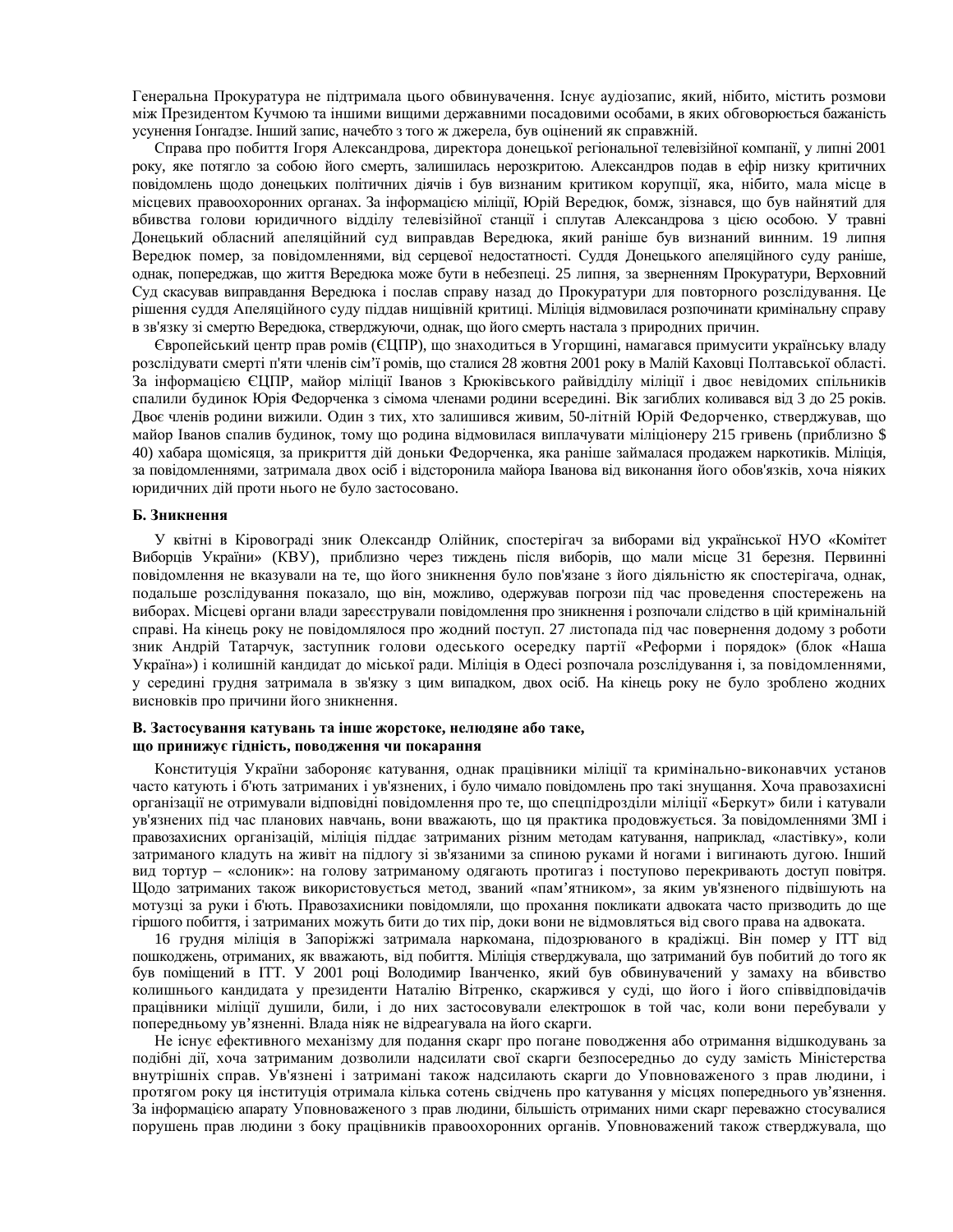затримані, які були нездатні внести гроші за їжу, залишилися голодними, і що цей випадок кваліфікується як ще одна форма катування. Уповноважений активно публікувала повідомлення про такі методи; однак, Уповноважений не має достатніх повноважень для примусу до виконання своїх рішень.

Органи влади вживали небагато підтверджених заходів для припинення подібних порушень. Дисциплінарні покарання проти працівників правоохоронних органів, які скоюють зловживання, були рідкісними. За офіційними повідомленнями, 62 працівники міліції були обвинувачені в поганому поводженні з підозрюваними. За інформацією Уповноваженого, в 2001 році влада порушила 25 кримінальних справ проти 48 правоохоронців за перевищення своїх повноважень. 14 з них на кінець року було засуджено. 30 серпня Генеральний Прокурор звільнив прокурора і слідчого в Таращанському районі Київської області. Щодо цих двох посадових осіб розпочато кримінальні справи стосовно зловживань прокуратури і обману під час розслідування справи Ґонґадзе (див. Розділ 1.г.). За повідомленнями, вони підробили протоколи огляду місця події, де було знайдено тіло Ґонґадзе. Багато оглядачів вважали, що обвинувачення були спрямовані лише на пошук політичного цапа-відбувайла у вкрай резонансній політизованій справі. У своїй доповіді за 2000 рік, Уповноважений відзначила, що в 1998 і 1999 роках 285 працівників міліції були обвинувачені в катуванні і неналежному ставленні до ув'язнених. Новий Кримінальний кодекс, який набув чинності 1 вересня 2001 року, передбачає від 3 до 10 років позбавлення волі за катування; однак, правозахисні групи повідомили, що протягом року не було жодного випадку обвинувачення у скоєнні катування за новим Кримінальним кодексом.

Міліція також погано поводилася з ромами, а також переслідувала темношкірих осіб і погано з ними поводилася. Представники цих груп скаржилися, що керівники міліції звичайно ігнорують їхні скарги, а іноді підбурювали до насильства проти них (див. розділ 5). Міліція також переслідувала біженців (див. розділ 2.г.).

У вересні міліція примусово розігнала антипрезидентських демонстрантів, які незаконно встановили наметове містечко в центрі Києва. Міліція також розібрала намети в Харкові. Місцева влада вживала низку заходів, включаючи вилучення транспортних засобів і безпідставні затримання для того, щоб утримати людей від участі в таких демонстраціях. 26 грудня суди засудили 13 членів опозиційної націоналістичної партії Українська національна асамблея – Українська національна самооборона (УНА-УНСО) до позбавлення волі від 2 до 5 років за обвинуваченням в організації масових заворушень під час демонстрацій 9 березня 2001 року в Києві (див. Розділ 2.6.). Міліція також переслідувала журналістів (див. Розділ 2.а.).

Незважаючи на значний обсяг законодавства щодо захисту прав військовослужбовців і офіційних інструкцій щодо відносин серед військового персоналу, протягом року продовжували з'являтися повідомлення про погані умови і насильство проти призовників у збройних силах. У серпні зсув у кар'єрі позбавив життя двох новобранців, які копали пісок для будівництва приватного гаража молодшого військового офіцера у Львівській області. В очікуванні розслідування старшого прапорщика, нібито відповідального за їхнє направлення в кар'єр, було взято під варту.

Солдати, які відслужили довший час, часто б'ють новобранців, іноді до смерті (див. розділ 1.а.) і примушують їх віддавати гроші і подарунки, які вони одержують з дому. За повідомленнями правозахисних організацій, гарнізонні прокурори часто не розслідують скарги на фізичне переслідування. Міри покарання, передбачені за такі дії або за потурання їм не змогли ефективно припинити подальшу практику таких знущань. Хоча офіційна статистика щодо випадків «дідівщини» протягом року була недоступною, правозахисні організації, в тому числі Організація солдатських матерів, повідомляли, що «дідівщина» продовжує залишатися широко розповсюдженою. Вони повідомили, що Прокуратура розпочала 129 кримінальних справ, що мають відношення до «дідівщини». Однак, невідомо, скільки з них завершилися вироками. Смерть від знущань часто представлялася як самогубство.

Корупція в міліції також залишається серйозною проблемою. Надходили повідомлення про те що місцеві посадові особи сприяли або допомагали організованим злочинним групам, залученим до торгівлі людьми (див. Розділ 6.д.).

Тюремні умови залишилися поганими і загрозливими для життя. Згідно з офіційними джерелами, інформація про фізичний стан тюремних стін і огорож, так само як і будівель СІЗО, розглядається як державна таємниця. Проте, преса вільно повідомляє про важкі умови ув'язнення. Відповідно до скарг, отриманих Уповноваженим і неурядовими правозахисними організаціями, працівники виправної системи залякують ув'язнених та погано поводяться з ними. В'язниці та СІЗО дуже переповнені, частково внаслідок гострої економічної кризи, і не мають належних санітарних умов та медичної допомоги. За офіційною статистикою Державного Департаменту виконання покарань протягом перших 6 місяців 2001 року у місцях позбавлення волі сталося 865 смертних випадків. Погані санітарні умови призвели до 300 смертей від хвороб, на кшталт туберкульозу, а 13 – від дизентерії протягом першої половини 2001 року. Часто трапляються випадки вбивства одних в'язнів іншими, а 13 осіб, як було офіційно повідомлено, скоїли самогубство, хоча правозахисні групи вважають, що справжня кількість самогубств більша.

Ув'язнені можуть скаржитися до Уповноваженого щодо умов утримання, але організації прав людини повідомляли, що ув'язнених карали за подачу таких скарг. У січні 2001 року Верховна Рада прийняла зміни до Виправно-трудового кодексу, послабивши обмеження радянських часів в установах виконання покарань з посиленим режимом і усунувши положення про те, що всі листи ув'язнених повинні перечитуватися.

Умови в закладах попереднього ув'язнення також суворі. Ув'язнені часто утримуються в досудовій ізоляції протягом тривалого часу і зазнають поганого поводження й залякування з боку охорони в'язниць чи інших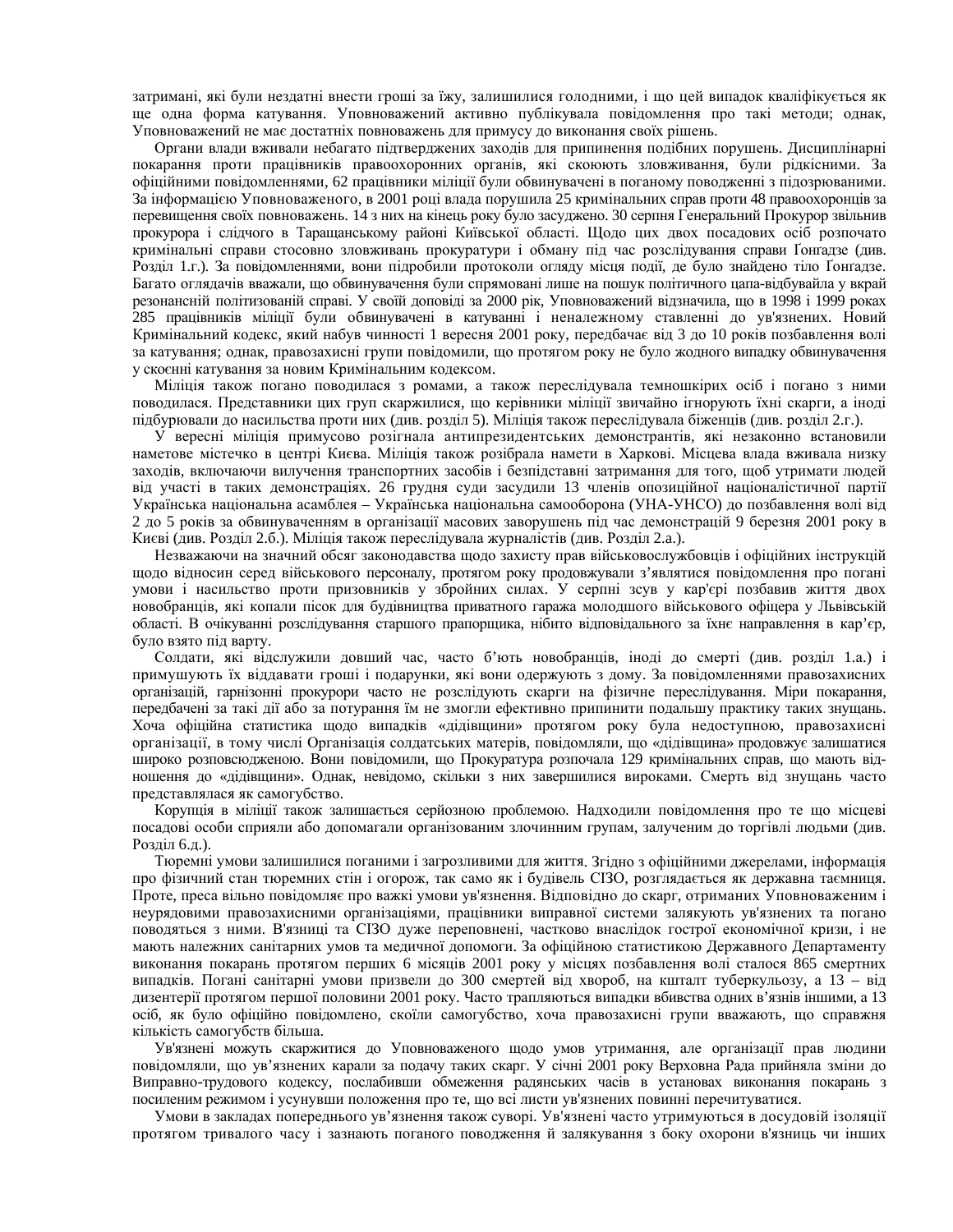ув'язнених. Переповненість є звичайною для таких закладів. Хоча офіційні дані відсутні, місцеві правники вважають, що СІЗО у Києві вміщує принаймні 6000 осіб, хоча його місткість оцінюється в 3500 осіб. СБУ усе ще на кінець року утримувала свої власні установи досудового утримання, хоча в 2001 році було оголошено, що їх буде закрито. За інформацією Уповноваженого Верховної Ради з прав людини Ніни Карпачової, приблизно третина затриманих зазнала катувань.

Умови в лікувально-трудових профілакторіях під керівництвом Державного департаменту з питань виконання покарань, де примусово утримуються, згідно з судовими рішеннями, алкоголіки, що скоїли правопорушення з застосуванням насильства, не набагато відрізняються від умов у місцях позбавлення волі. Хоча деякі заклади було передано Міністерству охорони здоров'я протягом 2000 року, і кількість профілакторіїв зменшилась, уряд не виконав свого попереднього зобов'язання передати всі ЛТП цьому міністерству. Фактично, лікування алкоголізму у таких центрах недоступне. Незважаючи на указ уряду 1999 року, який призначав закриття ЛТП на кінець 2000 року, вони, однак, продовжували діяти протягом року.

За свідченнями правозахисних організацій, реорганізація Департаменту з питань виконання покарань, спрямована на гарантування більшої незалежності системи виконання покарань, не вплинула на методи Департаменту, а рівень громадського контролю за його діями залишається незначним. Хоча держава запровадила деякі програми для перекваліфікації працівників установ виконання покарань і міліції, вона покарала тільки незначну меншість тих, хто вчинив насильницькі дії проти затриманих і ув'язнених, чи потурав цьому. Уповноважений привернула увагу до стану кримінально-виконавчої системи, відвідуючи в'язниці і піднімаючи для суспільного обговорення проблеми, пов'язані з місцями виконання покарань. Протягом відвідування у лютому Лук'янівського СІЗО в Києві, Уповноважений відзначила деякі покращення стосовно тюремних умов. Кандидати в депутати і спостерігачі на виборах у березні також отримали дозвіл на доступ до деяких, однак не до всіх, місць виконання покарань для того, щоб, відповідно, проводити кампанію і спостерігати.

Влада продовжувала дозволяти правозахисникам відвідувати в'язниці, хоча, за свідченнями деяких з них, іноді важко отримати доступ до в'язниці для того, щоб відвідати певних в'язнів, їм також не дозволяли повний доступ в самих установах виконання покарань. 10 січня, після постійних запитів громадськості і «Репортерів без кордонів», Залізничний місцевий суд у Сімферополі відклав відбування 1<sup>1/2</sup> річного терміну позбавлення волі Сергієм Потамановим, журналістом, ув'язненим у Сімферополі у 2001 році. Потаманов скаржився на серйозне побиття іншими в'язнями.

Протягом року Уповноважений залишила питання поводження з ув'язненими пріоритетним і продовжувала досліджувати умови у багатьох в'язницях. У вересні 2001 року Верховна Рада ратифікувала Перший і Другий протоколи Європейської конвенції про запобігання катуванню, які надають право на інспекцію місць позбавлення волі міжнародним спостерігачам. Уряд погодився дозволити Комітету запобігання катуванню Ради Європи опублікувати три доповіді стосовно України за 1998, 1999, 2000 роки. У доповідях наводяться численні твердження про катування як засіб витягання зізнань, загальний страх серед затриманих щодо обговорення зловживань і погані умови в численних в'язницях.

#### $\Gamma$ . Безпідставний арешт, затримання чи заслання

Конституція забороняє безпідставний арешт і затримання, однак, вони залишаються проблемою. Конституція передбачає компенсацію за незаконний вирок, і закон визнає компенсацію за незаконні арешти; однак, ці положення рідко застосовуються.

Закон передбачає, що органи влади можуть затримати підозрюваного до 3 діб без ордера на арешт, після чого потрібне отримання ордера. Суди можуть продовжувати затримання без ордеру на арешт додатково протягом 10 днів. Підозрювані, які вважають, що подальше розслідування може призвести до їхнього негайного виправдання, також можуть подати прохання до суду щодо додаткового 15-денного затримання. Закон далі передбачає, що досудове утримання не може тривати більше ніж 2 місяці. У справах, які стосуються винятково серйозних правопорушень, Генеральний прокурор може подати прохання до судді Верховного Суду з тим, щоб продовжити період затримання до 18 місяців. Закон не обмежує сумарного терміну утримання до й під час суду. Закон дозволяє громадянам оскаржувати арешт у суді чи прокуратурі. Конституція вимагає негайного повідомлення родичів про арешт, але на практиці це положення часто не виконується.

За законом суд повинен розпочатися не пізніше, ніж через три тижні після формальної реєстрації кримінальної справи у суді, але це положення рідко виконується у перевантаженій судовій системі (див. Розділ 1.г.). Минають місяці, перш ніж обвинувачений остаточно потрапить до суду, і протягом року не спостерігалося поліпшення ситуації. Складні справи можуть роками чекати на судовий розгляд. Хоча зміни, внесені до Кримінально-процесуального кодексу, запровадили звільнення під заставу, це положення використовується рідко. Багато хто з підозрюваних не може внести суму грошової застави, що встановлюється за законом. Замість цього суди значно частіше накладають обмеження покидати межі певної території в якості заходу, альтернативного попередньому ув'язненню. Майже 70 відсотків обвинувачених осіб, що очікують суду приблизно 150 000 осіб – було звільнено з досудового утримання протягом року, багато кого з обмеженням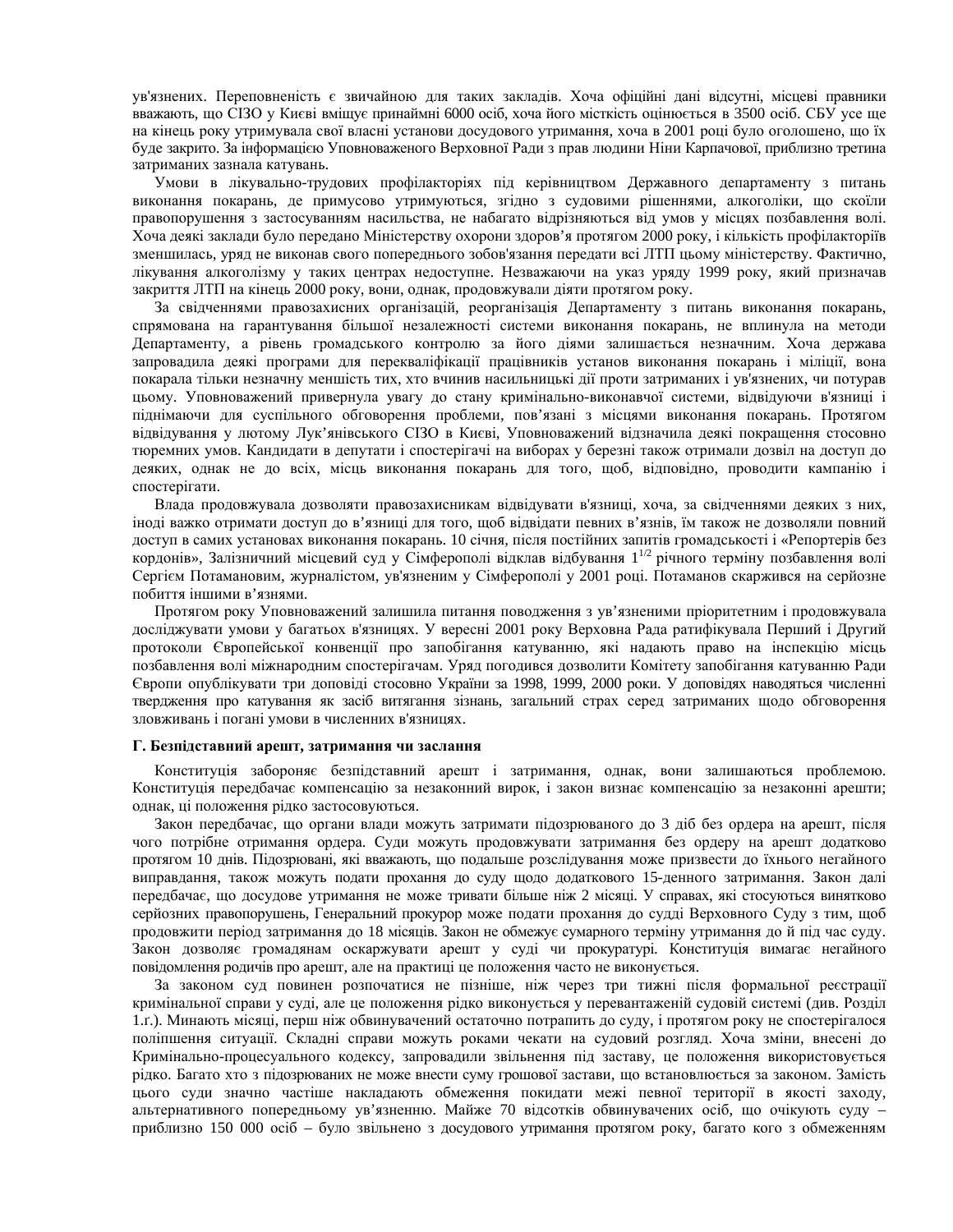свободи пересування.

Відповідно до статистики Державної виконавчої служби, кількість ув'язнених становила 220 000 осіб, включаючи 156 000 у в'язницях і 40 000 у СІЗО. Багато хто з осіб, що знаходяться в попередньому ув'язненні, були обвинувачені в серйозних злочинах з застосуванням насилля. У зв'язку з тим, що тільки суди можуть дозволяти продовження терміну досудового утримання відповідно до змін 2001 року, вони почали ретельніше розглядати справи, у яких обвинувачені знаходяться в СІЗО протягом термінів, продовжених на основі попередньої санкції прокурора.

Закон передбачає безкоштовне надання захисника малозабезпеченим особам із моменту затримання або пред'явлення звинувачення, який би з випадків не настав раніше. Не вистачає адвокатів для захисту підозрюваних від незаконного тривалого утримання в надзвичайно поганих умовах. Хоча, у принципі, зберігається система надання адвокатів державою, державні адвокати часто відмовляються захищати малозабезпечених осіб через низьку державну оплату їхніх послуг. За законом, затриманий, перебуваючи в місцях позбавлення волі, або ув'язнений може спілкуватися з алвокатом віч-на-віч. Олнак, за свілченнями правозахисних організацій, право на зустріч з адвокатом віч-на-віч інколи порушується працівниками в'язниць та слідчими. Для захисту обвинуваченого передбачено, щоб у кожній справі обов'язково був документ, підписаний звинуваченим, який засвідчує, що обвинуваченому роз'яснено, в чому він обвинувачується, що він має право на захисника, а також, що він може не давати свідчень проти себе та своїх рідних. Апеляційний суд може скасувати вирок або призначити новий суд, якщо такий документ відсутній. Оскільки обвинувачені краще знають свої права, вони наполягають на дотриманні цього порядку. Але багато хто з цих осіб усе ще залишається необізнаним з цими гарантіями.

Внаслідок юридичних змін, що набули чинності в 2001 році, прокуратура більше не може розпочинати нові кримінальні розслідування без попередньої судової згоди за винятком певних серйозних правопорушень (див.  $P$ озділ 1. $r$ .).

Влада інколи використовує звинувачення на кшталт наклепу або ухилення від сплати податків для затримання осіб (часто це опозиційні діячі або журналісти опозиційних видань), що виступають із відкритою критикою влади чи кидають виклик інтересам впливових бізнесових чи політичних фігур, наближених до уряду (див. Розділ 2.а.). Протягом року Генеральний Прокурор продовжував кримінальне переслідування Юлії Тимошенко, голови опозиційної політичної групи, названої її іменем. Попередні зусилля Тимошенко по перетворенню енергетичної галузі в той час, коли вона була віце-прем'єром з питань енергетики, викликали сильне протистояння, найяскравіше виражене впливовими бізнесменами, тісно пов'язаними з урядом. Після приєднання до опозиції Тимошенко починає відверто критикувати уряд. Вона стверджувала, що обвинувачення проти неї побудовані на політичних мотивах. У травні один з київських судів припинив деякі з кримінальних справ Прокуратури проти Тимошенко і її чоловіка. У вересні Генеральний Прокурор вимагав, щоб Верховна Рада зняла її парламентський імунітет, що дозволило б пред'явити інші кримінальні обвинувачення проти неї. Спікер Верховної Ради повернув звернення попросивши, щоб Генеральний Прокурор надіслав більш обтрунтоване звернення. На прохання уряду турецькі органи влади затримали у червні свекра Юлії Тимошенко, Геннадія, і трьох його ділових партнерів. У жовтні турецька влада видала їх до України. 14 вересня Луганський апеляційний суд підтримав вирок Борису Фельдману, колишньому віце-президенту банку «Слов'янський», винесений у квітні, що керував деякими напрямками бізнесу Юлії Тимошенко. Фельдман одержав 9-річний термін позбавлення волі за ухилення від сплати податків і неналежне фінансове управління. Апеляційний суд відмовився виконати рішення Верховного Суду випустити Фельдмана, який заявив, що йому перешкоджали практикувати єврейське віросповідання у той час, коли він очікував розгляду апеляції по його справі. Адвокат Фельдмана Андрій Федур, скаржився на переслідування податковою міліцією і стверджував, що протягом року йому погрожували смертю невідомі особи. У вересні податкова міліція конфіскувала автомобіль Федура, в якому, за повідомленнями, знаходилися матеріали для захисту у справі Фельдмана. У жовтні міліція затримала Федура на 3 дні за підозрою у фальсифікації ним документів. Його було звільнено без пред'явлення звинувачення.

17 вересня київська міліція заарештувала 64 учасника антипрезидентської демонстрації і звинуватила їх у різних адміністративних правопорушеннях, пов'язаних із блокуванням громадських проїздів. Усіх їх випустили у межах 10 днів.

Правозахисні організації повідомляли, що вони продовжують отримувати скарги від ромів у Закарпатській області щодо безпідставного затримання і фізичного переслідування міліцією.

Працівники міліції безпідставно затримували осіб під час поширених перевірок документів та інспекцій автомобілів (див. Розділ 1.д.). Вони звичайно затримували темношкірих осіб під час свавільних перевірок документів (див. Розділ 5). Були повідомлення про те, що місцеві органи влади тимчасово затримували осіб, які, як вони вважали, імовірно відвідували антипрезидентські демонстрації національного масштабу у вересні. Перед проведенням демонстрацій з'являлися вірогідні повідомлення про те, що поліція вилучала транспортні засоби, що належать активістам опозиції і лідерам неурядових організацій, для технічної перевірки. Міліція, за повідомленнями, повернула транспортні засоби після завершення демонстрацій. 29 червня в Полтаві міліція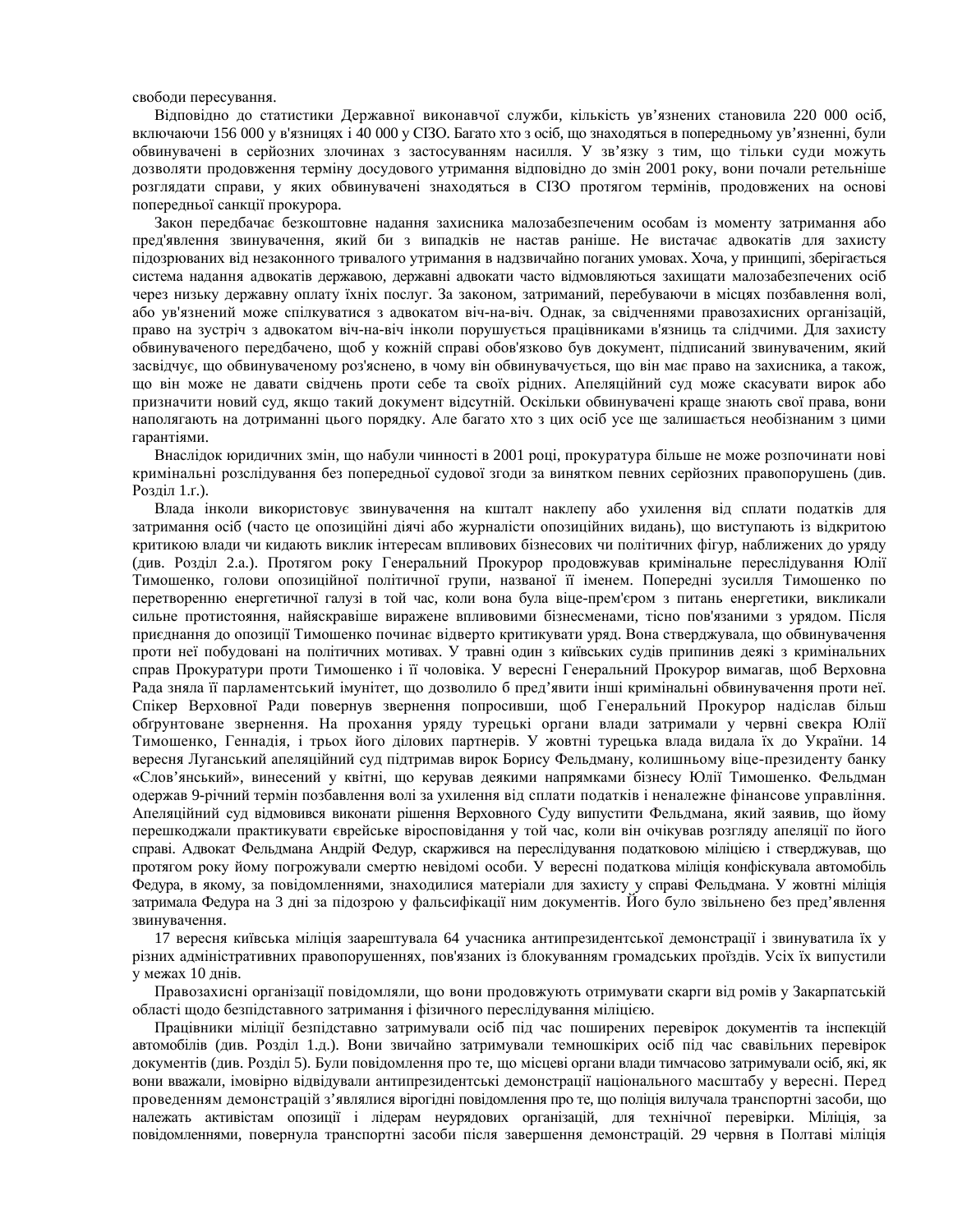затримала лідера опозиційної партії УНА-УНСО Сергія Кузовку на 2 дні за звинуваченням у хуліганстві, згідно із свідченнями, для запобігання його участі в конгресі УНА-УНСО, що проходив у Києві 30 липня. Після 2 днів перебування в міліції суд у Полтаві виправдав його.

Час від часу особи, втягнуті у спори щодо власності, спадкування чи розлучення неправомірно отримували діагноз «шизофренія» і поміщалися до психіатричних закладів.

Конституція забороняє примусове вигнання, і уряд не застосовує його.

#### Г. Позбавлення права на справедливий публічний суд

Конституція передбачає наявність незалежної судової влади, але на практиці правосуддя залишається вразливим для значного політичного втручання з боку виконавчої влади, а також потерпає від корупції та неефективності. Суди фінансуються через Міністерство юстиції, яке управляє організаційною підтримкою судів, включаючи питання укомплектування персоналом, навчання для суддів, матеріально-технічного забезпечення і постачання, а також статистичної й інформаційної підтримки. Адміністрація Президента також, за наявною інформацією, продовжує стару радянську традицію телефонного права, за допомогою якого вона безпосередньо впливає на рішення суддів.

Законодавство, яке набуло чинності в 2001 році і протягом 2002 року, спрямоване на регулювання судової системи і судочинства, встановило юридичні рамки, більш відповідні конституційним вимогам незалежної судової влади. Однак, судова влада переживає брак необхідного персоналу і фондів, що породжувало неефективність і корупцію, і підвищило її залежність від виконавчої влади, оскільки суд одержує усе своє фінансування через Міністерство юстиції. Реорганізація суду, яка вимагається внаслідок пакета змін і доповнень, прийнятих у липні, потребує більшого обсягу фондів, ніж це закладено в бюджеті, і оглядачі вважали, що необхідне істотне додаткове фінансування для того, щоб модернізувати судову систему взагалі і забезпечити суди відповідними засобами і обладнанням.

Авторитет та незалежність судової системи також підриваються невиконанням судових рішень у цивільних справах. Норми, що передбачають кримінальне покарання за невиконання судових рішень, застосовуються рідко. Особливо часто рішення не виконуються, якщо вони розходяться з інтересами уряду. Голова Верховного Суду, голови обласних судів, голова Київського міського суду (або їхні заступники) можуть призупинити судові рішення, що призводить до втручання, маніпуляцій та корупції. Міністр юстиції сказав, що до кінця року було виконано трохи менше 50 відсотків судових рішень.

У 1999 році Державна виконавча служба отримала статус спеціального департаменту при Міністерстві юстиції для виконання судових рішень. Державна виконавча служба була спеціально уповноважена забезпечувати виконання рішень суду у цивільних справах, крім того, рішення кримінальних і адміністративних судів, які передбачають грошову компенсацію; а також рішення іноземних судів, Конституційного Суду та інших органів влади. Кількість судових рішень, які передбачають грошову чи майнову компенсацію, за інформацією департаменту, значно виросли. За повідомленням Державної виконавчої служби, у першій половині 2001 року було виконано більш ніж 1 мільйон судових рішень, що склало приблизно 48 відсотків від їхньої загальної кількості.

Критики уряду також стверджували, що, вірогідно, уряд зловживав своїми повноваженнями щодо судових посадових осіб, вибірково обвинувачуючи і звільняючи політично нелояльних суддів. У липні Любов Будякова, суддя Бабушкінського районного суду Дніпропетровської області, скаржилась в пресі на переслідування з боку голови суду після того, як вона постановила, що виселення Соціалістичної партії з її офісу в Дніпропетровську було незаконним. Судді з незалежною думкою також скаржилися на те, що вони не одержували політично резонансні справи. У липні 2001 року Президент Кучма звільнив голову Печерського районного суду Миколу Замковенка за умисне затримування матеріалів справ для того, щоб відкласти подання громадянами апеляції до суду. Прихильники Замковенка скаржилися, що його переслідують за звільнення ним з досудового утримання колишнього віце-прем'єра Юлії Тимошенко і визнання ним матері і дружини Георгія Ґонґадзе потерпілими (див. Розділ 1.а.). У червні Верховний Суд постановив, що звільнення Замковенка Президентом Кучмою було законним.

Зміни і доповнення до низки законів, що стосуються судової влади й судочинства, які набули чинності в 2001 році і додаткове законодавство, прийняте в липні, запровадили важливі реформи судової системи. Зміни і доповнення передбачали уніфіковану судову систему, що складається з Конституційного Суду, системи судів загальної юрисдикції, яка включає Верховний Суд, спеціалізовані господарські (раніше арбітражні) суди, а також військові суди. Суди загальної юрисдикції організовані на чотирьох рівнях: місцеві суди, апеляційні суди, спеціалізовані вищі суди (наприклад, Вищий Господарський Суд), і Верховний Суд. Арбітражні суди були перетворені в господарські суди і призначені для того, щоб працювати в якості спеціалізованих судів в межах єдиної уніфікованої системи судів. В результаті, Верховний Суд може переглядати їхні рішення, включаючи ті, які винесено Вищим Господарським Судом. Військові суди є спеціалізованими судами, які слухають справи тільки щодо військових.

7 лютого Парламент прийняв Закон України «Про судоустрій», який держава почала реалізовувати в другій половині року. Хоча закон допоміг модернізувати судову систему, деякі оглядачі заявляли, що він надав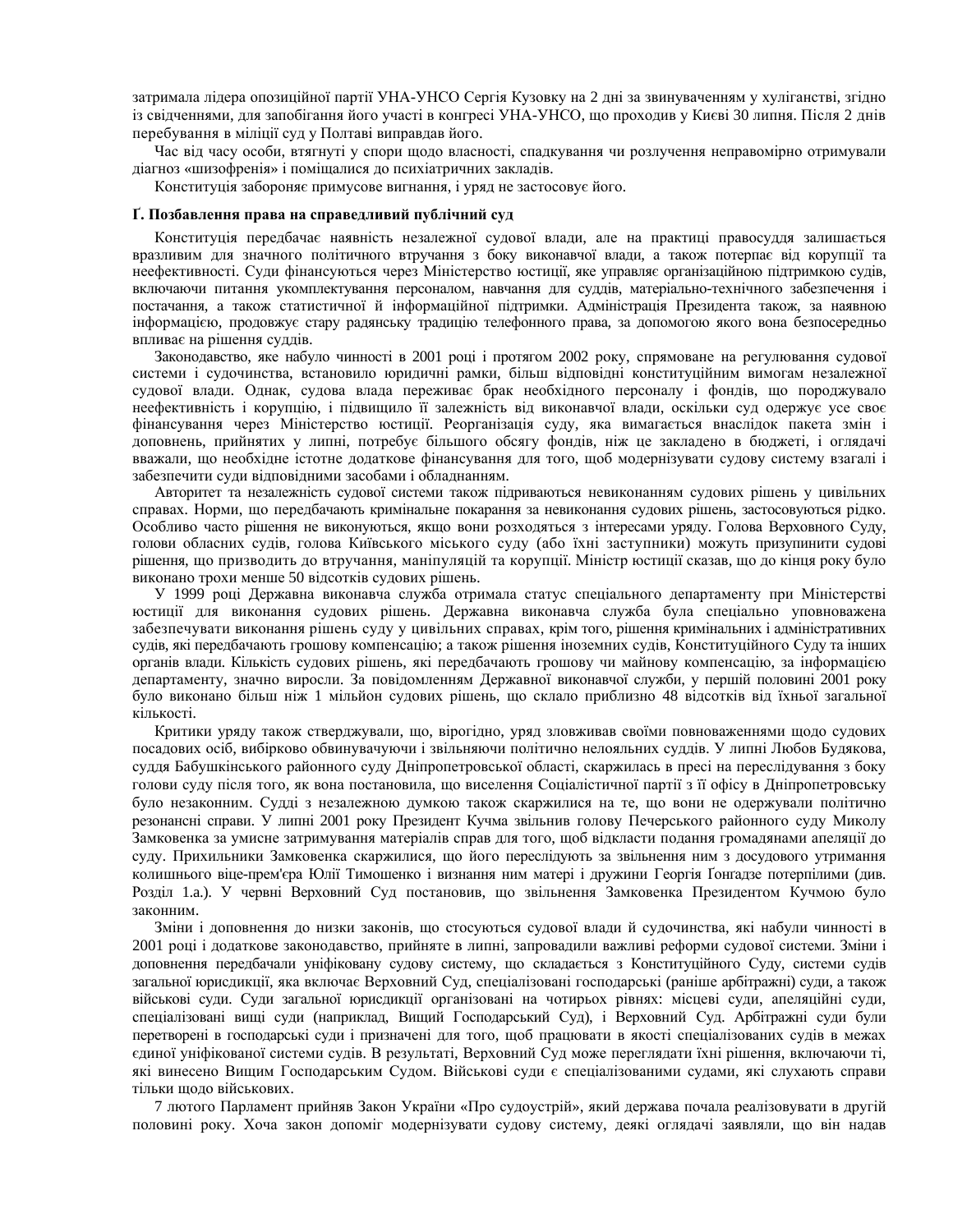надмірні повноваження Президенту. За законом створюється нова Державна судова адміністрація (ДСА), незалежна від Міністерства юстиції, яка діятиме як центральний орган виконавчої влади, спостерігаючи за відправленням правосуддя, включаючи фінансування. Відповідно до нового закону, Президент також має повноваження, за погодженням з Міністерством юстиції і Головою Верховного Суду чи відповідних спеціалізованих судів, створювати чи ліквідовувати суди загальної юрисдикції. Президент уповноважений визначати кількість суддів у судах (за рекомендацією ДСА і за погодженням з Головою Верховного Суду); призначати і үсувати голів і заступників голів судів на 5-річний термін (після подання Голови Верховного Суду, заснованого на рекомендації Вищої Ради Юстиції); а також створювати апеляційні господарські і апеляційні адміністративні суди. Президент, за рекомендацією прем'єр-міністра і згодою Вищої Ради Юстиції, призначає голову ДСА. Закон також передбачає створення Судової Академії для того, щоб навчати нових суддів і продовжувати освіту діючих суддів.

Новий Касаційний Суд почав діяти з 1 грудня, хоча на кінець року він не був цілком дієвим. Було заплановано, що ДСА і Судова Академія почнуть діяти з 1 січня 2003 року.

Обласні суди, в тому числі Верховний Суд Криму, міські суди Києва і Севастополя, діють як апеляційні суди для судів нижчого рівня. Вони можуть незалежно розглядати докази у справах, викликати додаткових свідків чи вимагати додаткових доказів, і виносити рішення, які відміняють рішення суду нижчого рівня.

Конституційний Суд складається з 18 членів, пропорційно призначених на 9-річний термін Президентом, Парламентом та з'їздом суддів. Конституційний Суд дає остаточне тлумачення законів та Конституції, а також вирішує питання про відповідність законодавства, указів Президента, актів Кабінету Міністрів та правових актів Автономної Республіки Крим Конституції України. Президент, не менше 45 членів парламенту, Верховний Суд, Уповноважений Верховної Ради з прав людини та Верховна Рада АР Крим можуть порушити розгляд справи у Конституційному Суді. Громадяни можуть звернутися до Конституційного Суду через Уповноваженого з прав людини, яка вже використовувала в окремих випадках. Конституційний Суд може тлумачити законодавство для окремих громадян, коли громадянин-заявник надасть незаперечні докази щодо того, що норма Конституції порушена, та що певна правова норма неоднаково тлумачиться різними органами державної влади.

Багато місцевих оглядачів вважають Конституційний Суд найбільш незалежним судовим органом держави. Правозахисні організації стверджують, що, в цілому, Конституційний Суд підтримує баланс справедливості.

Однак, на думку оглядачів, рішення, за яким у березні 2000 року Суд постановив, що запропонований Президентом референдум щодо розширення президентських повноважень є конституційним, хоча і скасував два з шести початково запропонованих питань, свідчило про пропрезидентський ухил Суду.

Конституція передбачає процесуальні положення для забезпечення справедливого суду, в тому числі право підозрюваного або свідка не давати свідчень проти себе або своїх рідних. Але поки не прийнято відповідного законодавства на виконання цих конституційних положень, переважно зберігається система кримінального правосуддя радянського зразка, що обмежує ці права. Хоча існує презумпція невинуватості, частка вироків мало змінилася з радянських часів, тож майже всі розглянуті в суді справи закінчуються обвинувачувальним вироком. За останньою доступною офіційною статистикою, в першій половині 2000 року було засуджено 113.902 особи, а виправдано – 375. Однак, оскільки судді часто повертають справи прокурору для «додаткового розслідування», через брак достатніх доказів для підтримання обвинувачення (що, звичайно, повинно вести до припинення справи), ця статистика дещо вводить в оману. Протягом періоду 1999-2000 років, суди повернули більше ніж 10 відсотків незавершених кримінальних справ органам слідства через брак достатніх доказів. Крім того, були ознаки того, що підозрювані часто підкуповують судових посадових осіб для того, щоб припинити обвинувачення перш, ніж справа дійде до судового розгляду, полегшити вирок, чи замінити їм покарання.

У чинній судовій системі справи розглядаються суддями одноосібно, інколи разом із двома народними засідателями (це «непрофесійні судді» або професійні присяжні з певною юридичною підготовкою), або колегіями з трьох суддів, при розгляді більш серйозних справ. Конституція передбачає публічний змагальний судовий процес за участю судді, народних засідателів, державного обвинувачувача, захисника та суду присяжних (у передбачених законом випадках). За деякими винятками, ці положення виконуються на практиці. Зміни і доповнення до законодавства 2001 року передбачають систему судів присяжних, включаючи процедури вибору присяжних засідателів, але зміни не визначають функцію і юрисдикцію присяжних засідателів. Оглядачі вважають, що система судів присяжних не функціонуватиме, доки не буде завершено комлексну судову реформу, і доки для судів не передбачатиметься додаткового фінансування.

Складні справи можуть роками чекати суду, і досудове утримання все ще залишається проблемою. Однак, у зростаючій кількості випадків обвинувачені звільнялися з-під варти до судового процесу (див. Розділ 1.г.). Умова, яку звичайно накладає суд - негрошова застава у формі обмеження права пересування. Багато обвинувачених, які залишаються у досудовому утриманні, очікують суду за дуже серйозні злочини.

Прокуратура, як і суди, діють на районному, обласному і національному рівнях. Прокурори підпорядковані Генеральному прокуророві, який призначається Президентом і затверджується Верховною Радою на п'ятирічний термін. Обласні та районні прокурори призначаються Генеральним Прокурором. Хоча за законом прокурори й адвокати мають рівний статус, але насправді прокурори значно впливовіші. Прокурори, так само як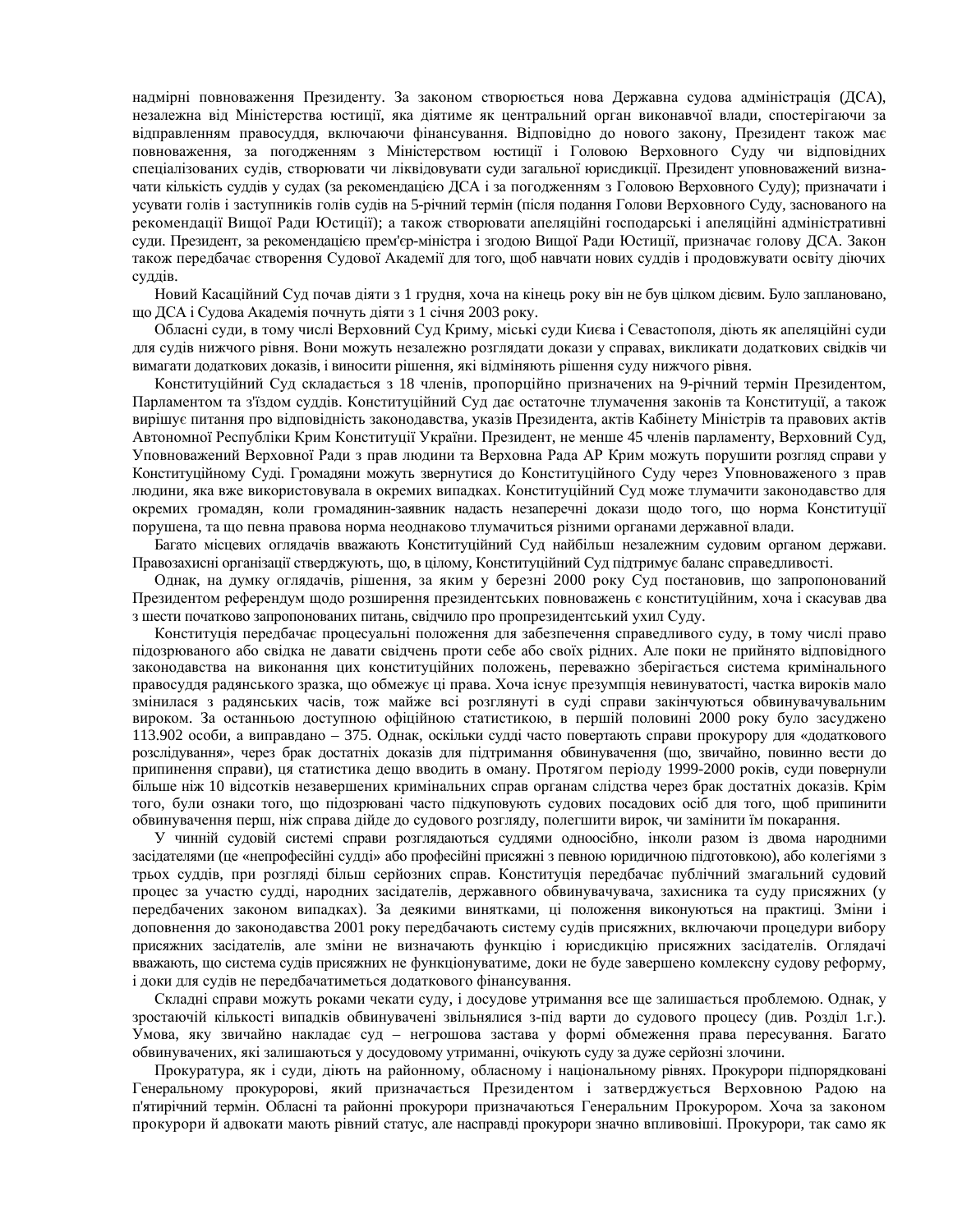адвокати, можуть подавати апеляцію. Генеральна прокуратура практикувала вибіркове судове переслідування і розпочинала слідство проти політичних чи економічних супротивників Президента і його союзників (див. Розділ 1.г.). Генеральний прокурор також ігнорував парламентські і судові запити про розслідування щодо високопоставлених осіб, якщо обвинувачувані були президентськими союзниками. Перш ніж зміни 2001 року набули чинності, прокуратура час від часу використовувала своє повноваження судового нагляду з тим, щоб анулювати рішення суду, несприятливі економічним чи політичним інтересам адміністрації, і давала вказівку повторно розглянути справу іншим судом.

Законодавчі зміни і доповнення 2001 року значно скоротили повноваження прокурорів, обмеживши їх судовим переслідуванням, представленням суспільних інтересів у суді, наглядом за більшістю розслідувань, і виконанням рішень суду в кримінальних справах. Однак, прокурори зберігають право проводити розслідування в справах, розпочатих раніше, ніж зміни і доповнення було прийнято, і у справах, які включаються до низки серйозних правопорушень, включаючи убивство, корупцію, і економічні злочини високого рівня. Прокуратура більше не може порушувати нові кримінальні справи: її повноваження обмежені наглялом за лотриманням законів тільки правоохоронними органами. У травні 2001 року Конституційний Суд постановив, що громадяни можуть подавати позови до суду на прокурорів і слідчі органи, так само як і на дії уряду стосовно національної безпеки, іноземної політики і державних таємниць.

Протягом року Верховна Рада проголосувала за звільнення 13 суддів - 11 за порушення присяги і 2 за протиправні обвинувачувальні вироки.

Злочинні групи звичайно використовували залякування, щоб змусити потерпілих і свідків відмовитися чи змінити свої свідчення. Закон вимагає, щоб спеціальний підрозділ міліції захищав суддів, свідків, обвинувачених та їхніх родичів; однак, цей підрозділ все ще не було сформовано, тож учасники судового процесу були вразливими до тиску. Існує закон про захист свідків, але він тимчасово не діє через брак фінансування. Закон передбачає, що імена і адреси потерпілих і свідків можуть зберігатися конфіденційно, якщо вони просять захисту, обґрунтовано побоюючись за своє життя. 30 липня суддя Донецького обласного господарського суду Iгор Ткачук був знайдений повішеним на своїй дачі в Одеській області. В пресі обговорювалася можливість того, що суддю було вбито у зв'язку з розглядом у Одеському обласному господарському суді спору між Одеським портом і приватною компанією «Синтез Ойл». Ткачук перед тим брав участь у розслідуванні прокуратурою фактів розкрадання Чорноморського торгового флоту. У вересні суддя Нікопольського муніципального суду Наталія Ачинович була знайдена повішеною у готельному номері під час своєї відпустки у Туреччині. Преса задавалася питанням, чи могла б її смерть бути пов'язаною з політично вразливим рішенням Нікопольського міського суду позбавити законної сили результати парламентських виборів у восьми виборчих дільницях Дніпропетровської області, гаряче оспорюваних виборцями.

Немає даних про існування політичних в'язнів.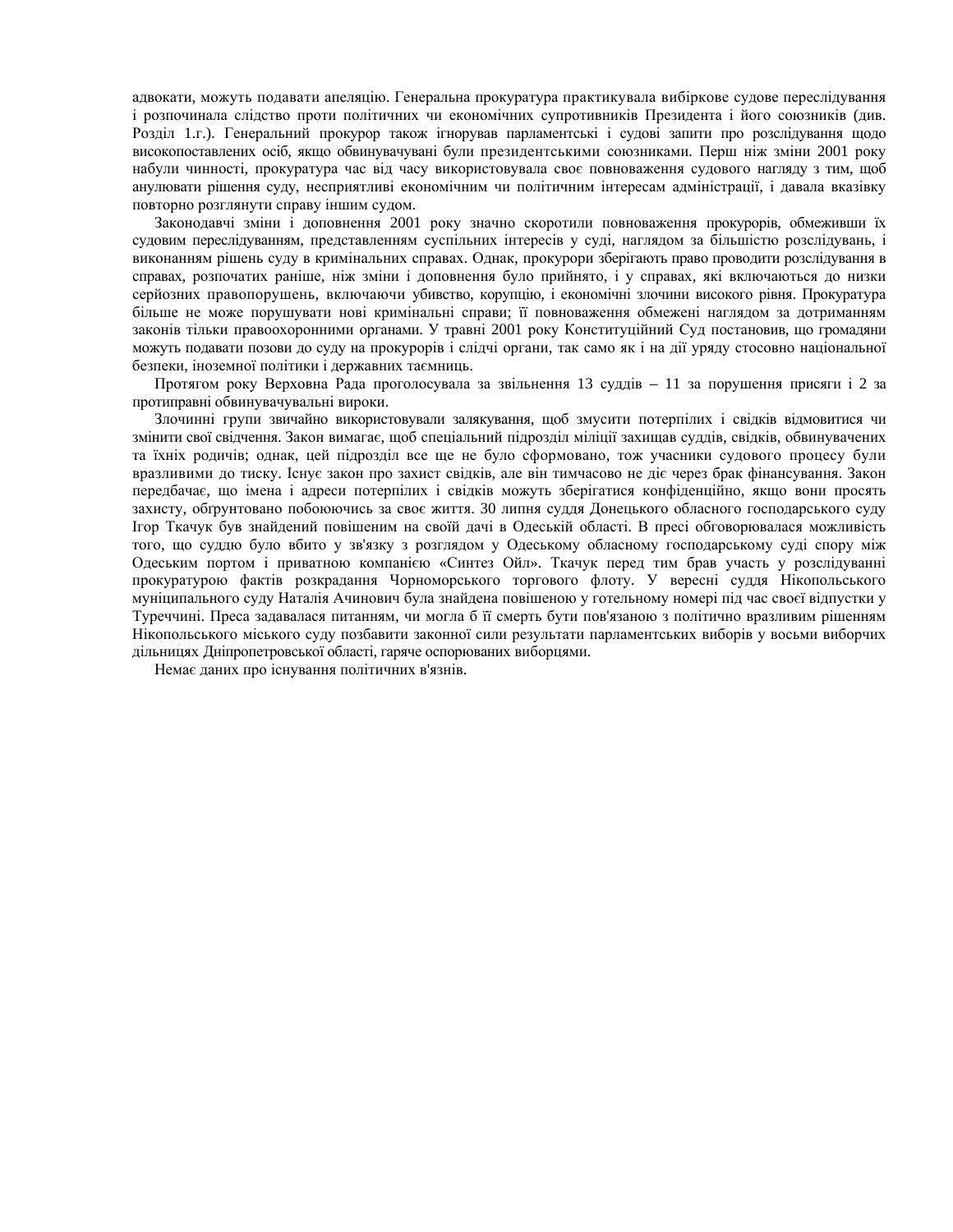#### Д. Безпідставне втручання у приватне й родинне життя, помешкання чи листування

Органи влади порушують право громадян на приватність. Зміни в законодавстві, які набули чинності в 2001 році, передбачають, що ордери на обшук житла і прослуховування – функція, яку раніше виконували прокурори – видаються лише судами (див. розділ 1.г.); однак, прокурори зберігають право видавати ордери на обшук нежилих приміщень.

Відповідно до законодавчих змін і доповнень 2001 року, СБУ не може проводити стеження і обшуки без виданого судом ордера. Генеральна прокуратура має конституційний обов'язок наглядати за дотриманням закону правоохоронними органами, в тому числі СБУ; однак обсяг, в якому Генеральний прокурор використовує свої повноваження контролювати діяльність СБУ і запобігати перевищенню влади чиновниками безпеки, невідомий. Конституція надає громадянам право на ознайомлення з будь-яким досьє на них, яке є в СБУ, а також право вимагати відшкодування матеріальних і моральних збитків, завданих слідством. Проте, відповідні нормативно-правові акти на його розвиток не було прийнято, тож органи влади не дотримуються цього права на практиці. Протягом літніх місяців міліція, за повідомленнями, припинила своє спостереження за лідером Незалежної профспілки гірників і парламентарем від опозиції Михайлом Волинцем після його погрози привезти повний автобус шахтарів до свого будинку для того, щоб затримати агентів, які проводили спостереження. У вересні лідер Соціалістичної партії Олександр Мороз скаржився на зовнішнє спостереження і прослуховування телефону. Голова благодійної організації, що опікувалася сімейним дитячим будинком в Брусилові, Житомирської області, стверджував, що місцеві органи влади провели незаконний обшук його будинку. Деякі неурядові організації повідомляли, що протягом року влада відкривала і переглядала частину їхньої пошти. СБУ також контролювала діяльність деяких неурядових організацій, активних у проектах розвитку демократії.

Відповідно до закону, міліція має право зупиняти і обшукувати особу, базуючись на підозрі у скоєнні особою кримінального злочину. Особу, запідозрену в скоєнні особливо тяжкого злочину, може бути заарештовано і обшукано без ордера, але суд повинен бути поінформований про арешт в межах 72 годин. У 2000 році Верховна Рада прийняла законодавство, яке забороняє міліції зупиняти транспортні засоби без причини і безпосередньо брати штраф; тільки суди, відповідно, можуть накладати такі штрафи. Закон призвів до посилення стримуючого впливу на міліцію, яка більше не може брати «брудні» штрафи після зупинки транспортних засобів, за, ніби-то, порушення правил дорожнього руху, хоча зловживання усе ще мають місце. Однак, міліція може без підстав затримувати будь-яку особу до 3 годин для з'ясування особистості (див. Розділ 1.г. і 1.г.). Були повідомлення про те, що міліція іноді зловживала цим правом.

Журналісти, чиї репортажі містять критику влади, чи висвітлюють діяльність опозиційних політиків, а також НУО, які беруть участь у позапартійній політичній діяльності, розповідають, що досить часто за ними слідкують агенти СБУ і що їхні телефони прослуховувались (див. Розділ 2.а.).

У листопаді 2001 року Конституційний Суд постановив, що система прописки є неконституційною. Передбачалося, що діятиме новий «інформаційний» механізм реєстрації, але його не було впроваджено до кінця року. На додаток до цього, доступ до громадських служб, на кшталт проживання, пенсій, медичного обслуговування і освіти усе ще базувалися на системі прописки. У своєму повідомленні щодо березневих виборів до Парламенту, ОБСЄ відзначила, що влада для реєстрації виборців покладалася на застарілу систему прописки для того, щоб реєструвати виборців, оскільки не існувала жодна інша система.

Час від часу люди, втягнуті у майнові спори чи спори щодо спадкування чи розлучення, неправомірно отримували діагноз шизофренія та ізолювалися в психіатричних закладах. Спори часто тягли за собою корупцію психіатричних експертів і судових чиновників. У лютому 2000 року Парламент прийняв новий Закон «Про психіатричну допомогу», який забороняє зловживання психіатрією з політичних і немедичних причин і передбачає гарантії проти таких зловживань. Однак, за повідомленнями правозахисників, процедури стосовно застосування психічного лікування не були визначені, і все ще застосовувалася радянська система класифікації психічних хвороб. Особи з діагнозом психічної хвороби можуть бути ізольовані і лікуватися примусово, оголошуватись такими, що не відповідають за свої дії (недієздатними), і позбавлятися своїх громадянських прав за їхньої відсутності під час розгляду справи чи без їхнього повідомлення. У країні зареєстровано приблизно 1,2 мільйони психічно хворих. Протягом 3 днів після примусової ізоляції в лікарні пацієнт повинен бути обстежений трьома лікарями. Пацієнти (включаючи засуджених в'язнів) згодом повинні, протягом 6 місяців, бути обстежені старшою регіональною психіатричною комісією. За свідченням Асоціації психіатрів України, Міністерство охорони здоров'я не завжди співпрацювало з правозахисними організаціями, що намагаються контролювати зловживання психіатрією.

## **Розліл 2**  $\Lambda$ отримання громадянських свобод, включно з такими аспектами:

 $A$ . Свобода слова й преси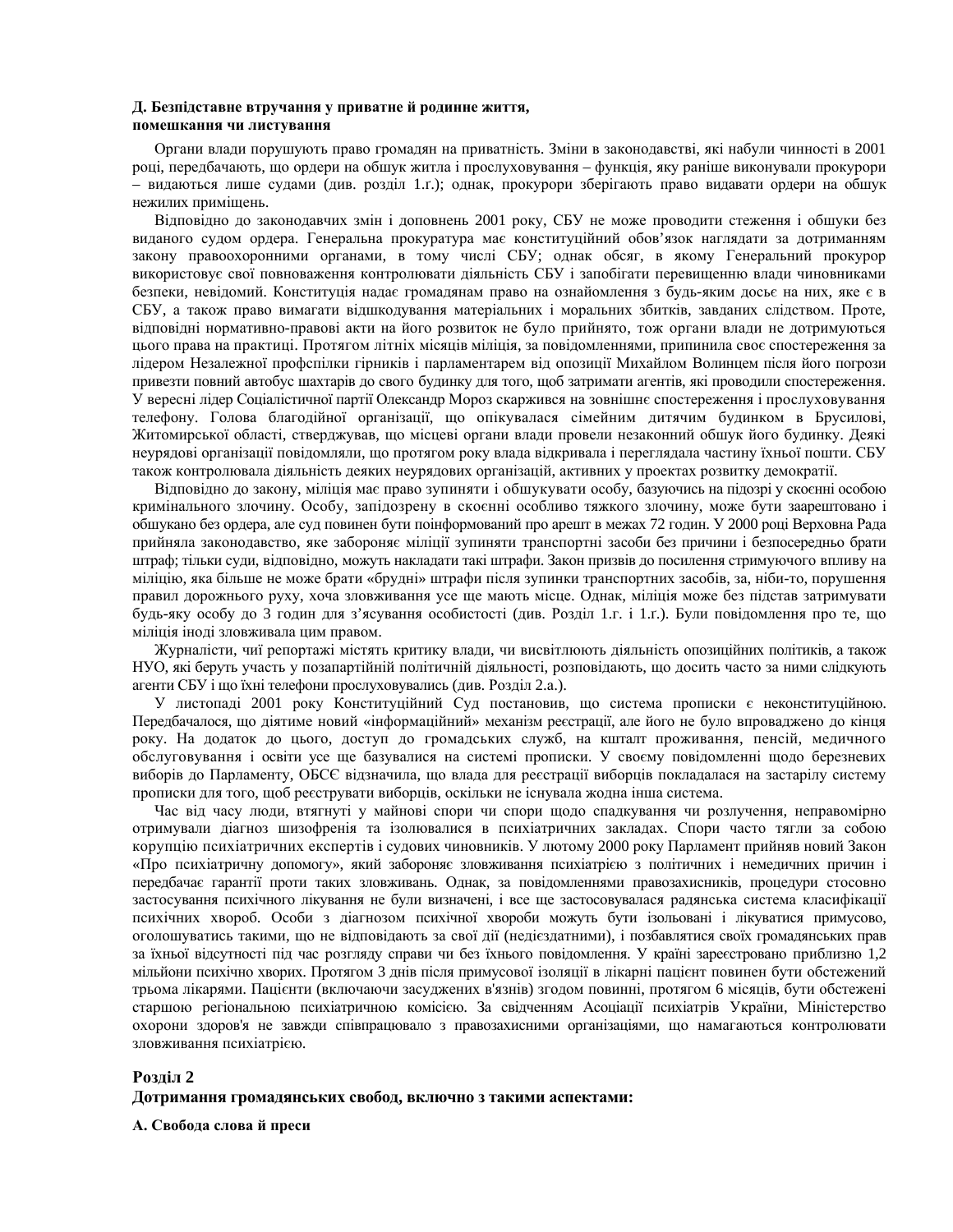Конституція і закон 1991 року захищають свободу слова і преси, однак уряд не завжди дотримувався цих прав. Протягом року влада відігравала безпосередню роль в інструктуванні ЗМІ щодо подій і проблем, які вони повинні висвітлювати і яким чином вони повинні висвітлюватися. Вона продовжувала уживати заходів, спрямованих на підсилення свого контролю за сектором телерадіомовлення.

Влада продовжувала втручатися у діяльність новинних ЗМІ, залякуючи журналістів і використовуючи законодавство про дифамацію, хоча ця практика зменшилася в порівнянні з попереднім роком. Незважаючи на це втручання, був доступний широкий вибір приватних газет та періодичних видань, які представляють різні політичні погляди, і проводилися активні обговорення з вразливих питань у ЗМІ, включаючи висвітлення таких дебатів у парламенті.

В другій половині року виплили часто повторювані достовірні повідомлення про те, що Адміністрація Президента видає ЗМІ певні інструкції про те, які події і як висвітлювати, так само як теми, які не слід висвітлювати. Представники Адміністрації Президента відкинули ці твердження. Однак, фактично всі головні ЗМІ в Києві підтвердили, що перед антипрезидентськими демонстраціями у вересні ЗМІ отримали інструкції щодо того, як висвітлювати період перед демонстраціями і самі демонстрації. Наприклад, ЗМІ отримали пораду зосередити увагу на висвітленні катастрофи літака на авіаційному шоу, що відбулося в Львові раніше у тому ж році, на противагу демонстраціям, що проходили у вересні. У результаті цього тиску, спрямованого на висвітлення подій ЗМІ, декілька відомих журналістів залишили свої робочі місця. Майже 450 журналістів, що належали до усього політичного спектру, підписали публічну заяву з критикою дії влади. У вересні журналісти почали формувати незалежну профспілку, щоб протистояти цензурі і захищати журналістів від втрати роботи чи інших форм переслідування. У листопаді журналісти з інших ЗМІ залишили брифінг в Генеральній прокуратурі на знак солідарності з журналістами «Української правди», яким відмовили в акредитації для брифінгу. Влада обтрунтувала свою відмову твердженням, що он-лайнові періодичні видання не зареєстровані як ЗМІ.

4 грудня Верховна Рада провела громадські слухання щодо свободи слова і цензури ЗМІ. Слухання передавалися в прямому ефірі по телебаченню і одержали широке висвітлення в пресі. Декілька керівників ЗМІ скаржилися, що влада прослуховує їхні офіси. Преса наводила висловлювання Президента Кучми, який вважав, що скарги щодо цензури перебільшено.

Велика кількість багатотиражних газет фінансується багатими бізнесменами з політичними інтересами, які часто підтримують уряд. Ця підтримка дає цим газетам перевагу над меншими, більш незалежними газетами.

Незважаючи на тиск влади й самоцензуру журналістів, широкий вибір представлених на ринку газет та періодичних видань, кожне з яких відображає погляди відповідних спонсорів, забезпечує розмаїття думок. Вільно поширюються закордонні газети та періодика.

Електронні ЗМІ, первинне джерело новин для більшості громадян, належать або державі, або олігархам і потужним діловим інтересам. Існує шість загальнонаціональних телевізійних станцій. Телевізійні станції під державним керівництвом мають найбільше географічне охоплення, але низький глядацький рейтинг. Більшість інших телевізійних станцій пов'язано з політичними партіями чи потужними діловими інтересами. Такі інтереси можуть збігатися чи не збігатися з інтересами державної влади, в залежності від станції. Третя і четверта найбільш популярні станції створюють враження пропрезидентських. Дві з найбільш відвертих телестанцій мають значні іноземні інвестиції.

Протягом року органи влади вживали заходів для того, щоб посилити свій контроль за телерадіомовним сектором. Президент і Верховна Рада відповідно призначають половину складу Національної Ради з питань телебачення й радіомовлення, яка видає ліцензії і розподіляє ефірний час.

Рада приймала рішення, які показують її ухил на користь ділових інтересів, близьких до політичних союзників уряду. У квітні 2001 року Національна Рада з телебачення і радіомовлення винесла рішення проти поновлення ліцензії Радіо «Континент» (РК), незалежної радіостанції, яка ретранслює новини Британської радіомовної корпорації (Бі-Бі-Сі), «Голосу Америки» (Voice of America – VOA), і «Німецької хвилі» («Deutsche Welle»). РК критикувало уряд в своїх власних радіопередачах, а його власник дуже критично ставився до відносин Президента Кучми з ЗМІ. Після успішного заперечення початкового обґрунтування Ради, що ретрансляція РК програм іноземних станцій були незаконними, вона послалася на борг станції перед урядом як підставу для свого рішення. У жовтні 2001 року Київський міський господарський суд відкинув звернення РК щодо блокування продажу частоти радіостанції. РК продовжив працювати до кінця року, очікуючи результату апеляції. Європейський суд з прав людини (ЄСПЛ) на кінець року розглядав цю справу. Також у квітні Рада позбавила Київську телевізійну компанію ЮТАР її ліцензії на мовлення і надав відповідну частоту «TV Табачук». Преса вважала, що анулювання ліцензії пов'язане з підозрою в тому, що політичний опозиційний діяч Юлія Тимошенко матеріально підтримувала ЮТАР. ЮТАР припинив мовлення після втрати своєї ліцензії. Станція звернулася з позовом, і Шевченківський районний суд виніс рішення на користь ЮТАРу; однак, це рішення на кінець року не було виконано.

Уряд мав можливість використовувати справи щодо наклепу чи цивільні позови, які засновувались на нібито заподіяній шкоді «честі і гідності особи» для того, щоб впливати чи залякувати пресу; однак, використання таких справ зменшилося протягом року. Стаття 7 Цивільного кодексу дозволяє будь-кому, включаючи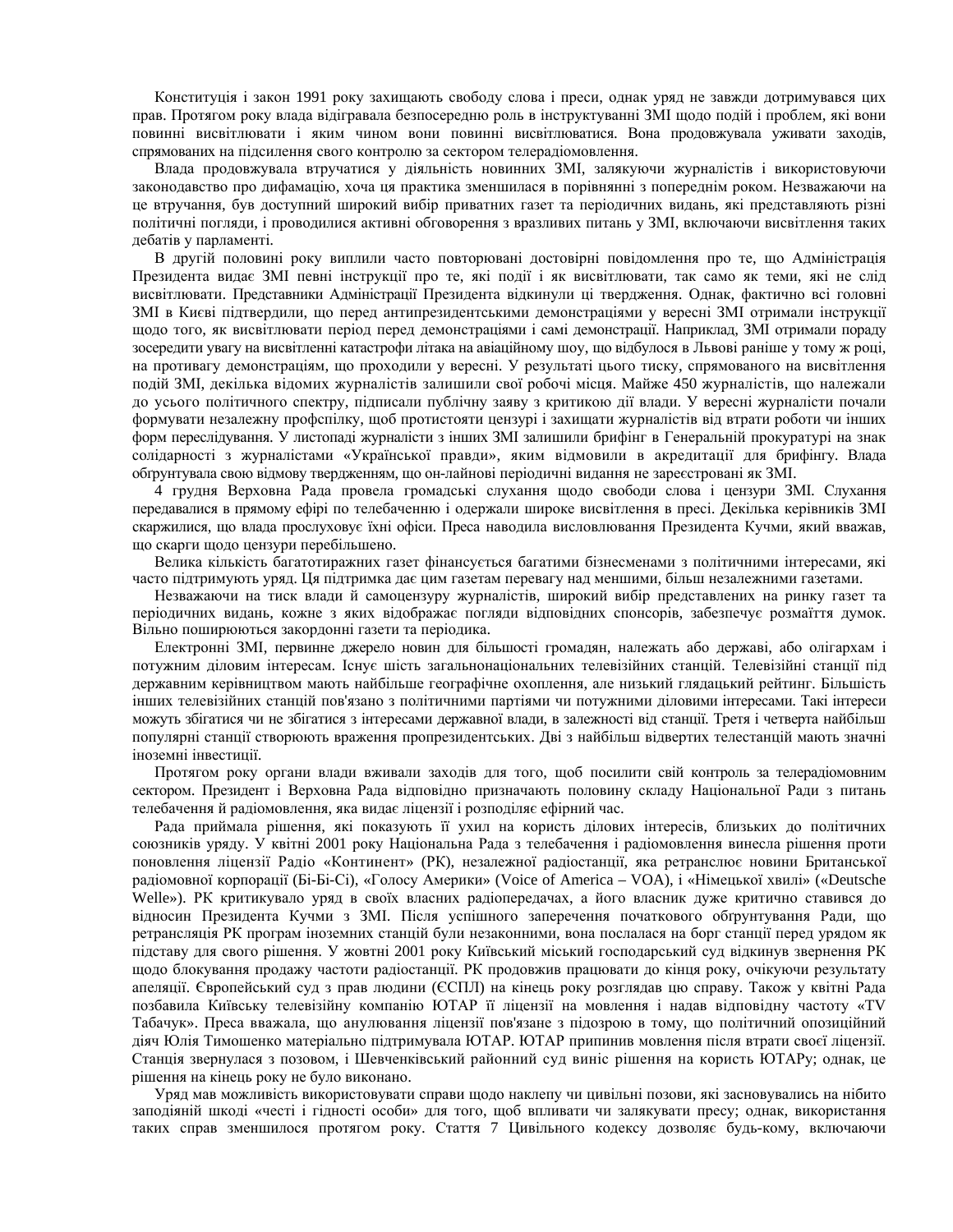державних посадових осіб, пред'являти позов за завдану шкоду, якщо розповсюджена інформація неправдива чи ображає честь та гідність особи. Стаття 125 Кримінального кодексу, який діяв до вересня 2001 року передбачала позбавлення волі до 3 років за наклеп. Кримінальний кодекс, який набув чинності 1 вересня 2001 року, усунув будь-яке кримінальне покарання за наклеп. Крім того, в постанові Пленуму Верховного Суду від 25 травня 2001 року вказано, що для того, щоб довести наклеп, позивачі повинні продемонструвати, що журналісти попередньо перед публікацією інформації знали про її помилковість. Не існує ніякого обмеження на суму відшкодування, що може бути призначене за цивільним позовом про наклеп. Суди нижчого рівня усе ще можуть розпорядитися заморозити рахунки газет, під час розгляду цивільного позову щодо дифамації. Журналісти скаржилися, що через те, що закон не обмежує обсяг відшкодування, ці справи використовувалися для того, щоб вивести опозиційні газети з бізнесу. Хоча статистика недоступна, кількість справ про наклепи, за повідомленнями, протягом року зменшилась. У червні влада заморозила активи запорізької газети «Індустріальне Запоріжжя» для того, щоб покрити штрафи, накладені судом за опублікування передвиборчих наклепницьких публікацій. Справу було залагоджено після кількох місяців, і газета не пред'явила Податковій Адміністрації жодних скарг. Комерційне видавництво «Такі справи» зазнало переслідувань від податкової міліції і інспекторів з інших урядових агенцій, як видається, з політичних мотивів. «Такі справи» пов'язували переслідування з опублікуванням книги щодо опозиційного парламентаря Юлії Тимошенко перед березневими парламентськими виборами. У червні податкова міліція заморозила банківські рахунки видавництва «Такі справи» в очікуванні кримінального розслідування, нібито, за звинуваченням в ухиленні від податків. 12 вересня Київський господарський суд постановив, що обвинувачення Податкової Адміністрації проти «Таких справ» були необґрунтованими; однак, візити представників податкової адміністрації продовжилися. Справа, що стосується двох позовів про наклеп, поданих ще в 2001 році проти Радіо «Вільна Європа» / Радіо «Свобода» повторно слухалася втретє через заміну суддів. Однак, жодного рішення чи домовленості щодо будь-якого з цих позовів на кінець року так і не було досягнуто.

Прокуратура застосувала інші положення законів, зокрема статтю 182 Кримінального кодексу, яка стосується збирання, збереження, використання чи поширення конфіденційної інформації щодо особи без її згоди, для того, щоб обмежити свободу преси і діяльність опозиції. На початку року прокуратура розпочала кримінальний процес проти колишнього опозиційного парламентаря Дмитра Чобота за обвинуваченням у «незаконному зборі і поширенні інформації щодо особи без її згоди». Чобіт – автор книги «Нарцис» про лідера політичної партії СДПУ(о) Віктора Медведчука. 8 липня апеляційний суд у Рівненській області наказав міліції повернути Чоботу наклад його критичної книги про Президента Кучму «Свистун», яку міліція конфіскувала в жовтні 1999 року перед президентськими виборами 1999 року. У березні прокуратура розпочала кримінальну справу проти видавництва «Республіка» у Черкасах за обвинуваченням у «поширенні конфіденційної інформації щодо громадян без їхньої згоди» за публікацію критичної статті щодо тодішнього Генерального прокурора Потебенька.

У липні Національна Рада з телебачення і радіомовлення підписала листа, застерігаючи радіо «Довіра», що воно повторно незаконно ретранслювало радіо «Свобода». «Довіра» оскаржила це рішення і просила розширити ліцензію, яка б дозволяла їм продовжувати ретранслювати радіо «Свобода». На кінець року ця справа все ще тривала. Національна Рада оголосила 30 жовтня, що для того, щоб працювати з 1 січня 2003 року, від українських мовників вимагатимуться нові спеціальні ліцензії для ретрансляції іноземних програм. 13 листопада, після численних скарг щодо нових інструкцій, Рада скасувала своє рішення, сказавши, що застосує ці правила тільки після того, як держава зможе прийняти положення щодо керівництва новим процесом ліцензування.

На кінець року нічого не було чути про результати апеляцій проти позбавлення ліцензій приватної телевізійної компанії «П'ятий канал» в місті Нікополь і запорізької телевізійної компанії «Хортиця». Компанії залишилися без доступу до ефіру. Обидві станції стверджували, що їх було покарано за критику місцевих посадових осіб. У 2000 році Національна Рада проводила аукціон щодо використання частоти приватної телекомпанії «П'ятий канал», що в місті Нікополь, Дніпропетровської області, нібито без повідомлення «П'ятого каналу». В змаганні за частоту переміг ІСТV. 31 січня Київський суд призупинив рішення Національної Ради. Однак 4 березня Державний комітет зв'язку та інформатизації, державна агенція з регулювання частот, заблокувала доступ до передавачів «П'ятого каналу» в Нікополі на тій підставі, що «П'ятий канал» не мав ліцензії на мовлення. «П'ятий Канал» заперечував, що він не винен у закінченні його ліцензії, оскільки Національна Рада з телебачення і радіомовлення відклала аукціон. «П'ятий канал» пов'язував проблеми з ліцензуванням зі своєю критикою місцевої влади, тоді як деякі оглядачі вважали, що ця компанія не виконувала вимоги ліцензування. «П'ятий канал» подав позов до Київського господарського апеляційного суду. Майже в той же час запорізька телевізійна компанія «Хортиця» мала майже ідентичні проблеми з Радою і Державним комітетом зв'язку та інформатизації. «Хортиця» також утратила свою ліцензію, яку Рада надала «ТV-Хортиця», цілком окремій юридичній особі. «Хортиця» пов'язувала свої труднощі з критикою місцевої влади, а саме мера Запоріжжя. На кінець року справа «Хортиці» знахолилася на розглялі апеляційного сулу.

Як і у під час президентських виборів 1999 року, парламентська виборча кампанія у березні була свідком помітного дисбалансу у висвітленні кандидатів на національному телебаченні і радіоканалах, коли опозиційні кандидати одержували дуже обмежене і часто негативне висвітлення на національному рівні. Опозиційні кандидати досягли більшого успіху в одержанні доступу на менші місцеві і регіональні телевізійні канали.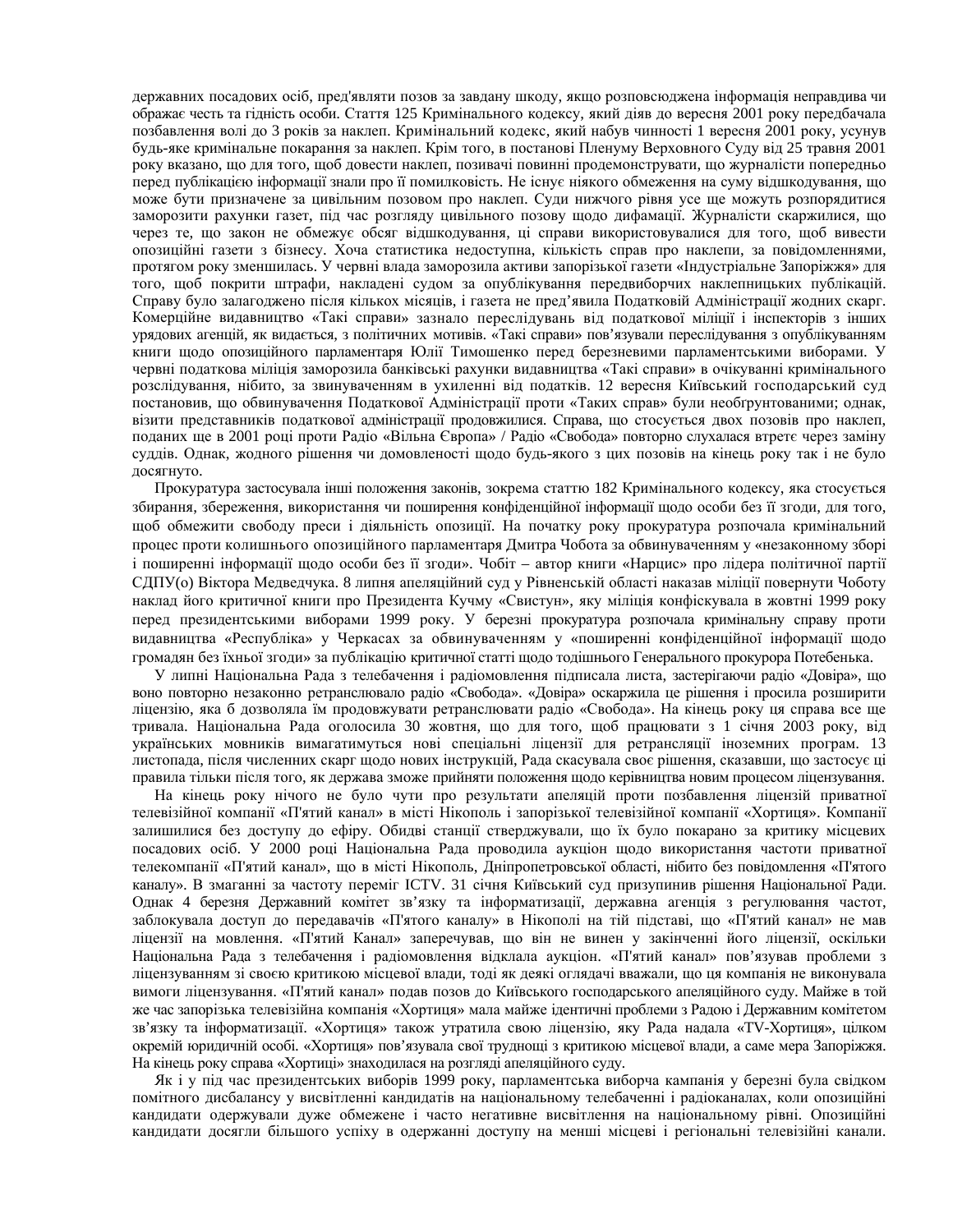ОБСЄ повідомила, що висвітлення виборів засобами масової інформації було «сильно зміщене» через надання фінансованого державою національного каналу для «непропорційного висвітлення пропрезидентських кандидатів». Однак, доступ кандидатів до ЗМІ покращився порівняно з попередніми виборами.

Уряд час від часу спрямовував ключовий бізнес замовляти рекламу у регіональних телевізійних станцій чи відмовитися від контрактів на рекламу, у залежності від висвітлення станціями новин.

У лютому 2001 року Державна Податкова Адміністрація, у жесті прозорості, почала друкувати щомісячний список ЗМІ, в яких передбачено перевірку, що звичайно краще ніж довільне проведення перевірок. Після публікації цього переліку не було жодних повідомлень про справи, у яких Державна Податкова Адміністрація переслідувала ЗМІ через свавільні перевірки. Редактор видання «Такі справи» і Інтернет-видання «Обком» проголосили у жовтні, що вони збираються сформувати асоціацію, з тим, щоб повідомляти громадськість про податкові перевірки ЗМІ. Державна Податкова Адміністрація, відповідно до слів її керівника Миколи Азарова, за перші 9 місяців року перевірила 80 ЗМІ.

Незалежні канали підлягали тим же розцінкам за більшість виплат за мовлення, як і державні канали. Однак, Уряд рідко збирав платежі з державних каналів. Приватні й іноземні компанії також повинні одержати ліцензії, щоб встановлювати і використовувати свої власні засоби передачі.

СБУ має широкі повноваження щодо ЗМІ стосовно опублікування державних таємниць, які включають, зокрема, інформацію відносно виконання вироків (в оригіналі «executions»), фізичного стану інфраструктури в'язниць, СІЗО, ЛТП. На відміну від попереднього року, коли мав місце один випадок втручання, журналісти повідомляли, що протягом року СБУ взагалі не втручалася в їхню діяльність і що вони були здатні надавати повідомлення про погані умови ув'язнення без будь-якої заборони (див. Розділ 1.в.).

24 січня невідома особа у військовій формі курсанта пограбувала Олега Ляшка, редактора опозиційної газети «Свобода». Ляшко мав намір заплатити внесок, необхідний для кандидатів у парламент на березневих виборах. Ляшко звинуватив служби безпеки в організації грабежу, для того, щоб запобігти його реєстрації як кандидата.

Друковані ЗМІ, як незалежні, так і державні, іноді виявляли тенденцію до самоцензури в питаннях, неприємних для влади. Існують приватні газети, які вільно виходять на суто комерційній основі, хоча з дуже незначним прибутком. Однак, вони зазнають різноманітного тиску, на кшталт залежності від політичних патронів, які можуть сприяти в отриманні допомоги з Державного фонду підтримки преси, прискіпливості державних чиновників, особливо на місцевому рівні. Залежність частини преси від урядового патронажу стримує критику, особливо на місцевому рівні. Цей тип тиску особливо загострився до і під час парламентських виборів у березні.

У січні прокуратура розпочала кримінальне розслідування щодо нібито неправильного використання бюджетних фондів парламентською газетою «Голос України». Редактор газети Сергій Правденко, член парламентської фракції Юлії Тимошенко, відкинув звинувачення. Деякі оглядачі пов'язували обвинувачення з позитивним висвітленням газетою діяльності Тимошенко перед березневими виборами. Обвинувачення проти «Голосу України» було знято після того, як Правденко у липні звільнився. Правденко пояснив, що він пішов у відставку, щоб врятувати газету від необґрунтованого обвинувачення з політичних мотивів.

Податкова Адміністрація також, як видається, переслідувала ЗМІ, які викривали корупцію чи забезпечували позитивне висвітлення опозиціонерам. 19 лютого податкова міліція зробила рейд на офіс Інтернет-газети «Обком», конфіскувавши комп'ютери і документацію в зв'язку з розслідуванням невизначеної кримінальної справи. «Обком» пов'язував цей рейд зі своїми критичними публікаціями щодо голови Податкової Адміністрації. Два співробітники «Обкому» були запрошені до офісу податкової міліції і випущені через кілька годин. Наступного дня працівники податкової міліції, нібито, визнали, що вони обшукали офіс «Обкому» помилково і пояснили, що вони шукали незаконні центри обміну іноземної валюти. Так сталося, що офіс «Обкому» знаходився у тій же будівлі, що й підозрюваний банк. Податкова міліція відмовилася повернути комп'ютери «Обкому», однак, «очікує на подальше розслідування», і, за повідомленнями, пізніше стверджувала, що «Обком» був пов'язаний з «Корал-банком», стосовно якого велося слідство за фактами незаконних операцій з валютою. Податкова міліція сказала, що вони можуть повернути комп'ютери «Обкому», за винятком того, що містив порнографічний кліп, який може потягти судове переслідування. «Обком» поновив свою діяльність в грудні з новими комп'ютерними системами.

Опозиційна газета «Свобода» продовжує перебувати під пильною увагою влади. 24 березня міліція зупинила фургон з приблизно 100 000 відбитків газети на шосе в Черкаській області і скинула газети до найближчої річки. Видання звернулося до парламентарів від опозиції, обвинувативши Генерального прокурора в хабарництві. Міліція, нібито, заштовхнула водія фургона на заднє місце міліцейського автомобіля, поклала лицем на сидіння, а потім дозволила йому вийти з міліцейського автомобіля на дорогу через кілька сотень метрів. Пізніше в той же день міліція провела рейд у видавничому домі «Республіка» в Черкасах і конфіскувала інші 100 000 відбитків того ж самого видання «Свободи». Міліція, за повідомленнями, мала ордер тільки для обшуку приміщення видавництва, а не для вилучення газет. Прокуратура розпочала кримінальну справу проти видавництва в зв'язку з «поширенням конфіденційної інформації щодо громадян без їхньої згоди» і «використання службових приміщень» з цією метою.

9 квітня редактора газети Олега Ляшко було запрошено до прокуратури для допиту в зв'язку з кримінальною справою проти нього за обвинуваченням в опорі міліції під час міліцейського рейду у видавництві «Республіка»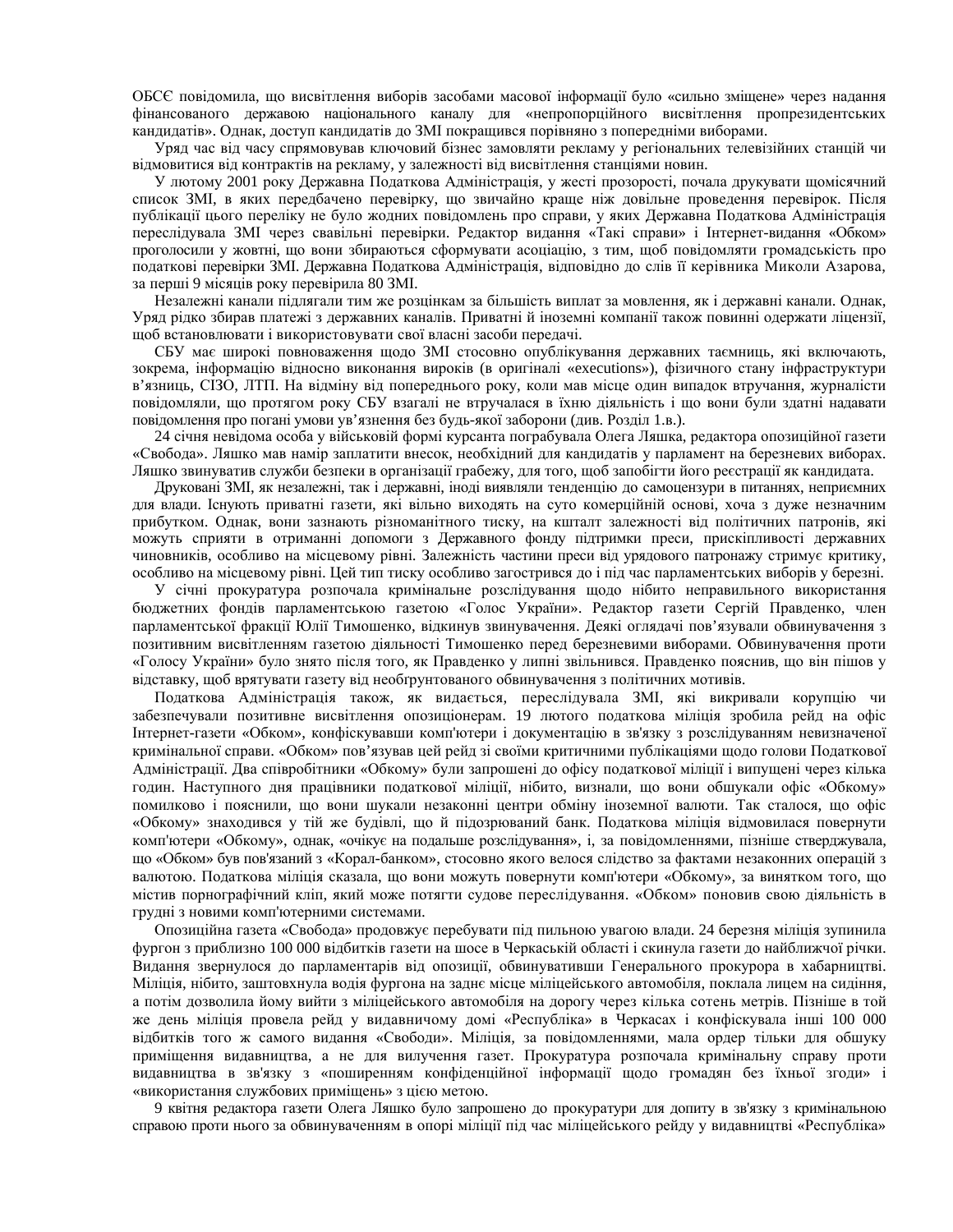24 березня. Також 9 квітня посадові особи конфіскували документацію з офісу «Свободи» в Києві. 15 квітня Ляшко був формально заарештований за обвинуваченням в опорі міліції під час міліцейського рейду у «Республіці». Його було поміщено до ІТТ у Черкасах на декілька днів, згодом його випустили із забороною залишати межі міста. В минулі роки державні посадові особи ініціювали більше ніж 20 кримінальних і цивільних справ про наклеп проти Ляшка і його видання «Політика» (яке було змушене закритися в 1999 році), вимагаючи відшкодування на суму більше ніж 40 мільйонів доларів США (200 мільйонів гривень).

25 червня Володимира Бойко, журналіста, який займається журналістськими розслідуваннями і автора Інтернет-газети «Обком» і «Кримінальної України», а також донецької газети «Салон», було затримано в Донецьку податковою міліцією Донецької області за обвинуваченням в ухиленні від податків. Кримінальну справу проти Бойка було розпочато 10 травня. Порушуючи кримінально-процесуальні норми, Бойка було вперше допитано тільки 25 червня. Бойко пов'язав свій арешт з тим фактом, що він написав статтю про розтрату коштів керівником Донецької обласної податкової адміністрації Олександром Папаїкою. 6 липня Бойко було випущено судом під заставу \$ 3,000 (17 тисяч гривень) в очікуванні подальшого розслідування. 19 серпня Донецький Апеляційний суд виніс рішення про те, що затримання Бойка 25 червня була незаконним. У серпні прокуратура закрила кримінальну справу проти Бойка. Прокуратура офіційно попросила вибачення у Бойка.

На початку грудня Кримський Апеляційний суд цілком відмінив рішення Симферопольського центрального Суду і випустив Володимира Лутьєва, редактора євпаторійської газети «Тиждень» у Криму під внесену ним самим заставу. Лутьєв був заарештований 11 листопада і обвинувачений у співучасті в замовленні убивства члена кримського парламенту. Він стверджував, що обвинувачення було пред'явлено як помста за статтю у його газеті, що містила критику регіональних урядових посадових осіб і обговорення організованої злочинності.

Протягом року журналісти зазнавали кількох фізичних нападів, що, можливо, були пов'язані з їхньою професійною діяльністю. Національна філія «Репортерів без кордонів» повідомила, що протягом року сталося 28 подібних інцидентів фізичного й вербального переслідування журналістів, і що 4 загинуло, як можна гадати, через їхні гострі репортажі щодо місцевої і національної політичної влади. 28 жовтня Михайло Коломієць, журналіст, який був редактором агенції новин «Українські новини», зник з Києва. Його знайшли 20 листопада повішеним у сусідній Білорусі. Українська і білоруська міліції повідомили, що смерть настала внаслідок самогубства, однак родичі вимагали подальшого розслідування. Київська прокуратура попросила команду іноземних слідчих допомогти визначити той факт, чи насправді Коломієць вчинив самогубство.

28 січня невідомий нападник вилив кислоту в обличчя Тетяні Горячевій, головному редактору «Ділового Бердянська», незалежної запорізької газети. Горячева отримала другий ступінь опіків обличчя та очей. Вона вважає, що напад стався у відповідь на її розповіді щодо незаконного експорту металу через бердянські порти, корупцію серед місцевої влади, неналежне поводження посадових судових осіб, так само як неупереджене висвітлення кандидатів і партій у передвиборчий період.

2 лютого на Івана Бесяду, репортера львівської газети «За вільну Україну» і активіста блоку «Наша Україна», напали у Львові. Він отримав перелам щелепи і струс мозку. Він сказав, що напад, можливо, був пов'язаний з його журналістською діяльністю. У вересні невідомі нападники напали на Петра Кобевка, редактора чернівецької опозиційної газети «Час». Місцеві репортери повідомляли про зв'язок між нападом і критикою газетою глави облдержадміністрації Чернівецької області.

На кінець року не було встановлено жодного підозрюваного у вбивстві Олега Бреуса, видавця регіонального щотижневика «XXI Век», яке сталося 24 червня 2001 року у Луганську. Бреуса було застрелено перед його будинком; мотив для убивства неясний. Бреус був підприємцем і займав керівну посаду в обласній організації Комуністичної партії робітників і селян. Він пережив принаймні один попередній замах на його життя у грудні 2000 року, а його колеги по газеті також отримали погрози. 5 лютого міліція заарештувала особу у зв'язку з нападом, який стався у 2001 році, на кореспондента «Ізвєстій» Яніну Соколовську. Особа, за повідомленнями, зізналася у злочині, стверджуючи, що вона мала намір пограбувати Соколовську. Суд визнав цю особу винною у скоєнні злочину. Суд також виніс вирок двом особам, які сильно побили луганського телевізійного репортера Олексія Мовсесяна в серпні 2001 року. Телевізійна станція стверджувала, що напад був пов'язаний з професійними діями репортера, тоді як міліція вважає, що його скоєно з хуліганських мотивів.

Журналісти, яких переслідували за твердження про причетність посадовців високого рівня до убивства журналіста Георгія Ґонґадзе, продовжували зазнавати переслідування з боку держави (див. Розділ 1.а.). Олена Притула, редактор Інтернет-видання «Українська правда», вимагала, щоб уряд забезпечив її охороною після того, як особи з Генеральної прокуратури повідомили її, що існує імовірна загроза її життю, очевидно, пов'язана зі справою Ґонґадзе. Уряд виконав її прохання. Хоча преса продовжувала висвітлювати зникнення Ґонґадзе, вона вдавалася до самоцензури.

Зникнення й убивство журналіста Георгія Ґонґадзе 2000 року і убивство 3 липня Ігоря Александрова стали причиною серйозного занепокоєння щодо того, чи є журналісти мішенню для влади суто через критичні політичні репортажі (див. Розділ 1.а. і 1.в.). 13 грудня 2001 року Міністр внутрішніх справ видав наказ про те, що журналістам, які висвітлюють політику, корупцію і злочини дозволяється носити зброю, яка стріляє гумовими кулями.

Мали місце випадки, у яких влада обмежувала чи забороняла деякі публікації, що містили критику урядових державних органів чи посадових осіб. У червні і липні дніпропетровська незалежна газета «Лица» скаржилась щодо тиску місцевих органів влади після публікації нею статей відносно їхнього втручання у довибори 14 липня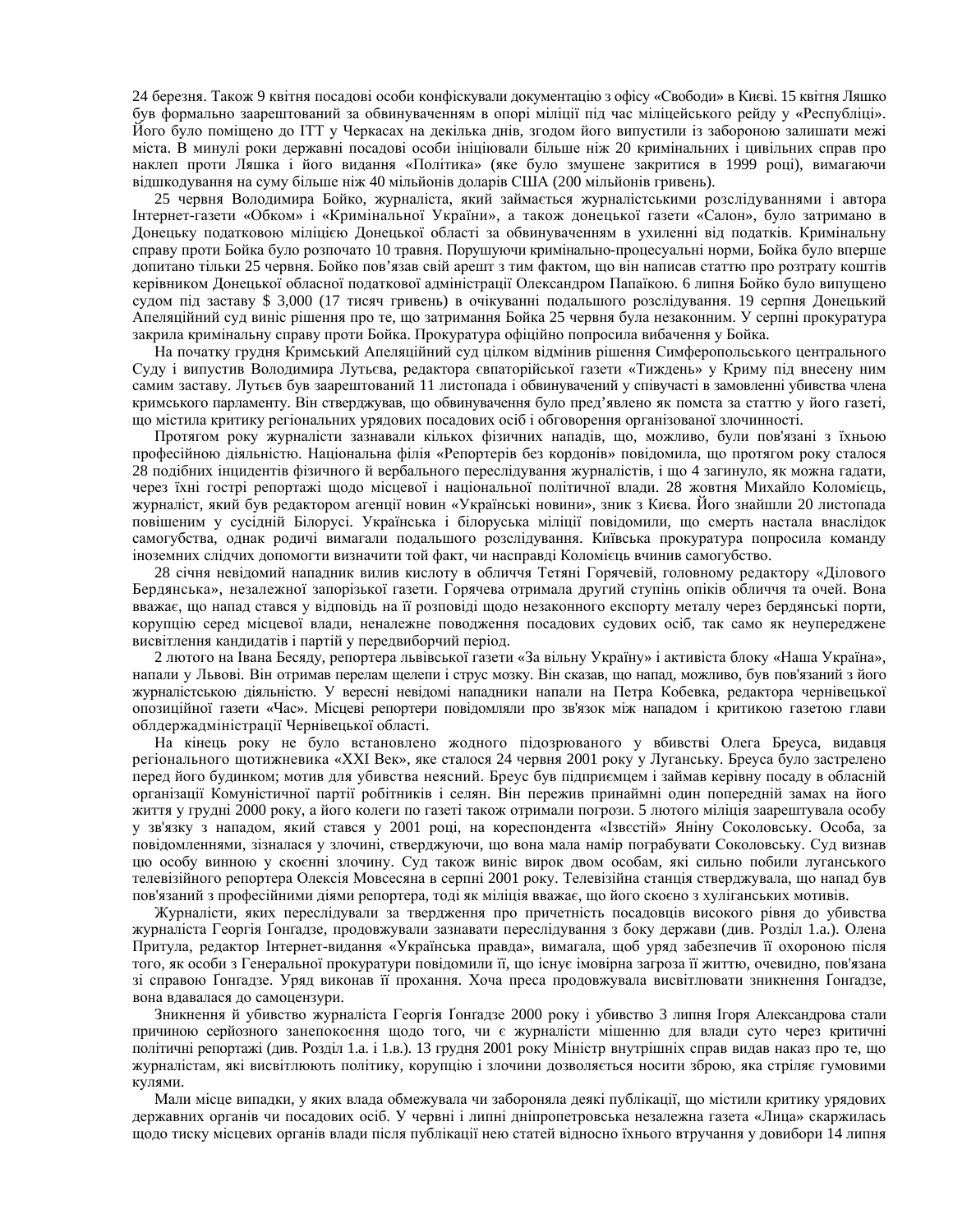в Дніпропетровській області. 19 червня обласна міліція, на чолі з заступником начальника міліції, ненадовго затримала фургон, наповнений примірниками газети «Лица» начебто для перевірки. Кілька видавництв також відмовилися друкувати газету, нібито через урядовий тиск. Власник приміщення виселив газету з орендованого нею офісу, за повідомленнями, під тиском міліції. 25 червня головний рекламний клієнт газети припинив свою угоду з виданням.

У липні 2000 року указ Президента визначив розвиток Інтернету пріоритетом національної інформаційної політики і дав вказівку уряду розробити державну програму розвитку мережі Інтернет. За інформацією СБУ, вона створила систему стеження за мережею Інтернет для боротьби з корупцією і подальшої інтеграції країни до Свропейського Союзу. Однак, правозахисні організації побоюються, що ця мережа збільшить здатність СБУ безпідставно контролювати громадян. Хоча і з обмеженою читацькою аудиторією, Інтернет-видання, зокрема «Українська правда», відігравали ключову роль у висвітленні зникнення Георгія Ґонґадзе і скандалу, який супроводжував твердження про причетність Президента до цього випадку (див. Розділ 1.а.).

Хоча провідні університети залишаються державними, вони переважно користуються повною автономією. Однак, академічна свобода слабко розвинена, й існує погане розуміння, в чому саме вона полягає. За наявними даними, блат і хабарництво поширені при вступних іспитах до ВНЗ, а також впливають на присудження наукових ступенів. Керівництво університетів, академічних установ та НДІ має важелі для того, щоб змусити колег мовчати, позбавляючи їх можливості публікуватися, затримуючи їм зарплату, не надаючи їм житла або безпосередньо звільняючи їх. Обмеження Міністерства зв'язку на поштову пересилку наукової документації також викликають стурбованість. Студенти-демонстранти скаржилися, що університетське керівництво по всій країні здійснювало тиск на них для того, щоб вони не брали участь в антипрезидентских демонстраціях, що проходили у вересні (див. Розділ 2.6). СБУ зберігає відділи захисту державних таємниць у державних наукових і дослідницьких інститутах, в тому числі в тих, що не займаються дослідженнями з обмеженим доступом. Усі приватні університети та університети з релігійним спрямуванням працюють без втручань чи перешкод з боку держави.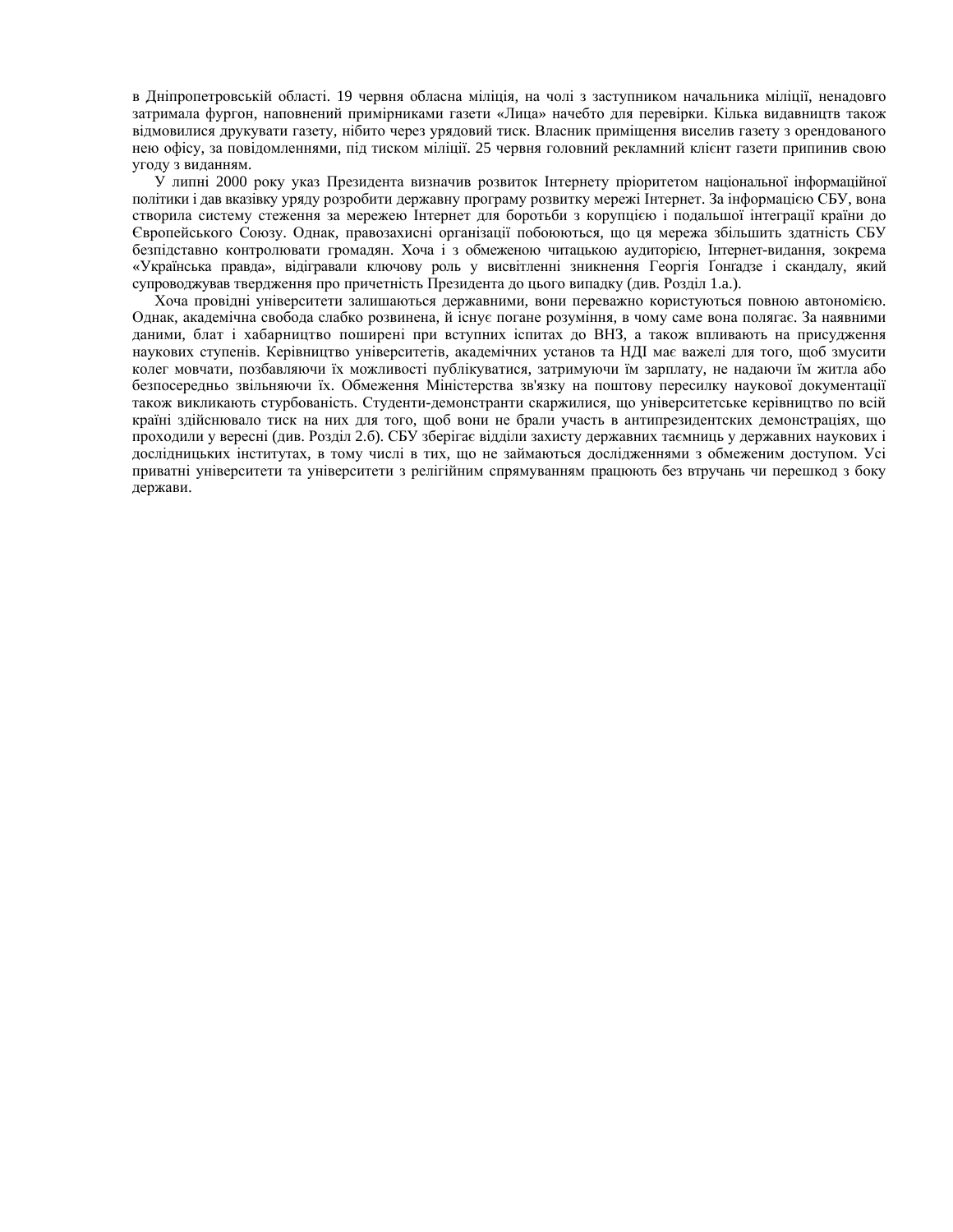#### **Б.** Свобода мирних зборів та об'єднань

Конституція та законодавство України забезпечують свободу зборів та об'єднань, однак, було вжито значних заходів для запобігання участі в антиурядових демонстраціях у вересні. У той час, як Конституція вимагає, щоб демонстранти просто заздалегідь повідомили органи влади щодо запланованої демонстрації, законодавство про публічні збори передбачає, що організації повинні попросити дозвіл у своєї відповідної місцевої адміністрації принаймні за 10 днів до запланованої події чи демонстрації. Кримінальний кодекс 2001 року передбачає до 2 місяців виправних робіт чи штраф за повторну організацію несанкціонованих демонстрацій. Відповідно до закону, демонстрантам забороняється підбурювати до насильства чи розпалювати міжнаціональну ворожнечу або закликати до насильницького повалення конституційного ладу. Більшість [демонстрацій], однак не всі, відбуваються без втручання міліції, штрафів чи затримань.

Антипрезидентські демонстрації мали місце в центрі Києва та у найбільших містах восени. Хоча такі демонстрації загалом були мирними, 17 вересня міліція примусово розігнала учасників антипрезидентських демонстрацій, які незаконно встановили наметові містечка навколо Верховної Ради і Адміністрації Президента в центрі Києва напередодні вночі.

Органи влади по всій Україні вживали значних заходів, спрямованих на те, аби перешкодити демонстрантам дістатися до Києва й організувати маніфестації в інших містах. Влада, нібито, затримувала активістів опозиції перед демонстраціями і конфіскувала їхні транспортні засоби з «технічних» причин. Міліція спрямувала автобуси в об'їзд з тим, щоб запобігти проникненню потенційних демонстрантів в межі Києва, і залізниця, за повідомленнями, скоротила кількість вагонів у потягах, що прямували до Києва у день проведення демонстрацій. Вранці 16 вересня мало місце вимкнення трансляції телевізійних каналів, а більшість пунктів обміну іноземної валюти в Києві було закрито без пояснення за день до проведення акцій протесту.

Наприкінці грудня Київський суд засудив 18 учасників антиурядової демонстрації, що проходила у березні 2001 року, до 5 років позбавлення волі за порушення громадського порядку. Демонстрація призвела до сутичок з міліцією. Засуджені були членами партії УНА-УНСО, відомої своїми націоналістичними переконаннями. Лідер групи Андрій Шкіль не підлягав судовому переслідування через його імунітет як депутата парламенту. Під час оголошення вироку в залі суду сталося заворушення, коли один з підсудних намагався здійснити акт самоспалення. В залі суду сталася сутичка, під час якої опозиційний депутат Верховної Ради Михайло Волинець отримав переломи ребер. Волинець заявив, що його побила міліція.

Конституція, законодавство та підзаконні акти тією чи іншою мірою накладають обмеження на свободу об'єднань. Закон «Про політичні партії в Україні», який набув чинності у травні 2001 року, передбачає, що партія повинна повідомляти уряд щодо її фінансової підтримки і про будь-які зміни в її керівництві чи програмі. Політичні партії не можуть одержувати фінансову підтримку від держави чи будь-якого іноземного патрона. Відповідно до Конституції, закон також забороняє створення політичних партій у виконавчих і судових гілках влади, військових підрозділах, правоохоронних органах, державних підприємствах та інших державних үстановах. Однак, ця заборона часто ігнорується на практиці. Верховний Суд зберігає право заборонити будь-яку політичну партію за рекомендацією Міністерства юстиції чи Генерального прокурора.

Закон 2001 року вимагає, щоб політична партія мала свої організації в половині областей. Однак, на практиці існують регіональні партії. Представники етнічних меншин займають провідні позиції в національних політичних партіях (див. Розділ 3). Організації, діяльність яких спрямована на переслідування майже будь-якої мети, повинні бути зареєстровані державою. Незареєстрованим організаціям заборонено мати банківські рахунки, набувати майно або укладати угоди. Закон про реєстрацію також надає уряду право інспектувати діяльність всіх зареєстрованих організацій. Цей закон вимагає, щоб об'єднання визначило всі види своєї діяльності в своєму статуті, але воно не повинно повідомляти органи влади про всі свої збори. Зміни у статуті організації вимагають перереєстрації. На кінець року держава повторно не зареєструвала українські офіси Національного Демократичного Інституту (National Democatic Institute – NDI), Міжнародного Республіканського ȱɧɫɬɢɬɭɬɭ (International Republican Institute – IRI), ɿ ȱɧɫɬɢɬɭɬɭ ɋɬɚɥɢɯ ɋɩɿɥɶɧɨɬ (Institute for Sustainable Communities).

У минулому деякі органи влади тлумачили положення в Законі про об'єднання громадян, яке стверджує, що об'єднання громадян створюються для захисту інтересів їхніх членів, таким чином, що громадські організації можуть надавати послуги тільки своїм членам. Однак, протягом року не було ніяких повідомлень про те, що ця вимога використовувалася для обмеження діяльності будь-якої організації.

Закон передбачає також обмеження для організацій, які вважаються небезпечними, на кшталт тих, які пропагують насильство або расову чи релігійну ненависть, або які загрожують громадському порядку чи здоров'ю. На кінець року уряд публічно не визначив жодну організацію як «небезпечну». Однак, крайні праві політичні організації повідомляли, що вони зазнавали переслідувань з боку державних органів влади, які також слілкували за ними.

#### **В.** Свобода релігії

Конституція і законодавство передбачає свободу релігії, і уряд загалом поважає це право на практиці.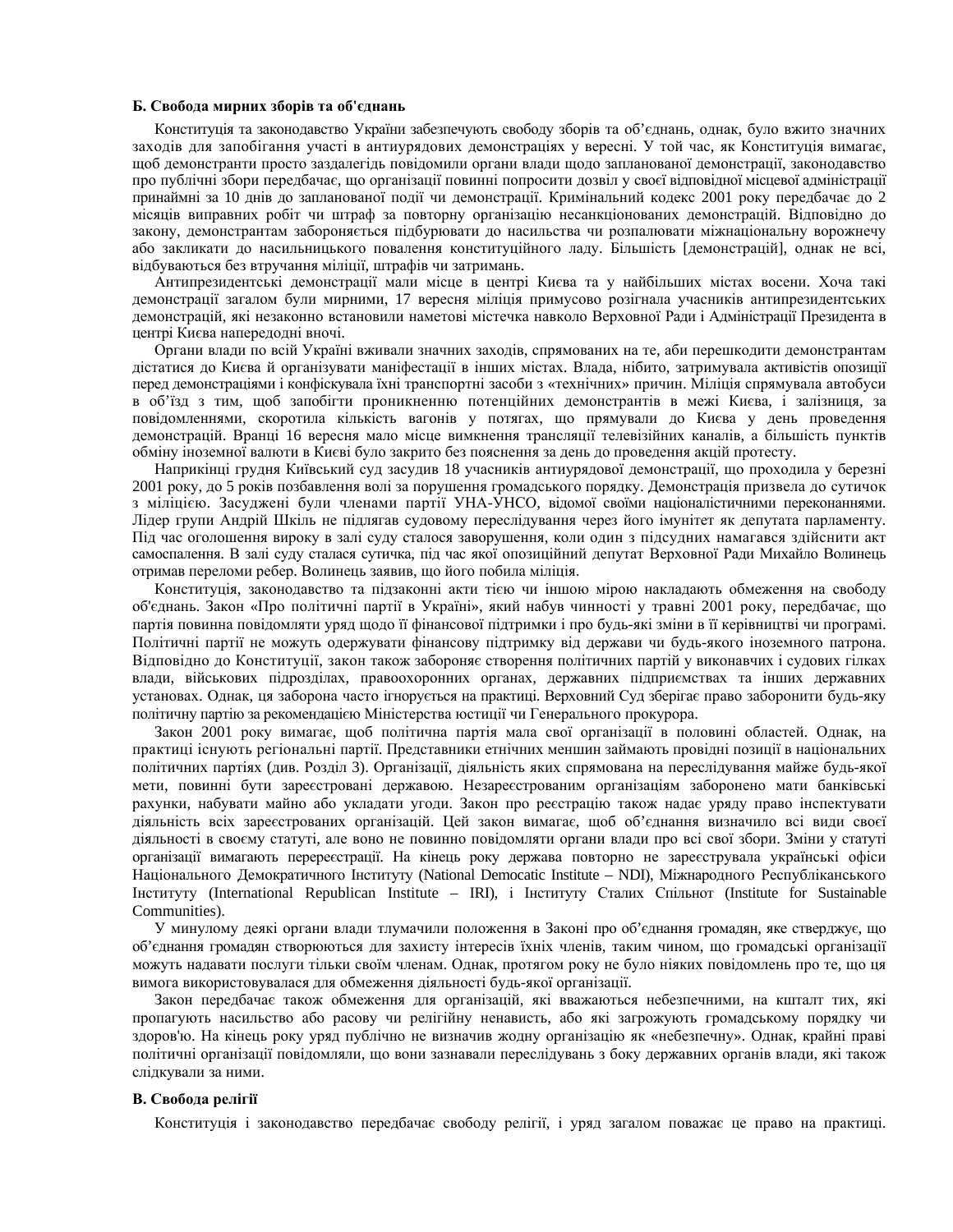Релігійні групи усіх конфесій процвітали. Однак, деякі меншини і нетрадиційні релігії продовжували зазнавати труднощі з реєстрацією, а також з придбанням чи орендою власності на місцевому рівні, хоча кількість повідомлень про такі труднощі була меншою, ніж у минулому. Конституція та законодавство передбачають відокремлення церкви від держави.

Жодна релігія не є державною. Українська Православна Церква Московського Патріархату має тенденцію до переважання на сході, Українська Православна Церква Київського Патріархату і менша Українська Автокефальна Православна Церква сильні в центральних областях, а Українська Греко-Католицька Церква переважає на заході. Ці церкви виявляють істотний політичний вплив на місцевому і регіональному рівнях. За повідомленнями, кожна з цих церков, у межах відповідної сфери її впливу, також здійснює тиск на місцевих посадових осіб з тим, щоб обмежити дії інших.

Закон вимагає, щоб усі релігійні організації зареєструвалися в Державному комітеті у справах релігій. Реєстрація необхідна для того, щоб володіти майном, проводити іншу економічну діяльність, на кшталт публікації релігійних матеріалів чи відкриття банківського рахунку.

Декілька некорінних релігійних організацій і релігійних організацій меншин скаржилися, що чиновники Держкомітету, особливо на місцевому та обласному рівнях, протягом тривалого періоду затримували реєстрацію їхніх організацій на тривалий період. Однак, протягом року таких повідомлень було менше. Представники громади прогресивного іудаїзму скаржилися, що тиск посадових осіб «Хабад Любавіч» і місцевих органів влади Дніпропетровська призвели до 5-річної затримки в надання реєстрації місцевій громаді прогресивного іудаїзму. У жовтні 2001 року члени громади забрали свою заяву про реєстрацію, посилаючись на переслідування з боку місцевої влади. Громада прогресивного іудаїзму також повідомила, що їхня заява про реєстрацію в Кривому Розі, Дніпропетровської області, розглядається ще з 2001 року.

Представники євангельських християн висловили жаль щодо випадків дискримінації їхніх прихильників. У грудні Суворовський районний суд заборонив Церкві П'ятидесятників у Херсоні проводити публічні служби у червні і липні без дозволу місцевої влади. Однак, такі випадки, як видається, були одиничними. Євангелістські Церкви, подібно багатьом іншим релігійним громадам, переживали труднощі в придбанні ділянок землі.

Суперечка між конкуруючими православними церквами продовжується. Держкомітет у справах релігій, хоча й прихильно ставиться до ідеї об'єднаної, незалежної Православної Церкви в країні, у своїх відносинах з різними православними церквами зберігає нейтралітет. Православна Церква Київського Патріархату і Греко-Католицька Церква скаржилися на переслідування з боку місцевих органів влади в переважно російськомовному східному регіоні країни, у той час як Православна Церква Московського Патріархату скаржилась, що місцеві органи влади ігнорували захоплення її церков греко-католиками в західному регіоні.

Уряд взагалі дозволяв релігійним організаціям засновувати храми (місця для молінь) і навчати духівництво. Уряд продовжив сприяти будівництву церков через виділення ділянок землі для нових будов і через повернення релігійних будівель їхнім законним власникам.

Представники Української Автокефальної Православної Церкви наводили випадки труднощів у проведенні релігійних служб для солдатів і необхідність одержувати згоду на пастирську діяльність у в'язницях у в'язничних капеланів Московського Патріархату.

Члени численних громад зіткнулися з труднощами, маючи справу з Київською міською адміністрацією щодо одержання дозволів на землю і дозволів на будівництво; ця проблема не обмежується суто релігійними общинами.

Представники єврейської громади у Полтаві скаржилися, що, незважаючи на допомогу від національних органів влади, мер Полтави відмовляється виконати їхнє звернення про набуття власності для синагоги.

Закон обмежує діяльність некорінних, базованих в інших державах, релігійних організацій (під «корінними релігіями» розуміється православ'я, греко-католицизм і юдаїзм), і встановлює вузькі рамки для припустимих видів діяльності членів духівництва, проповідників, викладачів та інших іноземних громадян – представників релігійних організацій, базованих в інших державах. Вони можуть проповідувати, виконувати релігійні таїнства чи практикувати іншу церковну діяльність «тільки в тих релігійних організаціях, які запросили їх в Україну і з офіційного дозволу державного органу, який зареєстрував статути відповідної релігійної організації». Однак, практично уряд не використовував цей закон, щоб значно обмежити діяльність некорінних релігійних організацій. Не було повідомлень про те, що іноземні релігійні працівники некорінних релігій зустрічалися з труднощами в одержанні віз чи проведенні їхньої діяльності протягом року.

Офіційно заборонено включати навчання релігії в навчальний план державної школи. Школи, які організовуються релігійними громадами, можуть включати і включають релігійну освіту у позакласну роботу. У 2001 році уряд розпочав спробу впровадити курс «Основ християнської етики» у школах. Хоча єврейські лідери в країні підтримують навчання етики і громадянської освіти у школі, вони наполягають на позаконфесійному підході до цього навчання.

Значна кількість високопоставлених посадових осіб взяла участь у вшануванні пам'яті загиблих під час масових вбивств в Бабиному Яру, одного з найсерйозніших нацистських злочинів Голокосту, події, яку уряд вшановує кожного вересня.

Уряд продовжував повертати власність, конфісковану у релігійних громад за радянських часів. Однак, не всі організації розцінюють темпи повернення як задовільні, і у всіх провідних релігійних організацій все ще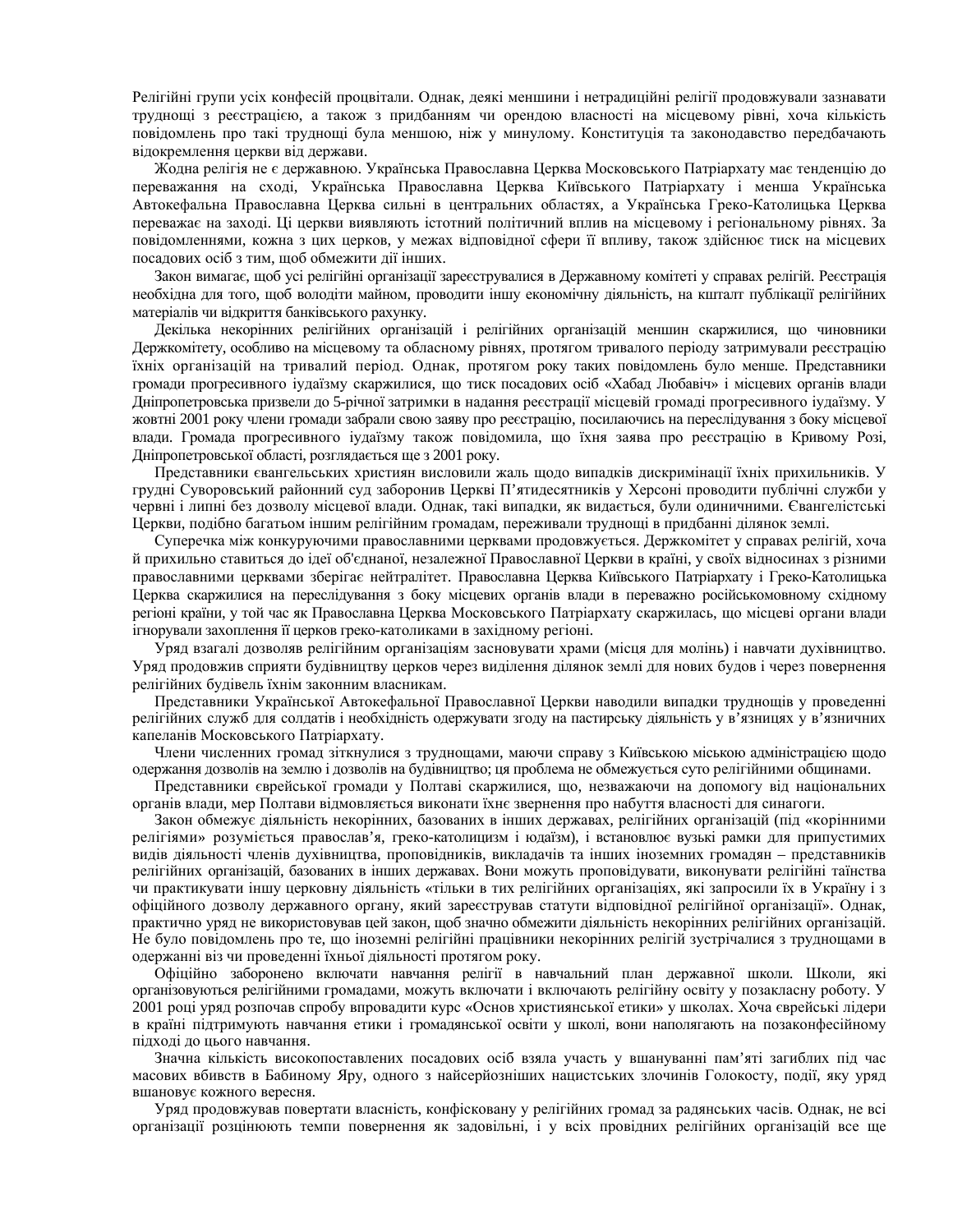залишаються невиконані вимоги щодо повернення. У 2001 році уряд закінчив повернення значної кількості головних релігійних будівель для використання головними православними церквами в Україні. За інформацією Державного комітету у справах релігій, протягом 2002 року держава передала у власність 187 будівель, які були спочатку збудовані як храми релігійних громад, загальною кількістю 8776 від проголошення незалежності в 1991 році. Крім того, протягом року релігійні громади одержали у власність 358 приміщень (тобто будівель чи частин будівель), перетворених у храми, та інші 524 релігійні будівлі, що не були призначені для релігійної служби, на кшталт колишніх релігійних шкіл, лікарень, і місць проживання церковних діячів, загальною кількістю 2388 і 1313 відповідно від часу проголошення незалежності. Змагання між громадами за особливі будівлі ускладнило проблему реституції, як для певних християнських, так і для деяких єврейських громад. Деякі організації стверджували, що реституція взагалі просувається задовільно, хоча могло бути зроблено більше, у той час як інші, які не одержали власності, повідомляли про брак поступу. Повільні темпи повернення, серед інших причин, є відображенням важкого економічного стану країни, що сильно обмежує фонди, доступні для переселення тих, хто перебуває у зайнятій релігійній власності. 27 вересня Кабінет Міністрів схвалив план дій, розроблений у відповідності до указу Президента Кучми, щодо повернення релігійним організаціям культового майна, яке вони колись мали.

Березневі парламентські вибори, під час яких окремі священики різних православних церков були обвинувачені в підтримці певних політичних партій чи кандидатів у своїх проповідях, мали негативний вплив на міжправославні стосунки, які і так знаходяться в напруженні.

Суперечки довкола встановлення хрестів на єврейських цвинтарях у Самборі і Києві залишилися невирішеними. У 2000 році у Самборі, Львівської області, місцева єврейська громада розпочала будівництво меморіального парку (з іноземною допомогою) на ділянці старого єврейського цвинтаря, яка була ареною нацистських злодіянь. Націоналісти спорудили хрести на цій же ділянці з тим, щоб вшанувати християнські жертви нацистського терору, які були поховані у братській могилі на цій же ділянці. Хоча організатори меморіалу підтримували визнання всіх груп, які постраждали на самбірській землі, вони виступили проти використання християнських релігійних символів на землі єврейського цвинтаря. У той же час місцеві націоналісти залишилися негативно налаштованими проти використання єврейських символів чи івриту на меморіалі. Єврейські і греко-католицькі лідери втрутилися в спробі знайти вирішення суперечки. Незважаючи на пропозицію іноземних спонсорів меморіалу перемістити хрести на іншу ділянку за їхні кошти, лідери місцевих органів влади усе ще не розв'язали цей конфлікт на кінець року. Місцеві посадові особи в Володимир-Волинському, Західна Україна, зберегли дозвіл на спорудження житлового будинку на ділянці старого єврейського цвинтаря, незважаючи на рішення суду від 17 грудня, щодо зупинки будівництва.

Деякі ультранаціоналістичні групи і газети продовжували видавати і поширювати антисемітські брошури. Антисемітські публікації також завозилися з Росії і поширювалися без необхідної державної ліцензії. Прокуратура попередила деякі видання щодо публікацій антисемітських матеріалів. Лідери єврейської громади вітали зміни у редакційних штатах газет «Вечірній Київ» і «За вільну Україну» наприкінці 2000 року. За нових редакторів ці газети, що були серед головних кривдників, які публікували антисемітські статті, припинили таку діяльність. Хоча антисемітські насильницькі дії не є звичайними, напад на Велику Київську синагогу у квітні нетверезими молодиками після футбольного матчу став джерелом занепокоєння єврейської спільноти. Однак, протягом року не сталося жодних інших нападів на синагогу, і більшість оглядачів вважають, що квітневий інцидент не був заздалегідь спланований.

Свангелістські християнські місіонери повідомляли про деякі випадки соціальної дискримінації проти членів їхніх церков, на кшталт громадської критики за зраду рідних релігій, хоча не було жодних повідомлень про переслідування.

Для більш детального огляду звертайтеся до Міжнародного звіту Держдепартаменту США 2002 року про свободу релігії.

#### Г. Свобода пересування в межах держави, міжнародні подорожі та репатріація

Ці права передбачено Конституцією і влада загалом, хоча і з деякими обмеженнями, поважає їх на практиці. До листопада 2001 року система прописки – загальнонаціональна вимога реєстрації на місці праці і прописка за місцем проживання для того, щоб мати право на доступ до соціальних послуг – залишалася чинною. Доступ до деяких соціальних послуг був обмежений місцем, де особа була зареєстрована. Уряд до кінця року все ще не здійснив заміну її інформаційним реєстром, і хоча штрафи за проживання більше не застосовувалися, на кінець року була недоступна інформація для того, щоб визначити, чи мали особи, які не були зареєстровані, доступ до соціальних послуг, у яких їм відмовляли попередньо. Поліція також безпідставно затримувала людей під час поширених перевірок документів і оглядів транспортних засобів (див. Розділ 1.д. і 2.б.).

Громадяни, які хотіли виїхати за кордон, загалом могли робити це вільно. Громадянам, які мають намір виїхати на постійне проживання до іншої країни, потрібні виїзні візи, але не було ніяких повідомлень протягом року про випадки, коли громадянам відмовили у виїзних візах. Влада може відмовити у видачі закордонного паспорта особам, які мали доступ до державних секретів, але таку відмову можна оскаржити.

Нова редакція Закону «Про громадянство», прийнята у 2001 році, надає право на громадянство всім особам, які народилися чи проживали в країні перед проголошенням незалежності та їхнім нащадкам, які проживали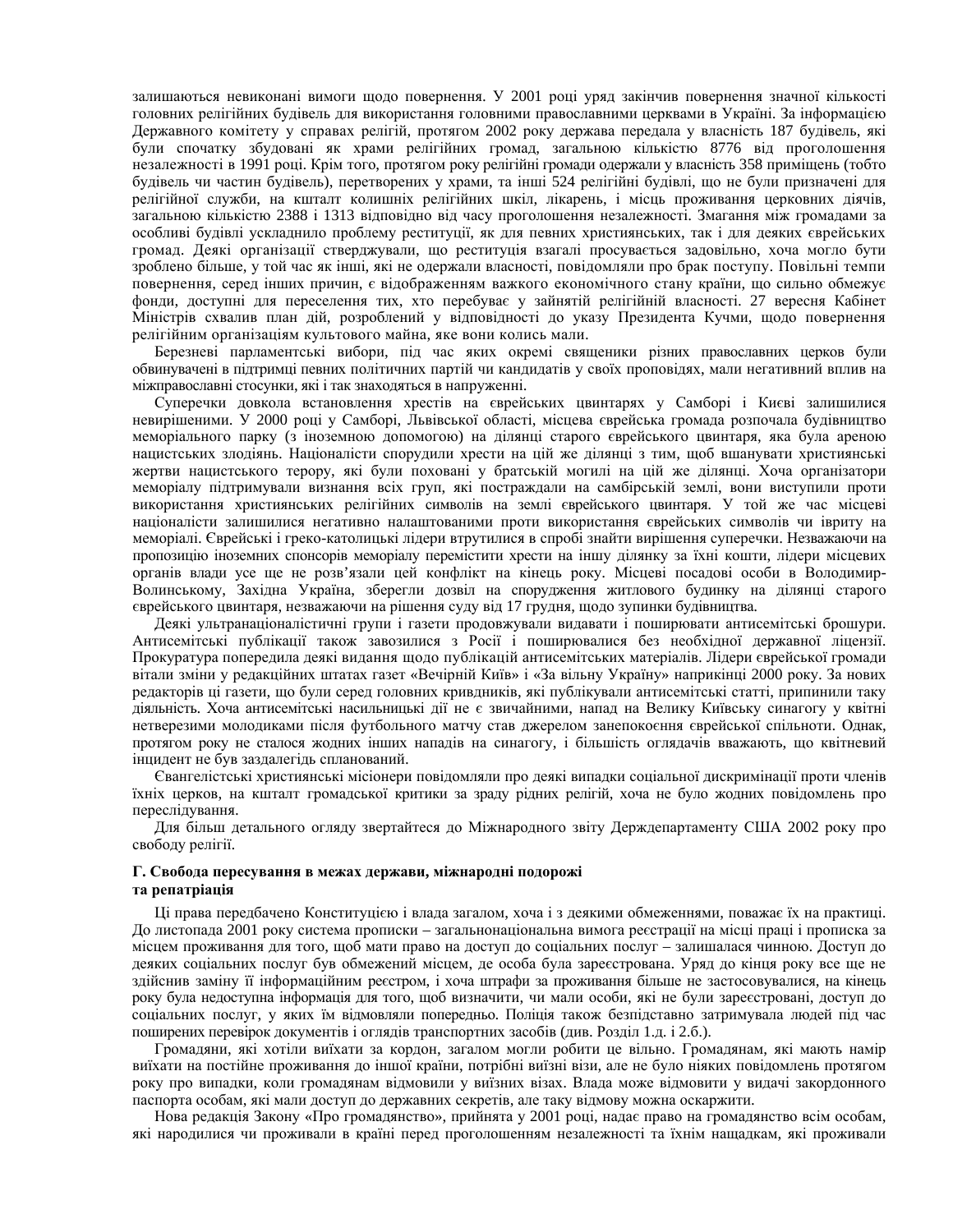поза країною станом на 13 листопада 1991 року. Подвійне громадянство не визнається. Відповідно до нової редакції Закону «Про громадянство», біженці можуть здобути громадянство, якщо вони легально прожили в країні протягом 3 років (замість 5 років для інших іноземців) і можуть спілкуватися українською мовою. Крім того, біженці не повинні формально виходити з громадянства їхньої рідної країни, якщо тільки уряд не підписав певну угоду з цією країною про обов'язковість такої процедури. Вони повинні тільки повідомити органи влади щодо їхньої відмови від іноземного громадянства. З часу проголошення незалежності більш ніж 1,5 мільйона українців повернулося в країну, тоді як більш ніж 1 мільйон осіб, переважно етнічні росіяни, залишили країну.

Уряд не підтримав програму із залученням закордонних коштів для полегшення переїзду до України деяких емігрантів, що переселяються в якості біженців. Однак більш ніж 260 000 кримських татар повернулися з вигнання, переважно з Центральної Азії, до Криму. Зміни до закону 1991 року «Про громадянство України» полегшили набуття громадянства кримськими татарами, які були депортованими жертвами політичного переслідування. Зміни передбачали відмову від таких вимог як проживання і знання мови. За повідомленнями Верховного Комісара ООН у справах біженців, приблизно 98 відсотків кримських татар набули громадянства України. Кримськотатарські лідери нарікали на те, що їхня спільнота не отримує належної допомоги у переселенні, і що складна процедура набуття громадянства позбавила раніше багатьох з них права на участь у виборах і приватизації землі та державного майна.

У серпні 2001 року набув чинності переглянутий Закон про біженців. Він передбачає надання статусу біженця і притулку відповідно до Конвенції ООН 1951 року щодо статусу біженців і його Протоколу 1967 року, які були ратифіковані Україною 10 січня. Новий закон визначає поводження з біженцями і надає біженцям право на усі послуги, надані громадянам. Він також продовжує термін статусу біженця з 3 місяців до 1 року. Уряд співпрацює з Верховним Комісаром ООН у справах біженців та іншими гуманітарними організаціями, які допомагають біженцям; однак, Верховний Комісар ООН у справах біженців і організації захисту біженців повідомили, що на практиці Уряд взагалі не розглядав заяви про статус біженця на регулярній основі до середини року. Закон про біженців перевів Держдепартамент у справах національностей і міграції у розряд Держкомітету і передав повноваження щодо винесення рішення про статус біженця від місцевих відділень колишнього Департаменту до Комітету. Однак, закон не описав механізм винесення таких рішень цим новим органом. Кількість осіб, яким протягом року було надано статус біженця, значно зменшилася. Переважно через процедурні зміни, за повідомленням Верховного Комісара ООН у справах біженців, протягом року статус біженця було надано тільки двом особам. Було прийнято рішення надати статус біженця всім афганцям, які прибули до країни до 1995 року. За новою редакцією Закону про громадянство, юридично зареєстровані біженці можуть просити надання їм громадянства після 3 років постійного проживання. На 1 липня, за статистикою газети «Урядовий кур'єр», офіційний статус біженця мали 2961 осіб. Відповідно до закону «Про біженців», біженці мають право на матеріальну допомогу. Кабінет Міністрів передбачає в національному бюджеті кошти на виплату пенсій біженцям і невеликої допомоги біженцям-злидарям, плюс на оплату за перевезення до центру біженців. Центри прийому біженців діяли у Вінниці і Одесі.

За інформацією Держкомітету у справах національностей і міграції, уряд проводить політику надання права на отримання притулку в Україні як у першій країні прибуття, але протягом року не було доступно жодних даних про кількість осіб, яким надано статус притулку як у першій країні прибуття.

За повідомленнями, випадки переслідування міліцією окремих категорій біженців зберігалися протягом року. Верховний Комісар ООН у справах біженців випустив карти соціального забезпечення особам, визнаним біженцями. Демонстрація цієї карти правоохоронним органам, за повідомленнями, призвела до деякого скорочення випадків переслідування, хоча ця процедура не допомогла значній кількості осіб, яких не визнано в якості біженців. З 2001 року Верховний Комісар ООН у справах біженців розпочав проводити семінари-тренінги для міліції з метою запобігання подальшим переслідуванням.

Протягом року не було ніяких повідомлень щодо примусового повернення осіб до країни, в якій вони побоювалися переслідування.

#### Розділ 3

#### Дотримання політичних прав: право громадян змінити владу

Конституція надає громадянам право мирно змінювати свій уряд шляхом періодичних виборів. ОБСЄ під час березневих парламентських виборів відзначила деякі покращення, однак суттєві недоліки зберігалися.

Конституція надає загальне право голосу громадянам, яким виповнилося 18 років на час виборів, і передбачає вибори до Парламенту кожні 4 роки та вибори Президента кожні 5 років. У березні пройшли парламентські вибори. Останні президентські вибори було проведено у жовтні і листопаді 1999 року. Покращення, відзначені спостережною місією ОБСЄ під час березневих парламентських виборів, включають новий Закон про вибори, який врахував міжнародні рекомендації і рекомендації громадянського суспільства, залученого у виборчий процес. Наприклад, значне спостереження НУО, що наглядали за передвиборчими і виборчими процесами і проводили опитування на виході з виборчої дільниці («exit poll»), допомогло покращити виборчий процес. Однак, загальна атмосфера недовіри оповивала передвиборче довкілля завдяки таким факторам як неналежне застосування юридичних рамок, незаконне втручання влади у виборчий процес і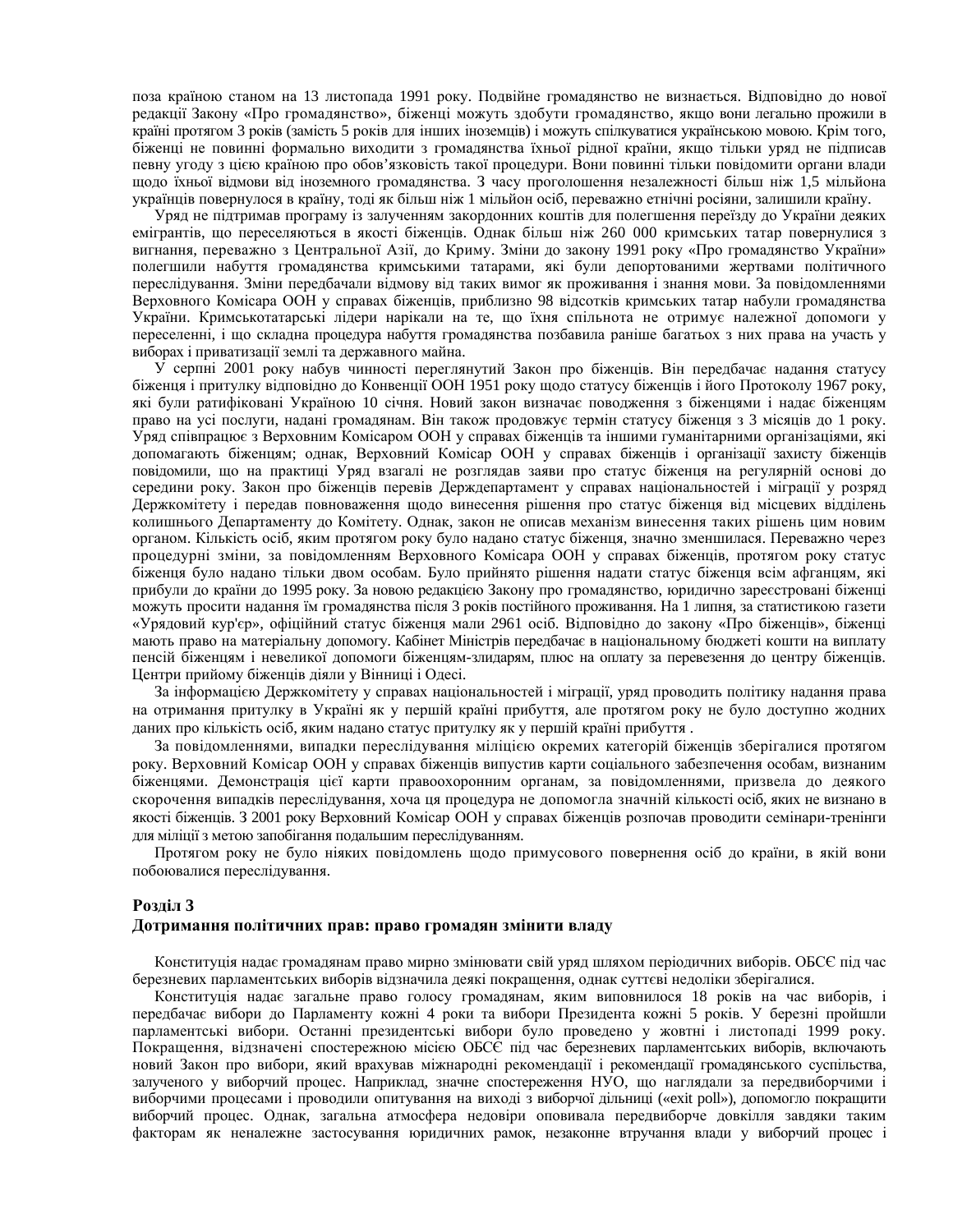зловживання адміністративним ресурсом, включаючи, нібито, тиск на державних службовців з тим, щоб голосувати за певних кандидатів. Висвітлення в пресі мало сильний дисбаланс і кандидати від опозиції не мали рівного доступу до електронних засобів інформації. Уряд не вживав активних заходів для того, щоб гарантувати однакові правила гри для всіх політичних партій. Посадові особи не вживали заходів для того, щоб приборкати широко розповсюджене і відкрите зловживання владою, в тому числі використання урядових посад і засобів, до надання несправедливої переваги деяким партіям. За повідомленням ОБСЄ, списки виборця були невідповідними і містили застарілу інформацію, включаючи виборців, які переїхали до інших районів чи залишили країну, а також померлих осіб, чиї імена залишалися в списках виборців. Під час парламентських виборів надходили численні повідомлення, що уряд покладався на місцеву і регіональну владу для тиску на виборців на підтримку пропрезидентських партій. Влада також використовувала адміністративні ресурси для підтримки заходів кампанії пропрезидентського блоку. ОБСЄ відзначила «дивний» контраст між пропорційним голосуванням за списками і результатами в мажоритарних округах. Експерти з виборів розглядають волевиявлення в мажоритарних виборчих округах, як легше кероване, ніж вибори за списками партій. Під час проведення кампаній мали місце багато випадків переслідування, і, як на попередніх виборах, кандидати від опозиції скаржилися на порушення процедур при голосуванні, брак доступу до ЗМІ і урядовий тиск на користь пропрезидентських кандидатів. 27 лютого міліція провела рейд на київський виборчий офіс Олеся Донія, кандидата до парламенту у Києві і голови молодіжного крила Блоку Юлії Тимошенко. За повідомленням активістів цього блоку, міліція обшукала офіс, конфіскувала списки прихильників Донія, погрожувала одному прихильнику арештом і зажадала, щоб 20 інших прихильників прибули до відділення міліції для допиту. Доній скаржився, що рейд був призначений для тиску на Блок Юлії Тимошенко і його власних прихильників.

Деякі випадки насильства, включаючи одне убивство, що сталися у передвиборчий період, можливо, мали політичні мотиви (див. Розділ 1.г.). 29 березня, за день перед виборами, невідомі злочинці застрелили Миколу Шкрібляка, заступника губернатора Івано-Франківської області, на сходах у під'їзді його будинку. Шкрібляк був кандидатом у депутати Верховної Ради від соціал-демократичної партії України (об'єднаної). 2 березня, за повідомленнями парламентаря Валентина Зубова, під час його перебування в Донецькій області невідомі напали на нього і обласного лідера «Батьківщини» Анатолія Ткаченка. Нападники, як стверджує Зубов, захопили графік відвідування Тимошенко Донецької області 5-6 березня. Виборчий штаб Тимошенко в Донецькій області обвинуватив у нападі агентів служб безпеки. 9 квітня місцева виборча комісія визнала результати виборів недійсними, які, однак, Центральна виборча комісія (ЦВК) і суди, пізніше повторно визнали дійсними. Розслідування убивства на кінець року тривало.

Колишній голова слідчої комісії Верховної Ради у справі Ґонґадзе Олександр Жир, здавалося, втратив можливість на своє переобрання через неналежне застосування виборчих норм і маніпуляцію судової влади. Жир показав відзнятий на відео матеріал, що, очевидно, зображує зустріч 8 квітня між заступником глави облдержадміністрації в Дніпропетровській області Віталієм Рудніченком і керівниками усіх виборчих комісій на виборчій дільниці Жира. Заступник глави облдержадміністрації диктував керівникам усіх виборчих комісій на виборчій дільниці Жира, які «правильні» результати виборів повинні бути у виборців Жира. Під час виборів Жир стверджував існування подвійних протоколів у восьми виборчих дільницях. Хоча Верховний Суд підтвердив обман, ЦВК не здійснював подальшого розслідування цієї справи. На довиборах 14 липня виборча влада зняла кандидатуру Жиру за день до виборів, базуючись на рішенні суду про те, що він був причетний до неналежних витрат під час кампанії. Вибір часу зняття посилив враження його політичної мотивації.

НУО Комітет Виборців України (КВУ) свідчила про урядове втручання на довиборах 14 липня на три вільні місця. КВУ також скаржився що урядове втручання і масові порушення повторювались під час виборів мера у Кіровограді 9 червня.

Спостерігач КВУ на виборах Олександр Олійник зник після березневих виборів. Розслідування його зникнення тривало на кінець року. (див. Розділ 1.б.).

Процес голосування у зв'язку з референдумом щодо внесення змін до Конституції у квітні 2000 року, які б розширили президентські повноваження, проводився загалом вільно і чесно, однак були деякі серйозні проблеми, що включали незбалансоване висвітлення у ЗМІ і неналежне залучення державних посадових осіб у проведення голосування у впливі на виборців на користь Президента Кучми і, нібито, маніпуляції результатами голосування. Однак, більшість оглядачів вважали, що результат референдуму загалом відображає волю народу.

Міжнародні спостерігачі відзначали порушення процедури у день виборів під час президентських виборів 1999 року, при тому, що більш численні і серйозні порушення мали місце у другому турі голосування. Представник Парламентської Асамблеї Ради Європи оголосив, що вибори були «далекими від чесних і демократичних». Однак спостерігачі вважають, що було малоймовірним, щоб ці проблеми значно змінили кінцевий результат виборів, з огляду на 18-відсотковий розрив на користь Президента Кучми.

Жінки посідають 23 з 450 місць у Верховній Раді, проти 37 у Верховній раді минулого скликання. Жодна жінка не обіймає міністерської посади. З 18 членів Конституційного Суду двоє жінок-суддів. Відповідно до статистики Державного комітету сім'ї та молоді, жінки складають приблизно 10 відсотків депутатів органів місцевого самоврядування.

Свреї добре представлені серед політичної еліти і посідають кілька місць у парламенті. Представництво кримських татар в місцевих і обласних радах зросло. Кримські татари мали третє за кількістю представництво у Верховній Раді Криму, значною мірою завдяки Закону про громадянство, що збільшив кількість виборців від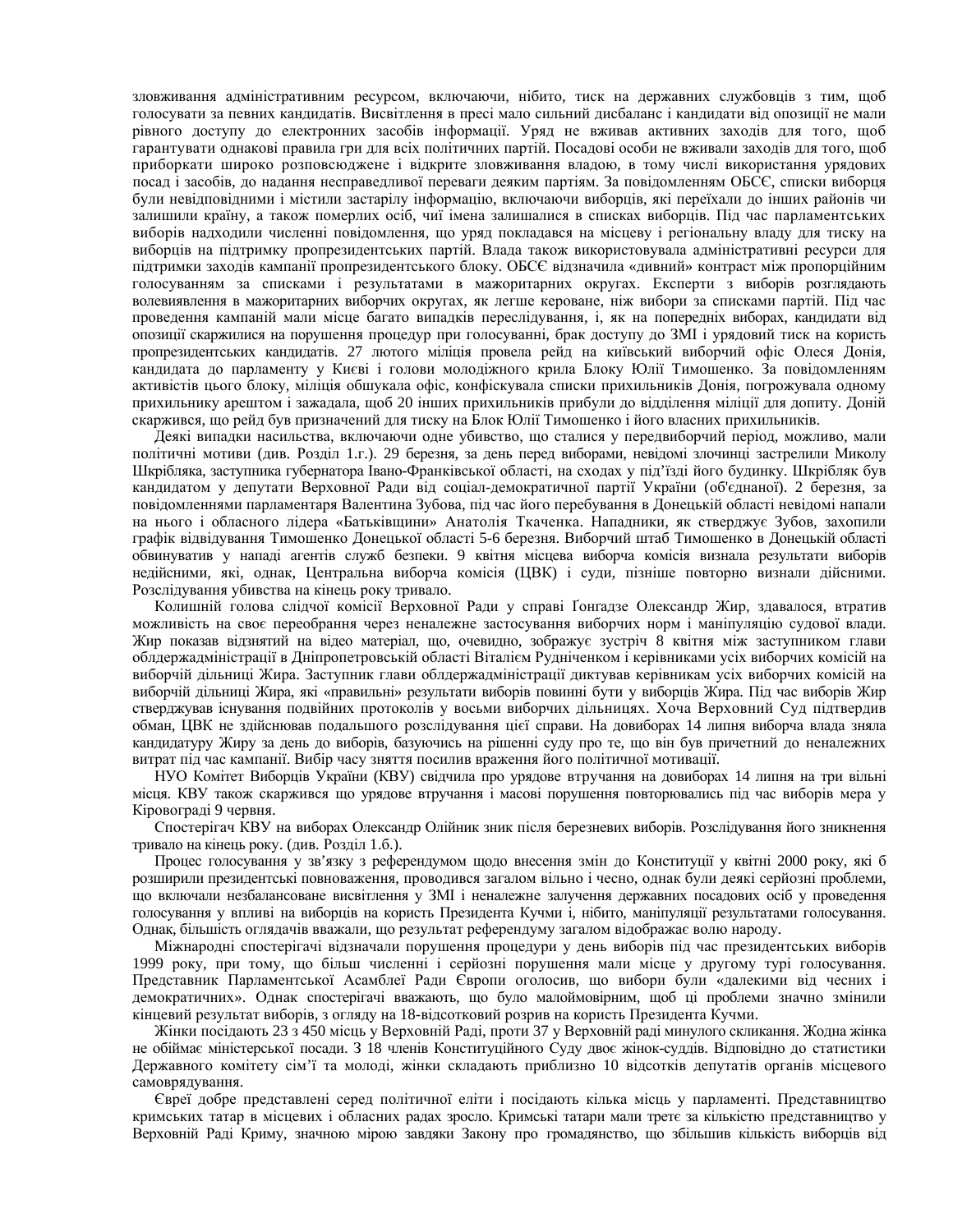кримсько-татарської спільноти.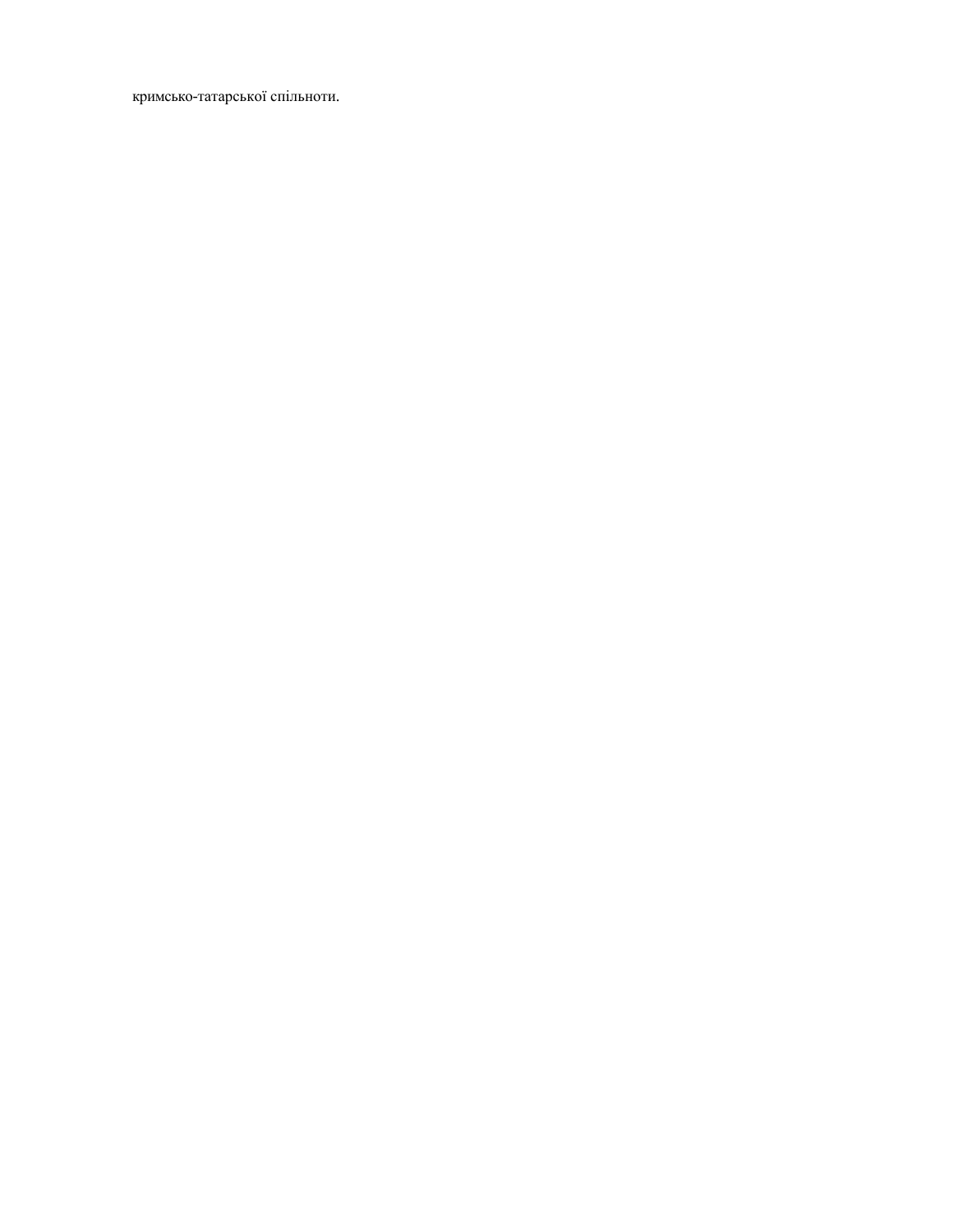## Розділ 4 Ставлення влади до міжнародних та неурядових перевірок за заявами про порушення прав людини

Існує широке розмаїття внутрішніх і міжнародних правозахисних організацій, які, загалом, працюють без обмежень з боку уряду, розслідуючи і публікуючи свої результати щодо справ, які стосуються прав людини. Однак, з'являлись достовірні повідомлення про те, що СБУ наглядає за НУО, задіяними в позапартійній політичній діяльності під час президентської виборчої кампанії 1999 року (див. Розділ 3). Державні посадові особи часто співпрацювали з НУО і прислухалися до їхньої думки. Проте правозахисні групи стверджують, що вони й далі наштовхуються на труднощі при вивченні умов утримання у місцях позбавлення волі та розслідуванні випадків знущання з військовослужбовців строкової служби в армії, що становить серйозну проблему у царині прав людини (див. Розділ 1в).

Уповноважений Верховної Ради з прав людини (омбудсман) є незалежною посадовою особою, що діє в сфері захисту прав людини. У 1998 році парламент обрав першого Уповноваженого, який обирається на 5-річний термін і, в принципі, закон наділяє його дуже широкими повноваженнями. Закон надає Уповноваженому право на прийом без жодних обмежень та без будь-якого попередження будь-якою державною посадовою особою, в тому числі Президентом; необмежений доступ до державних установ; а також нагляд за виконанням підписаних Україною договорів та угод про права людини, учасниками яких є країна. Однак закон не передбачає жодного покарання для тих, хто чинить Уповноваженому перешкоди у розслідуванні, ні створення відповідного виконавчого органу Уповноваженого. Закон вимагає, щоб влада внесла зміни та доповнення до існуючих законів для того, щоб забезпечити юридичні рамки дії Секретаріату Уповноваженого, однак, хоча Уповноважений відзначала брак ефективних механізмів для захисту прав людини в листопаді 2000 року, жодних змін не було впроваджено до кінця року. Усі громадяни та особи, що у даний час мешкають у країні, можуть звертатися зі скаргами до Уповноваженого. Уповноважений також виступає посередником між громадянами та Конституційним Судом, оскільки громадяни не можуть безпосередньо звертатися до Конституційного Суду (див. Розділ 1.г.).

Секретаріат Уповноваженого повідомив, що ним протягом року одержано більш, ніж 63 000 листів і запитів від осіб. В секретаріаті працює приблизно 90 штатних співробітників і сумісників, проте, як стверджує Уповноважений, недостатнє фінансування офісу продовжує стримувати його діяльність. Уповноважений продовжувала протягом року вважати боротьбу з торгівлею людьми (див. Розділ 6.г.) і поліпшення умов в місцях позбавлення волі (див. Розділ 1.в.) головними пріоритетами своєї діяльності.

17 грудня Президент підписав Закон про ратифікацію Протоколу №13 Європейської конвенції про захист прав та основних свобод людини. Верховна Рада ратифікувала Протокол 28 листопада.

Громадяни мають право звертатися зі скаргами щодо порушення прав людини до Європейського суду з прав людини у Страсбурзі про можливі порушення Європейської конвенції. З 1997 року до Суду було подано приблизно 4000 скарг. За заявами українців минулого року було визнано прийнятними 10 рішень, у 8 з яких було визнано наявність грубих порушень прав людини, а в одному – часткового порушення. Ще в одному випадку суд визнав, що позивач був позбавлений права на об'єктивний судовий розгляд в Україні.

#### Розділ 5

#### **Ⱦɢɫɤɪɢɦɿɧɚɰɿɹ ɡɚ ɪɚɫɨɜɨɸ ɨɡɧɚɤɨɸ, ɫɬɚɬɬɸ, ɪɟɥɿɝɿɽɸ,** фізичними вадами, мовою або за соціальним станом

Конституція забороняє дискримінацію за расою, статтю та іншими ознаками. Але, частково внаслідок відсутності ефективної судової системи, влада не забезпечує ефективного виконання цих положень.

#### Жінки

Повідомлення свідчать про поширення насильства проти жінок. Незважаючи на те, що за статистичними даними Програми розвитку Організації Об'єднаних Націй, за останні роки зменшилася кількість зафіксованих зґвалтувань і спроб зґвалтувань, опитування свідчать про те, що більшість випадків зґвалтувань та інших форм фізичного насильства залишаються прихованими. За даними останніх опитувань, проведених жіночими організаціями, протягом життя від 10 до 15 відсотків жінок ставали жертвами зґвалтування, а 25 відсотків піддавалися фізичному насильству. Міжнародна Гельсінкська Федерація Прав Людини, повідомила у 2000 році, що 20 відсотків жінок у віці від 17 до 21 року зустрічалися зі спробами згвалтування. У 2001 році було порушено 1051 справу про згвалтування за статтею 117 старого Кримінального кодексу і 152 за новим Кримінальним кодексом. Інформація щодо вироків не була доступною. Погане поводження з дружиною є також незаконним, але органи влади часто схиляють жінок забирати заяви проти своїх чоловіків. Кримінальний кодекс передбачає кримінальну відповідальність за зґвалтування та «примус матеріально залежної особи до статевих стосунків», що дає можливість для притягнення до відповідальності за подружнє зґвалтування. Офіційна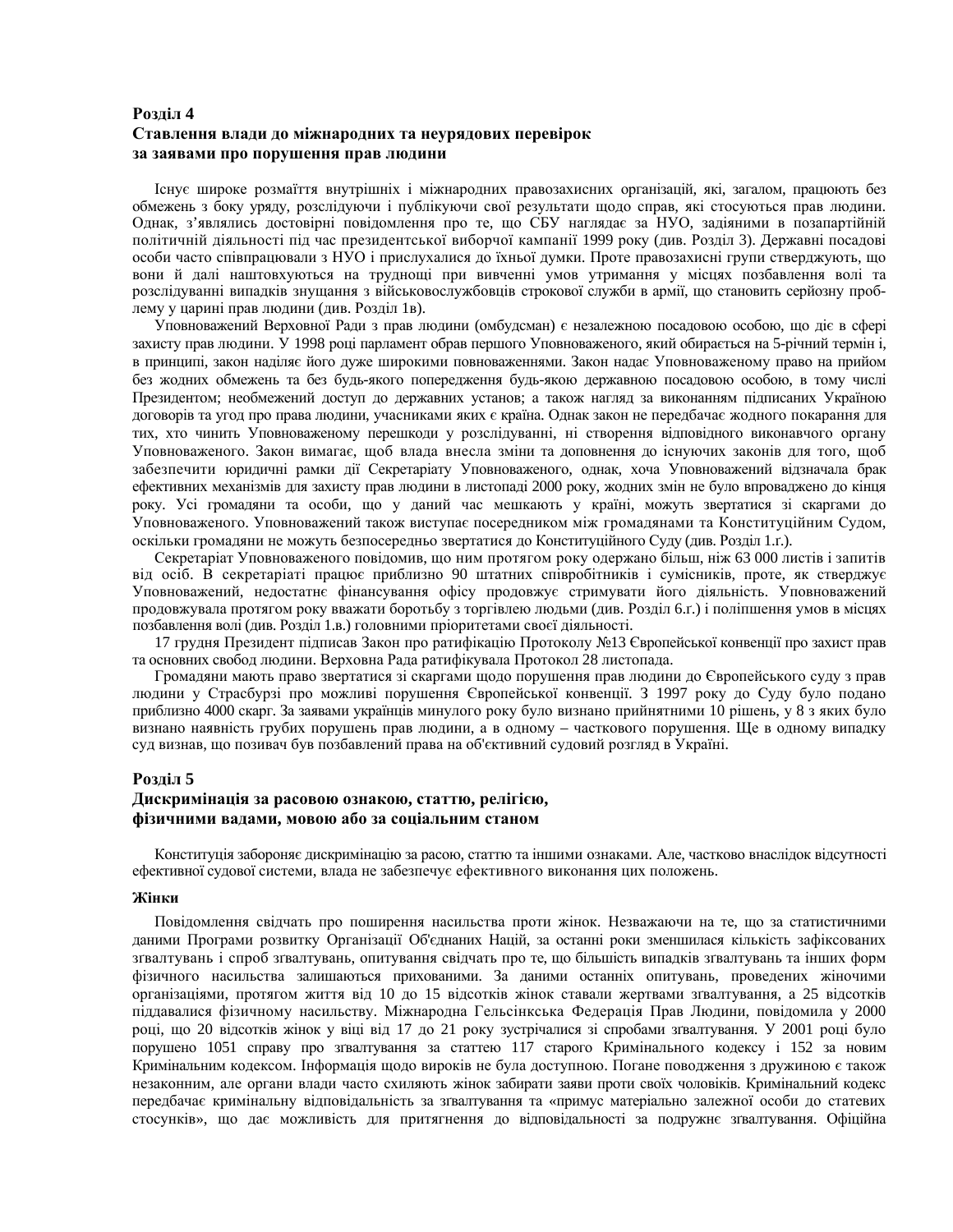статистика по кримінальних переслідуваннях за побиття дружини чи середня кількість вироків не була доступною. Однак, Інститут соціологічних досліджень повідомив у вересні 2000 року, що 12 відсотків жінок молодше 28 років були жертвами «домашнього» насильства.

Незважаючи на спроби правозахисних груп привернути увагу до насильства проти жінок, ця проблема не знаходить широкого висвітлення у засобах масової інформації. Дуже мало державних «гарячих» ліній, притулків або інших форм практичної допомоги жертвам насильства. Міська влада м. Києва фінансує єдиний притулок в країні, який фінансується міською владою. Неурядові організації спробували надавати послуги скривдженим жінкам через створення жіночих центрів підтримки в сімох містах (див. Розділ 6.д).

Країна є значним джерелом і транзитною державою торгівлі жінками за кордон для сексуальної експлуатації  $(µ$ ив. розділ 6.д).

За повідомленнями жіночих організацій, широко розповсюджені сексуальні домагання за місцем роботи, в тому числі випадки примусу до статевих стосунків. Крім закону, який забороняє примус «матеріально залежної особи» до статевих стосунків (тобто за місцем роботи), юридичні засоби проти таких посягань є невідповідними. Не було ніяких статистичних даних про судове переслідування за сексуальні домагання протягом року.

Трудове законодавство передбачає рівноправність між чоловіками і жінками, в тому числі однакову платню за однакову роботу, і цей принцип загалом дотримується. Але економічна криза останнього десятиліття непропорційно вдарила по жінках. Вірогідність скорочення для жінок набагато вища, ніж для чоловіків. На початку 2001 року, відповідно до інформації Держкомітету статистики, загальне безробіття складало 3,7 відсотки, а жінки становили від 65 до 70 відсотків безробітних. Галузі промисловості, в яких переважно працюють жінки, є також галузями з відносно найнижчою зарплатою і найбільш імовірно враженими проблемою затримки заробітної плати. Згідно з інформацією Державного Комітету у справах сім'ї та молоді, зарплата жінок на 27% нижча, ніж зарплата чоловіків.

Конституція та законодавство про охорону материнства і дитинства забороняють жінкам займатися працею, яка небезпечна для їхнього здоров'я, наприклад, такою, в якій потрібно піднімати тягарі. Однак, незважаючи на запровадження урядової програми боротьби з небезпекою на роботі, ці закони продовжують виконуватися погано. За підрахунками Міністерства праці, на кінець 2001 року на небезпечних роботах було зайнято 619 000 жінок, тобто на 7,7 відсотків менше, ніж у 2000 році. Багато правозахисників, які працюють у галузі захисту прав жінок, висловлюють занепокоєння тим, що цей припис може бути використано для того, щоб перекрити жінкам доступ до найвище оплачуваних робітничих спеціальностей. За законом, вагітні жінки та матері з малими дітьми користуються оплачуваними декретними відпустками до досягнення дітьми 3-річного віку. Однак унаслідок цієї пільги нерідко роботодавці не зацікавлені приймати жінок на відповідальні посади або залучати до перспективних, у плані кар'єри, робіт. І все ж таки, за даними Програми розвитку ООН, Україна – єдина країна, де жінки на робочих місцях кількісно переважають чоловіків.

Незначна кількість жінок досягла найвищих керівних посад у державному та приватному секторі. За бізнес-опитуванням, проведеним у березні 2000 року, жінки становлять половину працівників приватного сектору, 30 відсотків власників малих приватних підприємств і ведуть 13 відсотків великого та середнього бізнесу. За урядовими статистичними даними на кінець 2000 року 72,7 відсотків з 1 825 000 чиновників складають жінки, у тому числі, 52,2 відсотки керівних посад. Проте, жінки обіймають лише 8,3 відсотки посад найвищої «першої» категорії в органах влади. (Ці дані не включають «силові відомства»: Міністерство оборони, Міністерство внутрішніх справ та СБУ, у яких набагато більше чоловіків обіймають посади всіх рівнів).

Можливості в плані освіти для жінок загалом були і залишаються рівними з можливостями чоловіків. Однак уряд обмежив кількість жінок, які можуть отримати освіту військового офіцера, 20 відсотками від загальної кількості прийнятих студентів. На додаток, збройні сили обмежили роль жінок виконанням певних функцій, що обмежило їхні шанси у просуванні по службі і підвищенні кваліфікації. Жінки в збройних силах, загалом, займають низькооплачувані, рутинні посади.

#### $\pi$ **И**

Захист прав дітей – офіційна позиція держави, але глибока економічна криза дуже обмежує здатність держави забезпечити ці права. Існує дуже небагато урядових агентств та НУО, які б наполегливо відстоювали права дітей, незважаючи на те, що Уповноважений з прав людини неодноразово висловлювала переконання у необхідності таких органів. У травні 2001 року набув чинності Закон «Про охорону дитинства» з тим, щоб ввести країну в русло встановлених ООН стандартів щодо дитячої безпеки і якості життя. У 2002 році до законодавства про захист сім'ї та дитини було внесено поправки з метою врегулювання питань, які стосуються захисту дітей-біженців і надання фінансової допомоги нужденним сім'ям, проте на кінець року ще рано робити висновок про їхню практичну ефективність.

Безкоштовна загальна освіта є обов'язковою до 15-річного віку. Проте, в результаті гострої бюджетної скрути стан державної системи освіти погіршився. Вчителі отримували зарплату протягом року регулярно, але інших грошових виплат, належних їм, в деяких місцевостях не виплачували. Дедалі більше дітей з незаможних сімей кидають школу, і постала проблема неписьменності, яка раніше зустрічалася надзвичайно рідко. З приблизно 6,5 мільйонів школярів, 3,2 мільйона становили дівчата, а 3,3 мільйона – хлопці. Офіційна статистика щодо статево-вікового складу дітей шкільного віку, які відвідують школу, не була доступною на кінець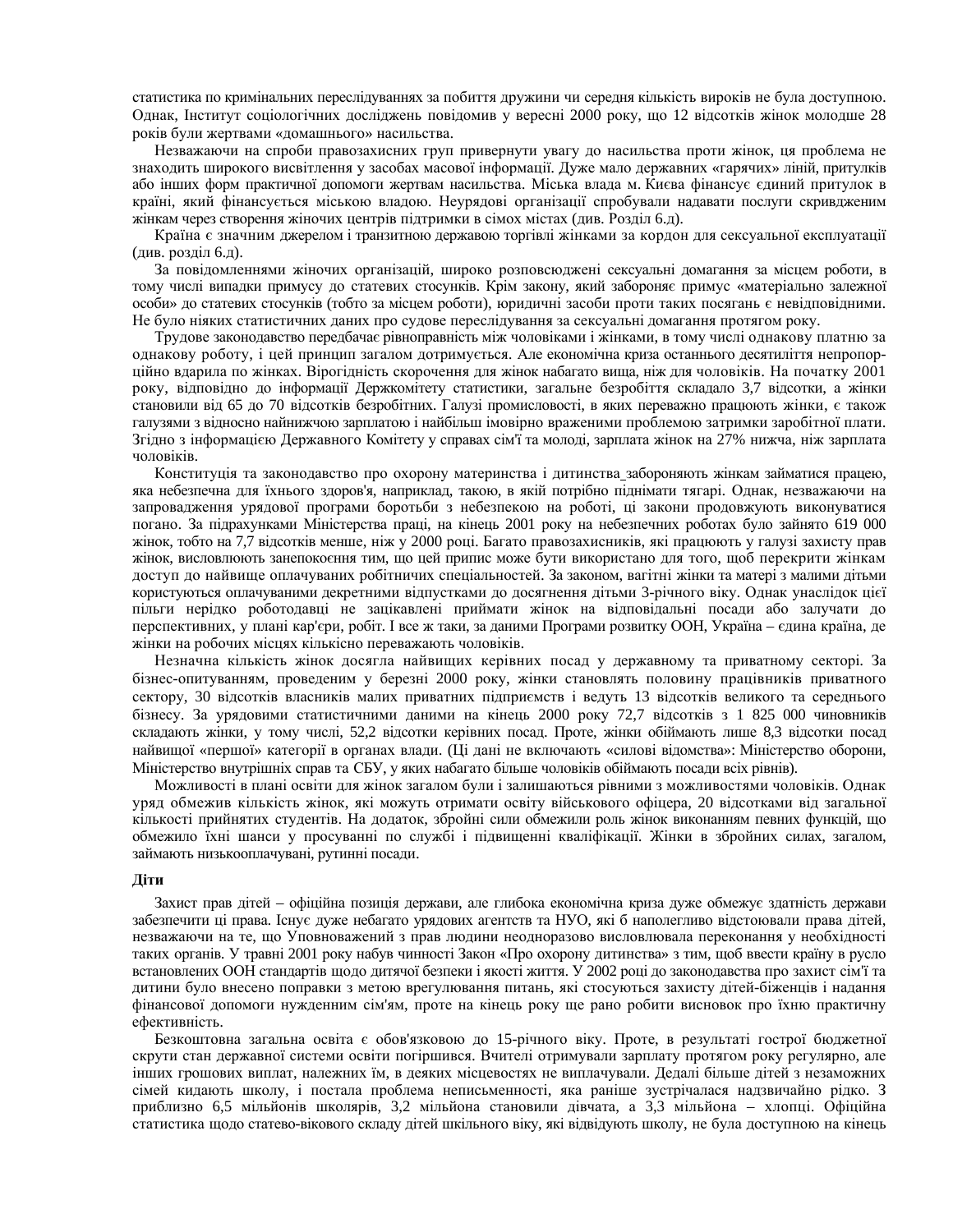року. Однак, за інформацією підтримуваної фінансово Міністерством освіти організації «Всеобуч», більше ніж 8000 дітей шкільного віку не відвідували школу. Статистичні дані, що їх оприлюднив у червні Державний комітет у справах сім'ї та молоді, свідчать, що 10,7 млн. дітей віком до 18 років, у тому числі 456 тис. дітей віком від 7 до 17 років, працювало. З цих останніх 87 тис. мали від 7 до 12 років, тобто належали до найуразливішої вікової групи. Всеукраїнський комітет захисту дітей звертає увагу на те, що отримання шкільної освіти стає проблематичним для сільського населення. Продовжується зростання насильства та злочинності як у школі, так і поза її межами, особливо у сумнозвісних професійно-технічних училищах. Уряд ігнорує ці проблеми.

Медична допомога надається на рівних умовах хлопчикам і дівчаткам, але внаслідок економічних проблем погіршився загальний стан системи охорони здоров'я.

Погане поводження з дітьми є проблемою, хоча останні статистичні дані про його поширення відсутні. В жовтні 2000 року дослідження ЮНІСЕФ виявило, що 38 відсотків опитаних дітей зазнало якоїсь форми насильства. У 1997 році Всеукраїнський комітет захисту дітей оприлюднив результати дослідження, згідно з яким кожна п'ята або шоста дитина незалежно від статі віком до 18 років потерпає від сексуальних домагань (в тому числі кожна третя дівчинка), а кожна десята дівчинка стає жертвою згвалтування. Хоча статистика недоступна, вживання наркотиків і дитяча проституція широко поширені і їм протягом року приділялася значна увага ЗМІ. Було створено кілька благодійних організацій для допомоги цим дітям, але вони не здатні розв'язати цю проблему. У 2001 році 45 осіб було засуджено за згвалтування дітей і ще 191 – за розбещення неповнолітніх. Наприкінці звітного року ще рано говорити, наскільки прийняття нового кримінального кодексу у вересні 2001 року вплинуло на кількість подібних випадків.

Торгівля дітьми становить серйозну проблему (див. Розділ 6.д.).

Залишається високою кількість безпритульних дітей, які, як правило, втікають від поганих умов у дитячих будинках або у неблагополучних сім'ях. За даними з прес-релізу Міністерства внутрішніх справ, зареєстровано 100 000 безпритульних дітей, з яких 14 відсоткам ще не виповнилося 7 років. Як повідомляє Комітет у справах сім'ї та молоді, за цей рік виявлено 2600 безпритульних дітей. Погіршення умов у державних дитячих будинках спонукало уряд заохочувати сім'ї брати опіку над сиротами та сприяти створенню приватних дитячих будинків, які діють під наглядом органів влади. У даний час діє 75 таких будинків, в яких перебуває приблизно 800 дітей.

#### Особи з особливими потребами (інваліди)

Законодавство забороняє дискримінацію осіб з особливими потребами, однак держава проводить мало програм, спрямованих на розширення можливостей для таких осіб. Офіційний рівень зайнятості інвалідів на державних підприємствах не вивчався. Існує лише п'ять спеціальних професійно-технічних шкіл для осіб з особливими потребами. В результаті, за інформацією однієї НУО, близько 7000 дітей з особливими потребами одержали неповну середню освіту. Організації захисту осіб з особливими потребами стверджують, що має місце соціальна дискримінація щодо таких осіб. Намагаючись поліпшити ставлення суспільства до людей з особливими потребами, уряд доклав значних зусиль для популяризації досягнень спортсменів-інвалідів, що брали участь у міжнародних змаганнях, зокрема у зимових параолімпійських іграх, які відбулися у березні.

Законодавство вимагає забезпечення пристосувань для доступу осіб з особливими потребами до будинків і інших громадських установ, однак, ця вимога закону виконується дуже слабко.

#### Національні, расові, етнічні меншини

Дедалі помітнішою проблемою стають утиски расових меншин. Міліція систематично затримує без будьяких на те підстав темношкірих осіб для перевірки документів, хоча у іноземців із країн Європи документи перевіряють рідко (див. Розділ 1.г). Незважаючи на те, що влада, коли її увагу привертають до подібних інцидентів, притягує винних до дисциплінарної відповідальності, така практика залишається типовою. Більше того, почастішали випадки застосування сили до вихідців з Азії та Африки за расовими мотивами. Представники цих груп стверджують, що міліція зазвичай ігнорує і навіть провокує акти насильства, спрямовані проти них.

Роми зазнають значної соціальної дискримінації. За даними опитувань громадської думки, нетерпимість до ромів більша, ніж до будь-яких інших етнічних груп. Роми продовжували зазнавали насильства та утисків з боку міліції (див. Розділ 1.в). 11 вересня в одному з сіл Одеської області під час бійки між місцевими ромами і групою молоді загинуло двоє молодих хлопців не-ромів. Мешканці села після цього підпалили 10 ромських будинків. Селяни розповідали у телевізійному інтерв'ю, що хлопці, які влаштували бійку, не поділили наркотики. П'ятеро молодих ромів через кілька тижнів після інциденту здалися до міліції. Місцева влада тимчасово викликала спеціалізовані загони міліції, для збереження громадського спокою, проте подальших повідомлень про випадки насильства не було.

Конституція гарантує «вільний розвиток, використання і захист російської та інших мов національних меншин України». Це положення базується на Законі 1992 року «Про національні меншини в Україні», який сприяв відверненню міжнаціональних конфліктів, оскільки він дозволяв кожному громадянинові спілкуватися рідною мовою в особистих справах і дозволяв національним меншинам відкривати свої школи. Проте, деякі проросійські організації у східних областях скаржилися на розширення вжитку української мови в школах і засобах масової інформації. Вони скаржаться, що при вступі до вищих навчальних закладів їхні діти перебувають у програшному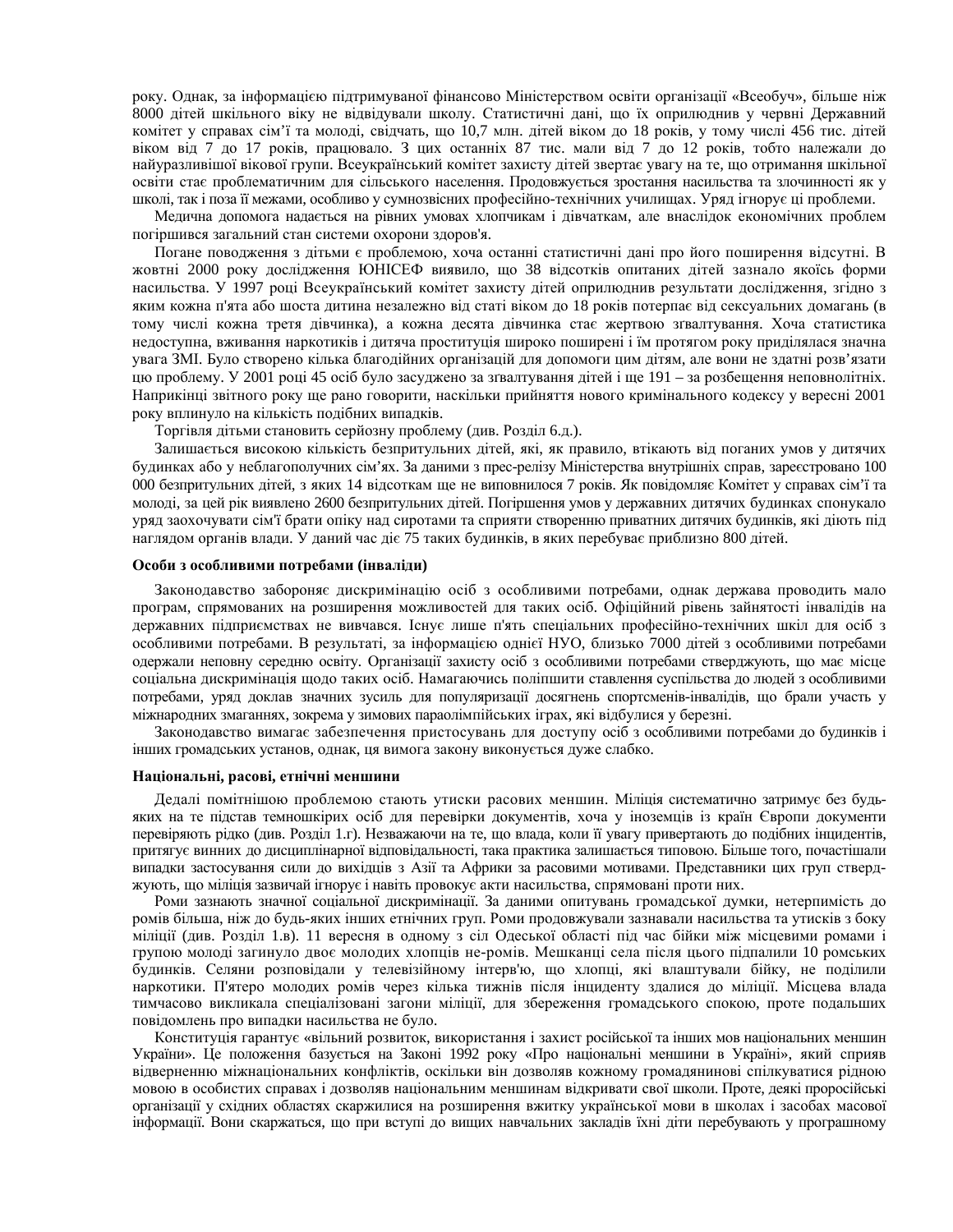становищі, оскільки всі абітурієнти повинні складати іспит з української мови. За офіційною статистикою в країні діє 16 532 шкіл з українською, 2 215 шкіл з російською, 97 – з румунською, 68 – з угорською, 9 – з молдавською,  $10 - 3$  кримськотатарською  $i$  3 – 3 польською мовами навчання.

У Криму українська та кримськотатарська меншини небезпідставно скаржаться на дискримінацію з боку російської більшості і вимагають, щоб українська і кримськотатарська мови перебували в рівноправному становищі з російською. Однак, кримськотатарські лідери продовжували закликати до змін у виборчому законодавстві, що б дозволило їм досягти більшого представництва в кримському представницькому органі.

Уряд АР Крим, посилаючись на недостатні кошти, не погодився на прохання кримськотатарської громади про допомогу у відновленні їхньої культурної спадщини через татарськомовні видання і освітні заклади. Однак, центральні органи державної влади продовжували співпрацювати з Програмою ООН з розвитку (UNDP), Верховним Комісаром ООН у справах біженців, ОБСЄ та Міжнародною організацією з міграції щодо підтримки кримськотатарської громади. За інформацією Верховного Комісара ООН у справах біженців, 98 відсотків з 258 000 кримських татар, які повернулися в країну з вигнання в Центральній Азії, набули громадянства. Однак, кримськотатарські лідери скаржилися, що їхня громада не одержує відповідну допомогу в переселенні і що раніше чинний важкий процес набуття громадянства позбавив багатьох з них участі у виборах і права взяти участь у приватизації землі і державного майна (див. Розділ 2.г.).

Румуни продовжують вимагати університетського рівня освіти румунською мовою чи заснування румунськомовного технічного коледжу. В Чернівецькій області діє 86 шкіл з румунською мовою навчання.

Русини (рутени) продовжують вимагати статусу офіційної етнічної групи в країні. Представники русинської громади вимагали шкіл з русинською мовою викладання, кафедру русинської мови в Ужгородському університеті і включення русинів, як однієї з етнічних груп країни в перепис 2001 року. Перепис було проведено у грудні і жителям дозволяли називати будь-яку національність, яку вони бажали. За твердженням русинських лідерів, у країні проживає більш ніж 700 000 русинів.

#### Розліл 6

#### Права робітників

#### $A$ . Право на створення об'єднань

Конституція передбачає право на вступ до профспілки «для захисту професійних, соціальних та економічних інтересів». Однак, хоча, у принципі, всі робітники і державні службовці (включаючи членів збройних сил) можуть вільно створювати профспілки, практично уряд перешкоджає певним категоріям робітників, наприклад, працівникам атомних електростанцій це робити. Згідно з Конституцією всі профспілки рівноправні і не вимагається дозволу влади на створення профспілки. Закон «Про об'єднання громадян» (до яких також віднесено і профспілки) говорить про невтручання владних структур у діяльність цих організацій і про право профспілок створювати федерації і входити до них на добровільних засадах. Функціонують як офіційні, так і незалежні профспілки.

16 січня набули чинності зміни до закону про профспілки. Ними було скасовано вимогу, згідно з якою профспілка, що претендує на статус всеукраїнської, повинна мати певну кількість членів. Проте зараз, згідно з ухваленими доповненнями, аби вважатися всеукраїнською, профспілці необхідно мати представництво у більш ніж половині загальної кількості адміністративних регіонів держави або у більш ніж половині тих регіонів, де зосереджено підприємства галузі, робітників якої вона об'єднує. Зміни і доповнення також дають профспілкам права юридичних осіб, що дозволяє їм набувати власності й відкривати банківські рахунки без необхідності реєстрації у Міністерстві юстиції. Змінений закон все ще вимагає від професійних спілок реєстрації для участі у колективних угодах чи управлінні фондами соціального страхування. Міністерство юстиції може відмовити у реєстрації тим профспілкам, які не відповідають наведеним вище вимогам.

На відміну від попередніх років, протягом звітного періоду не було повідомлень про те, що Міністерство юстиції відмовляється реєструвати профспілки, нелояльні до уряду, однак деякі незалежні профспілки, включно з Незалежною профспілкою гірників України (НПГУ), вирішили не реєструватися у Міністерстві юстиції, оскільки суд визнав, що вимога такої реєстрації є неконституційною. НПГУ повідомляє, що адміністрації шахт відмовляються визнавати її місцеві осередки і співпрацювати з ними на підставі того, що вона не зареєстрована у Міністерстві юстиції як загальнонаціональна. Зареєстрованими є усі відділення Федерації профспілок України, яка підтримує тісні зв'язки з урядом і є правонаступницею офіційних радянських профспілок, а також 14 незалежних об'єднань. Міжнародна організація праці (МОП) вважає, що український закон «Про профспілки, їхні права і гарантії діяльності» суперечить 87-й і 98-й Конвенціям МОП про свободу асоціацій, і Конституційний Суд відмінив обмежувальні положення. Проте Верховна Рада не змогла прийняти зміни і доповнення, які б привели закон у відповідність до рішення Конституційного Суду. Зараз МОП співпрацює з Верховною Радою у питанні розробки нового трудового законодавства.

Хоча ФПУ часто координує свою діяльність з урядом, вона продовжувала певний час діяти незалежно від уряду і захищати право робітників на страйк. ФПУ підтримала виступи представників деяких професій з вимогою виплати заборгованості по зарплаті. Однак, більшість профорганізацій ФПУ тісно співпрацюють з адміністрацією. Управлінці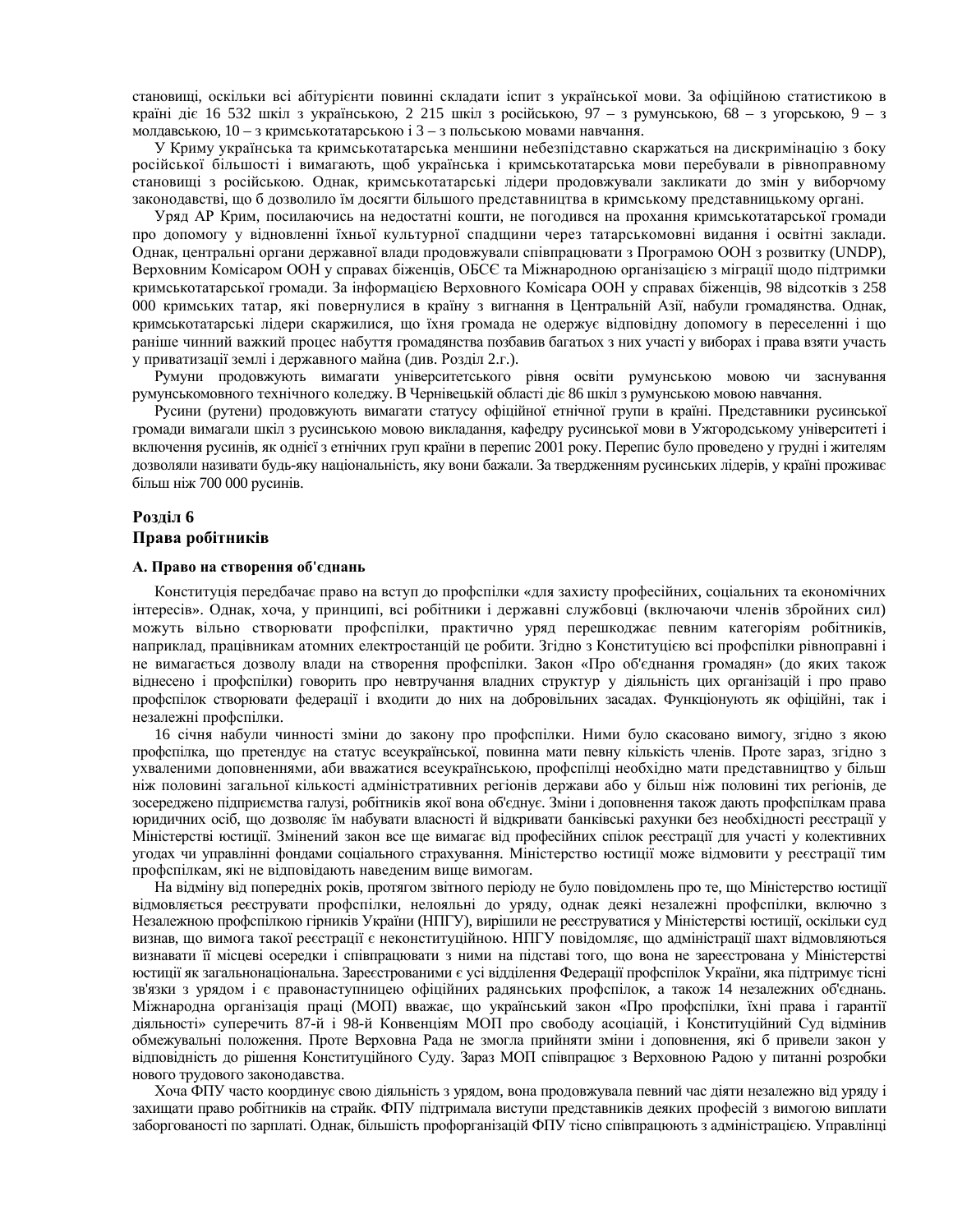підприємств також можуть вступати до ФПУ. У 1997 році керівництво ФПУ створило політичну партію, Все українсь купартію трудящих.

Незалежні профспілки становлять альтернативу офіційним профспілкам у багатьох галузях економіки. В Україні діє 80 зареєстрованих профспілок, 40 з яких приєдналися до ФПУ і 24 – нові. НПГУ, профспілки, що представляють пілотів, цивільних авіадиспетчерів, машиністів, працівників наземних служб цивільної авіації та інші профспілки, працюють незалежно або в межах однієї з трьох національних конфедерацій. Хоча точна кількість членів невідома, за оцінками, профспілки, що не приєдналися до ФПУ, налічують приблизно 3 мільйони членів, у той час як профспілки-члени ФПУ – 14,5 мільйонів членів. Незалежні профспілки безуспішно намагалися отримати частку величезної маси нерухомості та фондів колишніх радянських профспілок, особливо фонду соціального забезпечення, успадкованого з радянських часів, який традиційно контролюється профспілками, пов'язаними з ФПУ. Лідери незалежних профспілок також скаржилися, що представники держави прагнуть впливати на профспілкові голоси і тиснуть на її членів з тим, щоб вони повідомляли щодо діяльності профспілки. Лідери незалежних профспілок також повідомляють, що за ними постійно здійснюється спостереження правоохоронними органами.

Відповідно до інших положень закону, керівництво більше не зобов'язане надавати вільне приміщення і телефони профспілкам. Однак закон надає право профспілкам висловлюватись з приводу безпеки праці і розподілу недавно збудованого житла. Ці аспекти закону не оспорювалися.

Немає ніяких офіційних обмежень на право профспілок вступати до міжнародних профспілкових організацій. НПГУ є членом Федерації профспілок хіміків, енергетиків, гірників і некваліфікованих робітників.

#### Б. Право на колективне представництво та укладення колективних трудових договорів

Згідно із законом спільні комісії у складі працівників та представників управлінського складу мають вирішувати на рівні підприємства питання щодо розміру зарплатні, умов праці та прав і обов'язків керівництва.

Закон «Про колективні договори і угоди» надає право на переговори між підприємцями і профспілками про умови праці, перекриваючи, однак, сфери відповідальності, що часто перешкоджає процесу укладання колективного договору, і спосіб, у який закон «Про колективні договори і угоди» застосовується в процесі укладання трудового договору, створює перешкоди незалежним профспілкам і сприяє офіційним профспілкам (членам ФПУ). Більшість працівників не мають гадки, що вони не зобов'язані вступати до офіційної профспілки. Вихід з офіційної профспілки і перехід до незалежної – досить складна бюрократична процедура, і, як правило, не схвалюється керівництвом. Згідно з законом 1999 року «Про профспілки, їхні права і гарантії діяльності» незалежні профспілки також можуть бути легко усунуті від процесу укладання колективного договору на рівні підприємства. За старим законодавством, якщо декілька профспілок на підприємстві не досягають згоди про об'єднане представництво, більша профспілка (тобто ФПУ) представляє робітників у процесі укладання колективного договору. Ані закон 1999 року, ані січневі зміни і доповнення не змогли усунути цю проблему.

За погодженням з профспілками уряд встановлює розміри зарплатні в усіх галузях промисловості, запрошуючи на переговори представників усіх профспілок, у вигляді Генеральної колективної тарифної угоди, остання з яких була підписана у квітні 2001 року. Закон «Про порядок вирішення колективних трудових спорів (конфліктів)» передбачає створення арбітражної служби та Національної служби посередництва та примирення для посередництва у трудових спорах. За офіційною статистикою, служба протягом 2001 року вирішила 264 з 554 трудових спорів. Закон «Про колективні трудові договори і угоди» забороняє антипрофспілкову дискримінацію. За законом, спори щодо дискримінації, що стосуються профспілок, яких усунуто від участі в колективному договорі, повинні вирішуватися в судовому порядку. Траплялися випадки, коли такі спори не було розв'язано з позиції справедливості і рівноправності.

Конституція передбачає право на вступ до профспілки «для захисту професійних, соціальних та економічних інтересів», але зазначає, що страйки не повинні загрожувати національній безпеці, функціонуванню системи охорони здоров'я та правам і свободам інших громадян. Закон забороняє страйки, які створюють небезпеку для життя та здоров'я інших людей, загрозу довкіллю чи перешкоди для здійснення рятувальних операцій під час стихійних лих і катастроф або проведення протиепідемічних заходів. Закон не заперечує можливості проведення страйків з висуненням політичних вимог, але забороняє акції, метою яких є повалення конституційного ладу, зміна державних кордонів чи адміністративного поділу країни, а також страйки, у мотивах проведення яких простежується зазіхання на права інших осіб. Забороняється страйкувати працівникам прокуратури та суду, військовослужбовцям збройних сил, працівникам служби безпеки та правоохоронних органів, а також державним службовцям. Закон дозволяє страйкувати робітникам підприємств із безперервним циклом виробництва, наприклад, металургійних комбінатів, за умови, якщо вони попередять про свою акцію не пізніше, ніж за 15 днів до її початку. Згідно з даними, взятими зі звіту Міжнародної Конфедерації вільних професійних спілок (МКВПФ) за 1999 рік, закон про транспорт не дозволяє проводити страйків на транспорті. Працівникам галузей, яких стосуються наведені обмеження, у випадку участі у страйку загрожує тюремне ув'язнення терміном до 3 років.

Уряд доручає вирішувати питання про страйки, які він вважає незаконними, прокуратурі та суду. Закон не поширює захист від дисциплінарного стягнення чи звільнення на страйкуючих, якщо їхній страйк згодом буде визнано судом незаконним. Профспілка, яка організовує незаконний страйк, несе відповідальність за збитки, завдані у зв'язку з його проведенням. Протягом 2001 року у страйках взяло участь 6776 робітників 31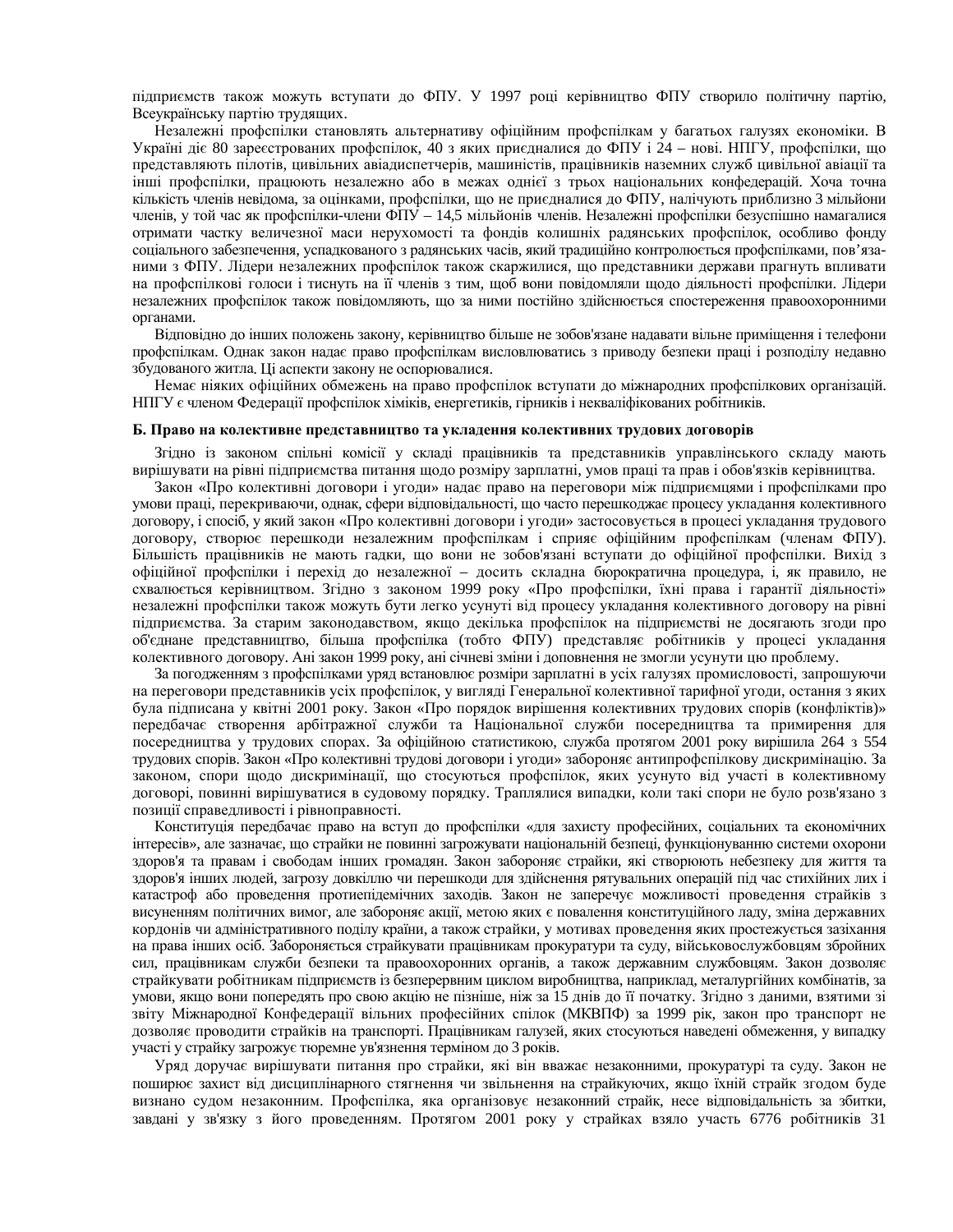підприємства. Ці цифри свідчать про істотне зниження страйкової активності порівняно з 2000 роком, коли страйкувало 20 600 робітників із 76 підприємств

Експортні зони обробки (де зарубіжні інвестори використовують дешеву сировину і найману робочу силу) відсутні.

#### В. Заборона підневільної та примусової праці

Конституція і Кодекс законів про працю забороняє підневільну та примусову працю, у тому числі експлуатацію дітей, однак є повідомлення, які свідчать, що ця заборона порушується (див. Розділ 6.д). Правозахисні організації визначають як примусову працю поширене використання призовників і молоді, яка перебуває на альтернативній службі, для ремонту і будівництва приватних будинків для армійських і урядових чинів (див. Розділ 1.в.).

#### Г. Дитяча праця та мінімальний вік прийому на роботу

Мінімальний вік, починаючи з якого громадяни України вважаються працездатними – 16 років; але в певних галузях, нешкідливих для здоров'я, підприємства можуть отримати від держави дозвіл на прийом на роботу осіб віком від 15 років за умови, що є згода одного з батьків. Дітям віком 14 років дозволяється виконувати впродовж короткого часу роботи у сфері обслуговування та у сільському господарстві за згодою одного з батьків. Департамент державного нагляду за додержанням законодавства про працю в складі Міністерства праці і соціальної політики є відповідальним за дотримання законодавства про дитячу працю і загалом діяв ефективно. Однак, деякі діти, що не досягли мінімального віку зайнятості, працювали в тіньовому секторі. За результатами досліджень, проведених Українським інститутом соціальних досліджень у співпраці з МОП, 6,8 відсотків дітей віком від 7 до 17 років працює. У серпні 2001 року міжвідомча комісія опублікувала доповідь щодо статусу дитячої праці в країні і кроки уряду, спрямовані на її мінімізацію.

Кримінальний кодекс передбачає до 5 років позбавлення волі за залучення дітей до злочинності, пияцтва, старцювання, проституції, азартних ігор та інших видів експлуатації. Дитяча праця використовується у сільськогосподарському секторі, крім того, діти також стають об'єктом торгівлі (див. розділ 6.д). Існує дитяче жебрацтво, хоча масштаби цього явища досить обмежені. 20 червня преса повідомила, що в Україні на різноманітних роботах зайнято приблизно 400 тис. дітей віком від 7 до 17 років. У першому кварталі звітного року міліція виявила майже 1500 осіб, причетних до експлуатації дитячої праці, 111 з них примушували дітей жебракувати.

#### $\Gamma$ . Прийнятні умови праці

Умови праці і рівень виплат зазнають несприятливого впливу через загальний поганий стан економіки. Мінімальна місячна зарплатня складає приблизно 26 доларів США (140 гривень), а після 1 липня – 31 долар США (165 гривень, тоді як мінімальна місячна пенсія складає 6,37 доларів США (34 гривні). Пенсіонери отримують щомісяця також соціальну допомогу у розмірі всього-на-всього 4 долари США (20 гривень). У грудні Верховна Рада ухвалила, а Президент підписав закон про підвищення мінімальної заробітної платні до 35 доларів США (185 гривень), який має набути чинності з 1 січня 2003 року. Рівень мінімальної заробітної плати обов'язковий в офіційному секторі економіки за умови повної зайнятості. Разом з тим офіційний прожитковий мінімум становить приблизно 64 долари США (342 гривні) на місяць. Середня місячна зарплатня – 73 долари США (390 гривень), і вперше перевищила мінімальний прожитковий мінімум у червні. Хоча державний сектор виплатив борги по заробітній платі в більшості областей, у деяких частинах країни вчителі не отримали належні їм соціальні виплати (кошти на оздоровлення і виплати за вислугу років). На 1 вересня сума виплаченої заборгованості вчителям становила приблизно 840 тис. доларів США (4,5 млн. гривень), а загальна заборгованість у всіх галузях економіки-449 мільйонів доларів США (2,39 млрд. гривень). Борги по заробітній платі залишилися проблемою і в приватному секторі (який включає також великі підприємства, у яких держава є співвласником). За офіційними оцінками, на жовтень 2002 року заборгованість складала 3.4 мільярди гривень (636 млн. доларів США). Національна пенсійна система виплатила всі заборгованості протягом 2000 року. Однак, середня заробітна плата не настільки низька, як про це повідомляє статистика, через те, що неоподатковувана і недекларована «тіньова економіка», за оцінками, складає 50 відсотків загальної економічної діяльності. Діяльність у тіньовій економіці має тенденцію концентруватися в роздрібній торгівлі і послугах, але існує практично у кожній галузі і забезпечує особам можливість докласти ці кошти до їхньої часто жалюгідної платні. У сільській місцевості, де, за повідомленнями, доходи мають тенденцію бути найнижчими, сім'ї доповнюють свої доходи, вирощуючи фрукти і овочі і розводячи худобу.

Кодекс законів про працю встановлює максимальну тривалість робочого тижня – 40 годин, гарантує щотижня 24 години на відпочинок та як мінімум 24 робочі дні оплачуваної відпустки на рік. Спад у деяких галузях (наприклад, в оборонній промисловості) призвів до значного скорочення робочого тижня для окремих категорій працівників.

Законодавство закладає нормативи безпеки праці та охорони здоров'я на роботі, але вони часто порушуються на практиці. Так, наприклад, на нелегальних вугільних шахтах, пов'язаних з організованими злочинними групами і корумпованими керівниками, умови праці дуже небезпечні, внаслідок чого там гине багато людей. Через низький рівень техніки безпеки і зношеність обладнання на виробництві сталося 26 102 серйозні аварії (у 2001 році їх було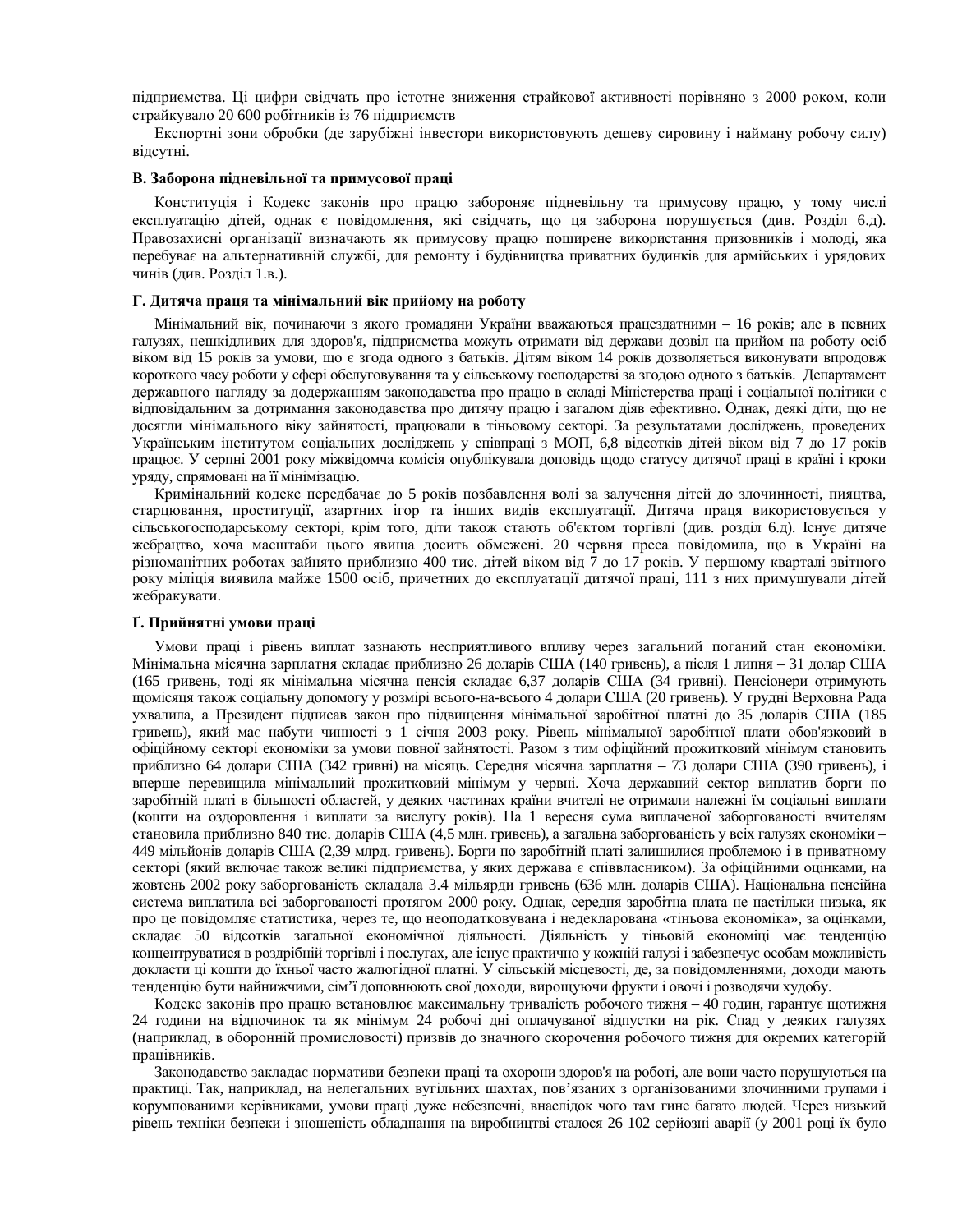зареєстровано 30 841), під час яких загинуло 1285 осіб (на 114 менше, ніж у 2001 році). Протягом перших 11 місяців 2002 року у вугільній промисловості загинуло 250 чоловік, у сільському господарстві – 288 і на будівництві – 106. Підраховано, що у вугільній галузі промисловості на кожен мільйон тонн видобутого в Україні вугілля припадає 5,2 втрачених людських життів.

Теоретично, робітники мають юридичне право покидати робоче місце при виникненні небезпечних ситуацій, і це не повинно тягнути за собою звільнення з роботи. Але в дійсності, за свідченням незалежних профспілок, спроба скористатися цим правом може закінчитися штрафними санкціями чи навіть звільненням керівництвом з роботи.

#### $\Lambda$ . Торгівля людьми

Закон забороняє торгівлю людьми, однак торгівля жінками і дівчатами становить значну проблему. Країна є основним джерелом постачання і транзиту жінок і дівчат, яких продають за кордон для сексуальної експлуатації. Було декілька повідомлень про чоловіків і хлопчиків, яких продали за кордоном насамперед для примусової праці; однак, більшість жертв торгівлі – жінки. З огляду на відсутність вірогідної статистики про масштаби цієї проблеми, цифри, отримані з різних джерел, дуже різні. Є повідомлення про причетність до торгівлі людьми окремих державних службовців.

Кримінальний кодекс передбачає суворе покарання за нелегальну торгівлю людьми, у тому числі з метою сексуальної експлуатації та використанні у порнографії. Стаття 149 передбачає позбавлення волі за ці злочини терміном від 3 до 15 років. У деяких випадках, наприклад, за торгівлю дітьми чи великими групами людей, зловмисники можуть засуджуватися до позбавлення волі на термін до 10 років. Влада, як правило, не переслідує тих, хто лише підозрюється у контрабанді «живого товару», хоча кількість подібних злочинів за минулий рік збільшилася. Згідно з даними МОМ, за перші 8 місяців звітного року проти торгівців людьми було порушено 107 кримінальних справ, загальна кількість яких за період з 1998 року досягла 298 (не враховуючи справ, порушених у зв'язку зі скоєнням споріднених злочинів, таких, як утримання будинків розпусти, організація злочинних груп та шахрайство). У 2001 році у судових процесах проти контрабандистів свідчили 84 їхні жертви, а за перші 10 місяців звітного року таких випадків було 202. З 1998 року обвинувачувальні вироки винесено за 52 справами, з яких 12 було повністю завершено, а у решті 40 обвинувачувані чекають остаточного рішення за поданими ними апеляційними скаргами. За вироками суду, винесеними у згаданих справах, засуджені позбавлялися волі на термін до 9 років. Уряд повідомляв, що ним здійснювався систематичний нагляд за діяльністю туристичних і шлюбних агентств, а також агентств з працевлаштування і повідомив про те, що з січня 2001 року по червень 2002 року за причетність до торгівлі людьми було відкликано ліцензії у 69 подібних організацій.

Боротьба з торгівлею людьми є пріоритетним напрямком діяльності правоохоронних органів, але їм часто бракує фінансових і людських ресурсів, щоб ефективно протистояти добре налагодженій злочинній мережі, яка використовується торгівцями людей. Міністерство внутрішніх справ організувало спеціальні відділи боротьби з торгівлею людьми на обласному та національному рівнях. Ці відділи працюють з 2000 року, проте їхній вплив на ситуацію виявився неістотним. Вони, не маючи необхідних ресурсів, часто вимушені займатися справами, що стосуються інших видів злочинності. Уряд загалом співпрацює з іншими урядами в розслідуванні і притягненні до суду у справах щодо торгівлі людьми. Однак, зусилля утруднюються безліччю факторів, включаючи недостатні ресурси для розслідування, небажання жертв давати свідчення проти торгівців, а в деяких справах – недостатній рівень співпраці з посадовими особами в країнах, до яких вивозилися жертви. Закон дозволяє екстрадицію іноземних громадян, обвинувачених у торгівлі людьми, коли з даною країною було підписано відповідні двосторонні угоди, якщо злочин було скоєно у межах юрисдикції іншої країни, і коли торгівля людьми являється злочином відповідно до законодавства країни, що пред'являє таку вимогу. Однак, не було жодного випадку екстрадиції підозрюваних у торгівлі людьми. Конституція забороняє екстрадицію громадян України. Співробітництво уряду з НУО цього року дещо активізувалося. Кабінет Міністрів своїм декретом від 5 червня дав розпорядження центральним, регіональним і місцевим органам виконавчої влади розробити заходи щодо боротьби з торгівлею людьми і мобілізувати кошти на їх виконання. Обласні адміністрації негайно відгукнулися на цю вимогу. Вперше майже всі місцеві та обласні органи влади знайшли у своїх планах дій місце для партнерської співпраці з неурядовими організаціями. Проте, аби перейти до конкретних заходів, їм ще належить віднайти необхідні кошти.

3 січня 2000 року по березень 2002 року Міжнародна організація з міграції допомогла 582 жертвам торгівлі людьми (з яких 286 припадає на перші 11 місяців звітного року) повернутися в Україну та реінтегруватися у суспільство. З січня 2001 року по червень 2002 року неурядова організація «Ла Страда» допомогла ще 172 потерпілим повернутися на Батьківщину та соціально реабілітуватися. Проте це лише невелика частка загальної кількості жінок, проданих за кордон. Згідно з оцінками МОМ (1998 року), жертвами кримінального бізнесу з 1991 року стало 100 тис. осіб. За оцінками «Ла Страда», кількість жертв торгівлі людьми в Україні за той самий період сягає 420 тис. За неофіційними оцінками представників неурядової організації «Вінрок Інтернешнл», протягом звітного періоду з України, за найскромнішими підрахунками, було вивезено від 8 до 10 тис. осіб. Є повідомлення, що злочинцям у цьому сприяли чи потурали окремі посадові особи місцевих органів влади.

Жінок і дівчат продають до Центральної і Західної Європи (на Балкани, до Австрії, Італії, Франції,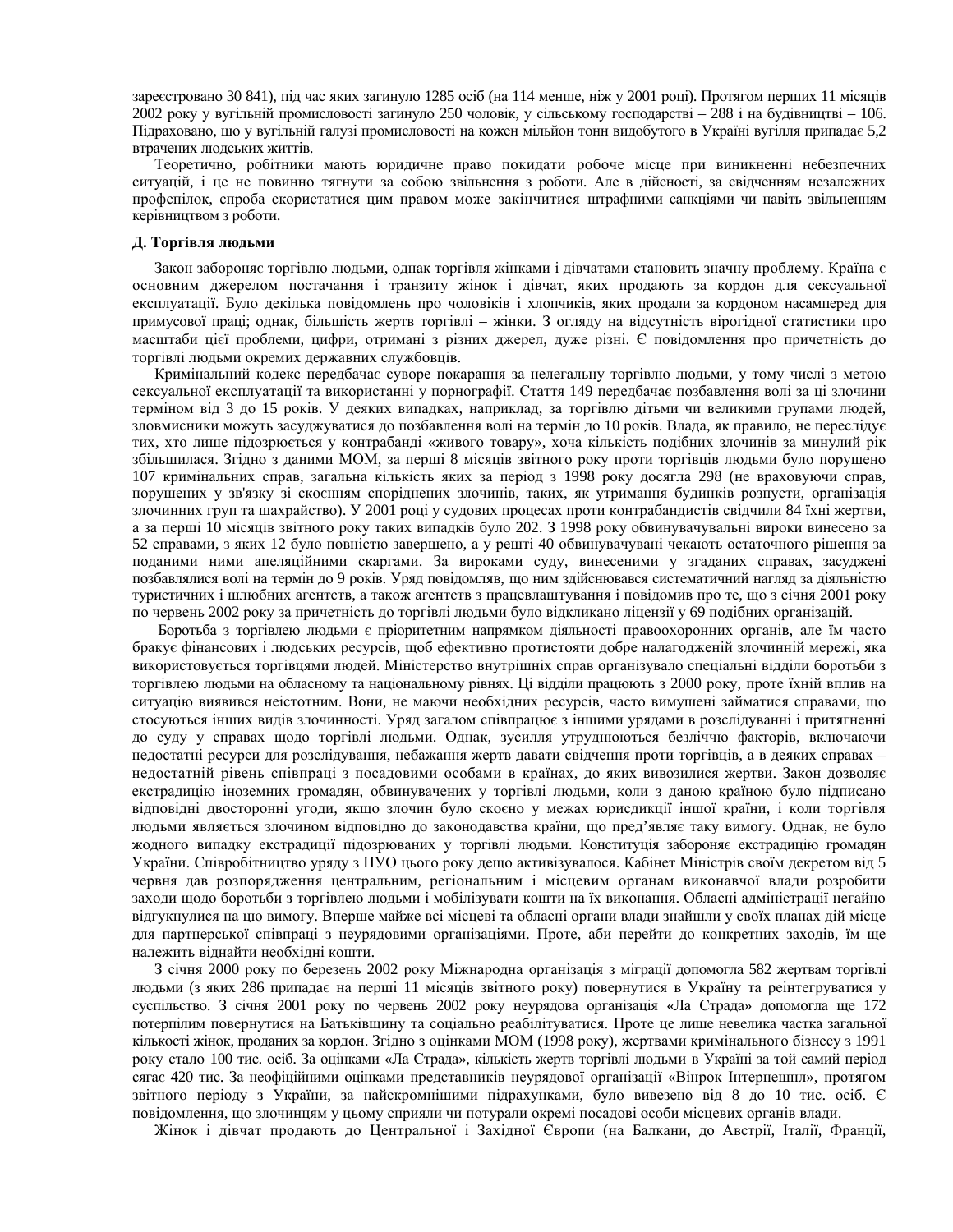Німеччини, Швейцарії, Чехії, Угорщини, Португалії, Іспанії, Польщі, Греції та Туреччини), Сполучених Штатів, а також на Близький Схід (до Ізраїлю, Лівану та Об'єднаних Арабських Еміратів). Були також повідомлення про вивезення «живого товару» до Австралії, Японії та Південної Африки. Жінки, які були продані за межі країни, часто вербуються закордонними фірмами, і згодом виїжджають з країни з належним чином оформленими документами. Вони пристають на пропозицію працювати офіціантками, танцюристками, покоївками чи запрошуються шлюбними агенціями нібито для знайомства з потенційним нареченим. За кордоном жінка несподівано виявляє, що робота значно відрізняється від тієї, яку їй пропонували попередньо. Є вірогідні повідомлення про широку причетність організованої злочинності до цієї торгівлі.

Неурядові організації повідомляли, що місцева міліція і прикордонники одержували хабарі за ігнорування торгівлі. Деякі повідомлення стверджували, що місцеві посадові особи сприяли або допомагали організованим злочинним групам у торгівлі жінками за кордон. У доповіді 1999 року Програма ООН з розвитку визначала хабарництво посадових осіб і політичну корупцію тими двома факторами, що спричиняють поширення торгівлі людьми і проституції. Однак, дані щодо можливого кримінального переслідування правоохоронців і прикордонників за їхню причетність до торгівлі людьми були недоступні.

Жертви часто відмовляються подавати позови на торговців, побоюючись репресій чи не бажаючи розповідати свою історію публічно. Ставлення в суспільстві до жертв торгівлі людьми часто не зовсім приємне, що утримує жінок від пред'явлення позову проти торгівців людьми. Крім того, працівники правоохоронних органів не забезпечують достатній захист свідків з тим, щоб заохотити їх свідчити проти торгівців, і торгівці можуть залякати жертви таким чином, щоб вони відмовилися від своїх свідчень чи змінили їх. Закон «Про захист свідків» існує, однак через недостатнє фінансування тимчасово не діє. За законом, імена і адреси жертв злочинів можуть зберігатися конфіденційно, якщо вони просять про захист, обґрунтовано побоюючись за свої життя.

Уряд, обмежений в першу чергу нестачею фінансів, не в змозі ефективно допомогти жертвам. Деякі неурядові організації, такі, як вітчизняні відділення НУО «Ла Страда» і «Вінрок Інтернешнл» надавали деяку допомогу службам, які працюють з жертвами торгівлі людьми, але ці організації також часто страждають від нестачі коштів. Київська місія МОМ разом з місіями у країнах, до яких вивозять жертв торгівлі, розпочала реалізацію програми повернення жертв торгівлі людьми на батьківщину та їхньої реінтеграції у суспільство. Неурядові організації, особливо «Ла Страда» і «Вінрок Інтернешнл», тісно співпрацювали з державними посадовими особами, однак зауважують, що відсутність уваги з боку центральних органів державної влади може мати руйнівні наслідки і відзначають брак будь-якої підтримки потерпілих з боку уряду. Завдяки допомозі урядів інших країн до кінця звітного року почали роботу сім центрів із запобігання торгівлі людьми та підтримки потерпілих від неї. Такі центри відкрилися у Донецьку, Львові, Дніпропетровську, Чернівцях, Херсоні, Рівному та Житомирі. Центри вирішують питання професійної підготовки, підтримують функціонування телефонних «гарячих ліній», а також надають жінкам медичні, правові та психологічні консультації. 8 лютого МОМ відкрила багатопрофільний медичний центр допомоги жертвам незаконної торгівлі людьми. З лютого по серпень центр надав медичну та психологічну допомогу, а також допоміг знайти роботу 88 жертвам торгівлі людьми. Ці центри, а також інші неурядові організації, фінансовані МОМ, відіграють важливу роль у підтримуванні конструктивних відносин і атмосфери взаєморозуміння між потерпілими, суспільством і правоохоронними органами, відповідальними за боротьбу з торгівлею людьми. НУО підтримують «гарячі лінії» також в Одесі, Луганську, Харкові, Тернополі та Севастополі. Протягом цього року співробітники «гарячих ліній» організації «Ла Страда» відповіли на 4067 дзвінків, 72% яких стосувалися консультацій щодо працевлаштування за кордоном. З листопада 1997 року «Ла Страда» прийняла понад 12 526 телефонних дзвінків. Організація «Вінрок Інтернешнл» повідомляє, що протягом року по її «гарячих лініях» надійшло 16 854 запитів, причому у 15% з них йшлося про торгівлю людьми, а вік переважної більшості абонентів становив від 19 до 30 років. Уряд вживає заходів щодо розширення обсягів допомоги з боку його дипломатичних місій громадянам України, проданих за кордон.

Віце прем'єр-міністр з гуманітарних питань відповідає за виконання всіх програм проти торгівлі людьми. У 1999 році Уповноважений з прав людини створила Національну координаційну раду з запобігання торгівлі людьми, і ця організація все більш і більш стає вираженим і провідним захисником в уряді щодо поглиблення громадського і міжнародного розуміння проблеми торгівлі людьми. Однак, секретаріату Уповноваженого бракує правозастосовчих повноважень, і він не може продемонструвати свою ефективність на практиці (див. Розділ 4). 5 червня Кабінет Міністрів ухвалив Національний план боротьби з нелегальним вивезенням громадян України за кордон. У 1999 році Міністерство освіти у рамках першої національної програми боротьби з контрабандою людей ввело до учбових планів спеціальний курс, для ознайомлення з цією проблемою студентів вищих навчальних заклалів.

Протягом року кілька телевізійних каналів демонстрували документальні фільми і передавали інформаційні програми, у яких висвітлювалася небезпека незаконної торгівлі людьми. За звітний період було також проведено кілька тематичних дискусій за круглим столом та велику конференцію у Києві.

НУО проводили освітні кампанії по всій Україні, часто в співпраці з урядовими установами. Так, наприклад, у жовтні 2002 року в Києві відбулася міжнародна конференція, присвячена проблемі нелегального вивезення жінок за кордон. Організація «Вінрок Інтернешнл» зняла і продемонструвала документальний фільм на цю тему. Така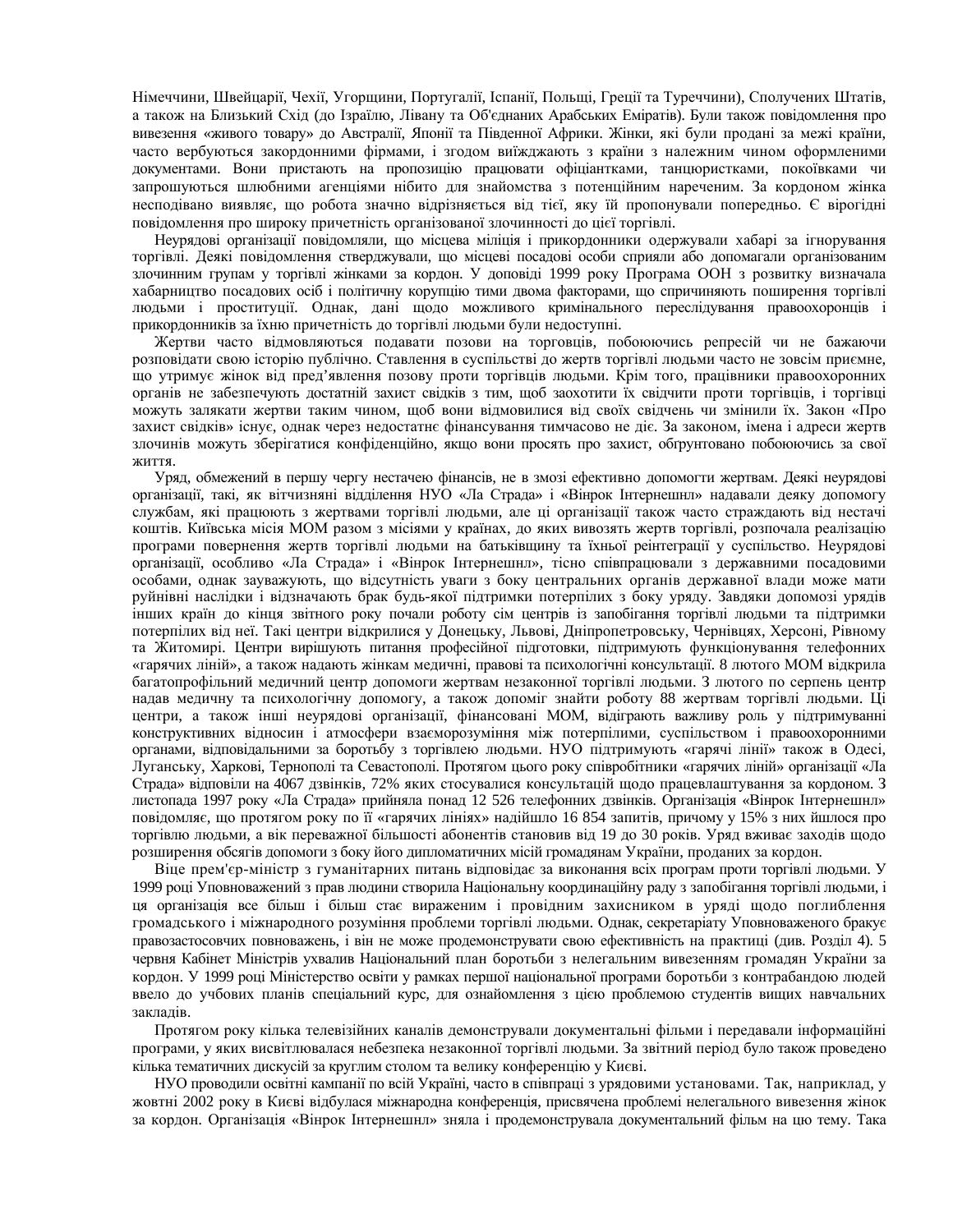діяльність, доповнена постійною увагою з боку Уповноваженого з прав людини до стану запобігання контрабанді людьми, допомогла підвищити обізнаність суспільства з цією проблемою.

Переклад з англійської Харківської правозахисної групи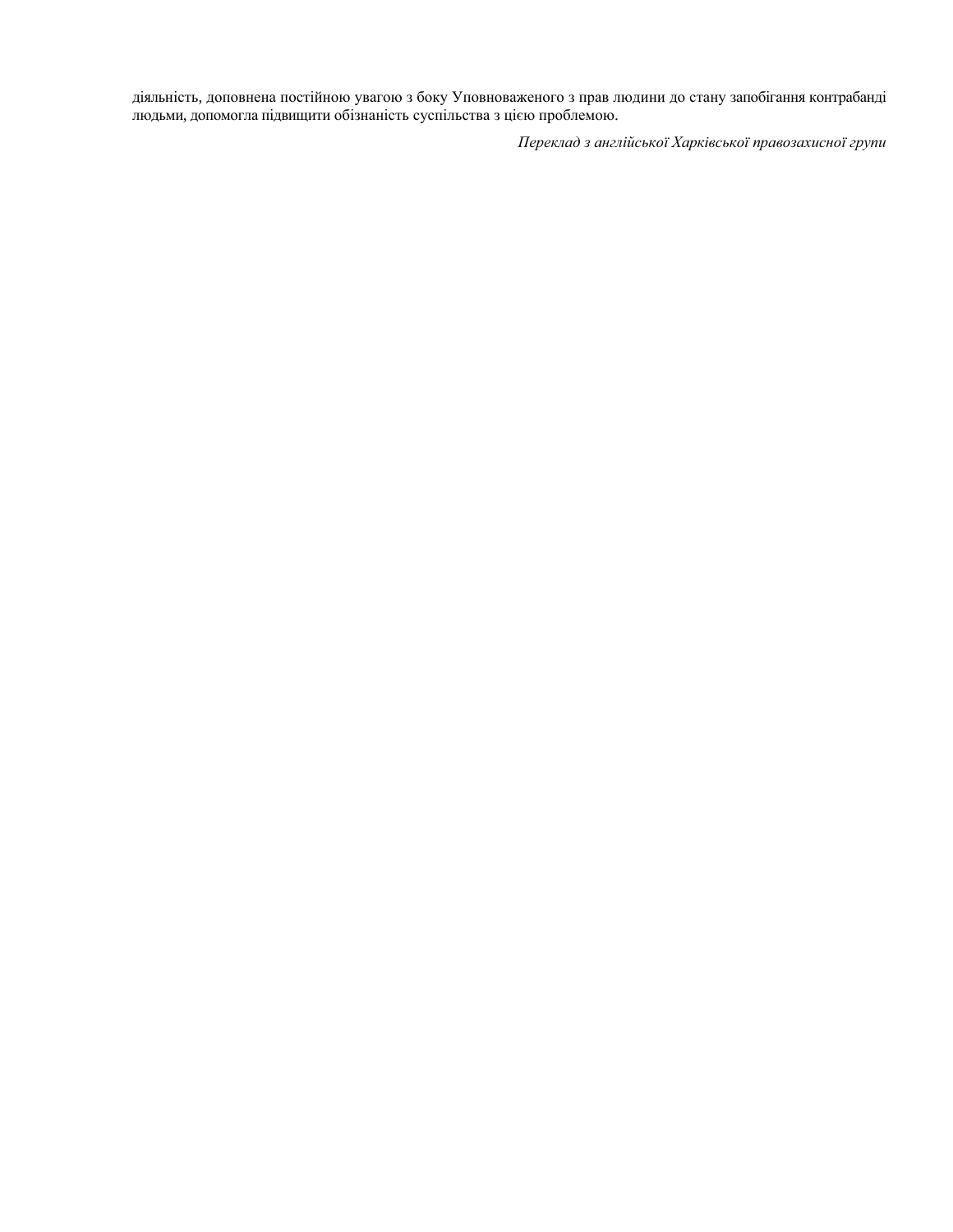## **KOMEHTAPI** Зміст

Доповідь Бюро демократії, прав людини І праці Держдепартаменту США щодо практики У галузі прав людини ȼ ɍɤɪɚʀɧɿ .......................................................................................................... 3 ȼɫɬɭɩ.............................................................................................................. 3 Ⱦɨɬɪɢɦɚɧɧɹ ɩɪɚɜ ɥɸɞɢɧɢ.............................................................................. 5 Pозділ 1. Повага недоторканності особи, що передбачає свободу особи від таких явищ, як: 5 Ⱥ. Ȼɟɡɩɿɞɫɬɚɜɧɟ ɱɢ ɧɟɡɚɤɨɧɧɟ ɩɨɡɛɚɜɥɟɧɧɹ ɠɢɬɬɹ.......................................... 5 Ȼ. Ɂɧɢɤɧɟɧɧɹ.............................................................................................. 7 В. Застосування катувань та інше жорстоке, нелюдяне або таке, ɳɨ ɩɪɢɧɢɠɭɽ ɝɿɞɧɿɫɬɶ, ɩɨɜɨɞɠɟɧɧɹ ɱɢ ɩɨɤɚɪɚɧɧɹ.......................................... 8 Ƚ. Ȼɟɡɩɿɞɫɬɚɜɧɢɣ ɚɪɟɲɬ, ɡɚɬɪɢɦɚɧɧɹ ɱɢ ɡɚɫɥɚɧɧɹ......................................... 12 ʈ. ɉɨɡɛɚɜɥɟɧɧɹ ɩɪɚɜɚ ɧɚ ɫɩɪɚɜɟɞɥɢɜɢɣ ɩɭɛɥɿɱɧɢɣ ɫɭɞ ................................. 15 Д. Безпідставне втручання у приватне і родинне життя, ɩɨɦɟɲɤɚɧɧɹ ɱɢ ɥɢɫɬɭɜɚɧɧɹ ....................................................................... 20 Розділ 2. Дотримання громадянських свобод, включно ɡ ɬɚɤɢɦɢ ɚɫɩɟɤɬɚɦɢ: ................................................................................... 21 Ⱥ. ɋɜɨɛɨɞɚ ɫɥɨɜɚ ɿ ɩɪɟɫɢ........................................................................... 21 Ȼ. ɋɜɨɛɨɞɚ ɦɢɪɧɢɯ ɡɛɨɪɿɜ ɬɚ ɨɛ'ɽɞɧɚɧɶ....................................................... 31 ȼ. ɋɜɨɛɨɞɚ ɪɟɥɿɝɿʀ..................................................................................... 32 Г. Свобода пересування у межах держави, міжнародні подорожі ɬɚ ɪɟɩɚɬɪɿɚɰɿɹ .......................................................................................... 36 Розділ 3. Дотримання політичних прав: ɩɪɚɜɨ ɝɪɨɦɚɞɹɧ ɡɦɿɧɢɬɢ ɜɥɚɞɭ.................................................................... 38 Розділ 4. Ставлення влади до міжнародних та неурядових перевірок ɡɚ ɡɚɹɜɚɦɢ ɩɪɨ ɩɨɪɭɲɟɧɧɹ ɩɪɚɜ ɥɸɞɢɧɢ..................................................... 41 Розділ 5. Дискримінація за расовою ознакою, статтю, релігією, ɮɿɡɢɱɧɢɦɢ ɜɚɞɚɦɢ, ɦɨɜɨɸ ɚɛɨ ɡɚ ɫɨɰɿɚɥɶɧɢɦ ɫɬɚɧɨɦ .................................. 42 ɀɿɧɤɢ ..................................................................................................... 42 Ⱦɿɬɢ ........................................................................................................ 44 Ɉɫɨɛɢ ɡ ɨɫɨɛɥɢɜɢɦɢ ɩɨɬɪɟɛɚɦɢ (ɿɧɜɚɥɿɞɢ).................................................. 45 ɇɚɰɿɨɧɚɥɶɧɿ, ɪɚɫɨɜɿ, ɟɬɧɿɱɧɿ ɦɟɧɲɢɧɢ ........................................................ 46 Ɋɨɡɞɿɥ 6. ɉɪɚɜɚ ɪɨɛɿɬɧɢɤɿɜ ......................................................................... 47 Ⱥ. ɉɪɚɜɨ ɧɚ ɫɬɜɨɪɟɧɧɹ ɨɛ'ɽɞɧɚɧɶ ............................................................... 47 Б. Право на колективне представництво ɬɚ ɭɤɥɚɞɟɧɧɹ ɤɨɥɟɤɬɢɜɧɢɯ ɬɪɭɞɨɜɢɯ ɞɨɝɨɜɨɪɿɜ............................................ 49 ȼ. Ɂɚɛɨɪɨɧɚ ɩɿɞɧɟɜɿɥɶɧɨʀ ɬɚ ɩɪɢɦɭɫɨɜɨʀ ɩɪɚɰɿ............................................. 50 Ƚ. Ⱦɢɬɹɱɚ ɩɪɚɰɹ ɬɚ ɦɿɧɿɦɚɥɶɧɢɣ ɜɿɤ ɩɪɢɣɨɦɭ ɧɚ ɪɨɛɨɬɭ ............................... 51 ʈ. ɉɪɢɣɧɹɬɧɿ ɭɦɨɜɢ ɩɪɚɰɿ.......................................................................... 51 Ⱦ. Ɍɨɪɝɿɜɥɹ ɥɸɞɶɦɢ.................................................................................. 52 *Ʉɨɦɟɧɬɚɪɿ*...................................................................................................... 57